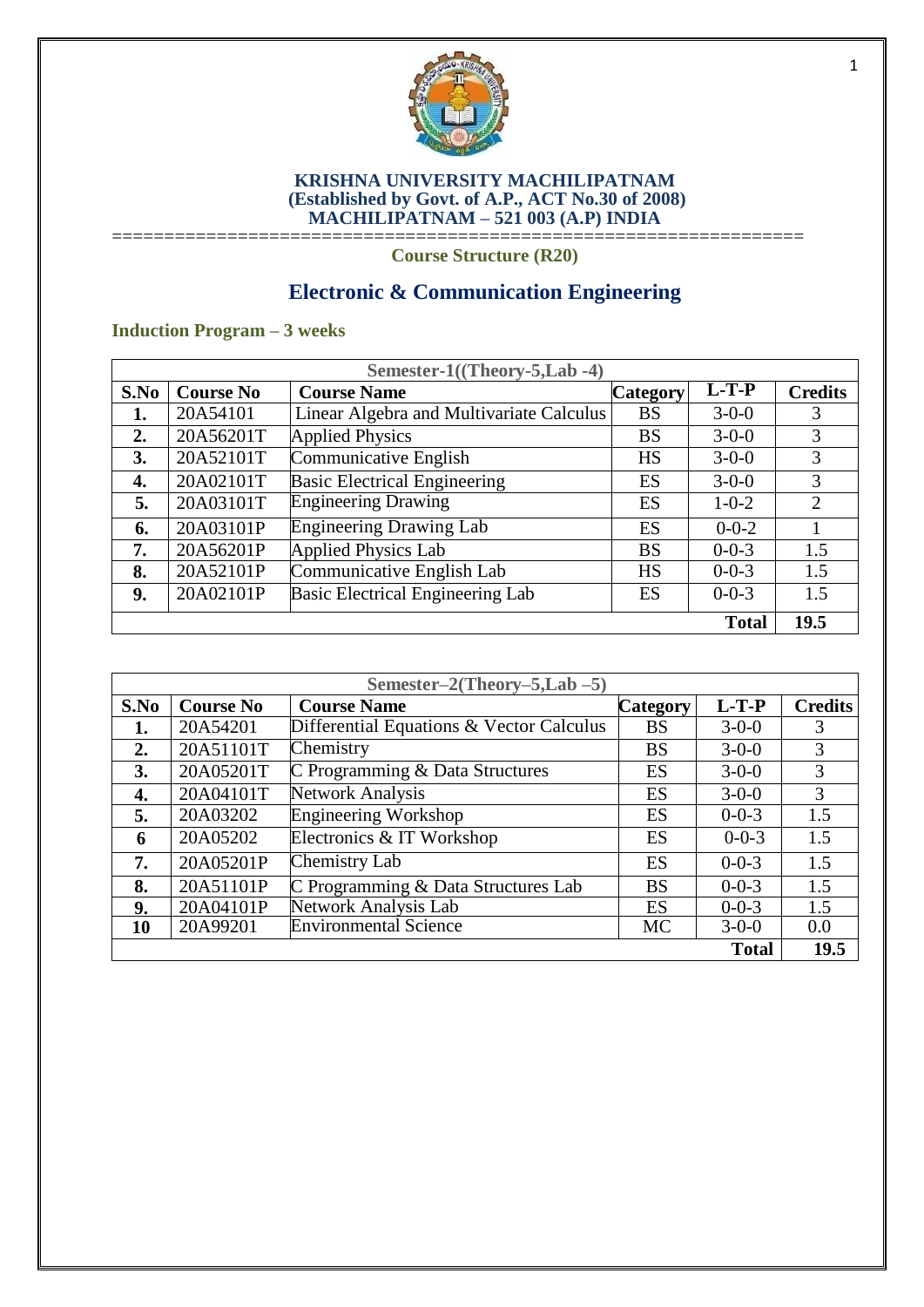### **I B.Tech – I Sem L T P C**

**(**20A54101**)** Linear Algebra & Multivariate Calculus (Common to all branches of Engineering)

#### **Course Objectives:**

- This course will illuminate the students in the concepts of calculus and linear algebra.
- To equip the students with standard concepts and tools at an intermediate to advanced level mathematics to develop the confidence and ability among the students to handle various real world problems and their applications.

#### **Bridge Course:** Limits, continuity, Types of matrices

### **Unit 1:Matrices 10hrs**

Rank of a matrix by echelon form, normal form. Solving system of homogeneous and nonhomogeneous equations linear equations. Eigen values and Eigenvectors and their properties, Cayley-Hamilton theorem (without proof), finding inverse and power of a matrix by Cayley-Hamilton theorem, quadratic forms.

#### **Learning Outcomes:**

At the end of this unit, the student will be able to

- solving systems of linear equations, using technology to facilitate row reduction determine the rank, eigen values and eigen vectors (L3).
- identify special properties of a matrix, such as positive definite, etc., and use this information to facilitate the calculation of matrix characteristics; (L3)

#### **Unit 2: Mean Value Theorems 6hrs**

Rolle's Theorem, Lagrange's mean value theorem, Cauchy's mean value theorem, Taylor's and Maclaurin theorems with remainders (without proof),related problems.

#### **Learning Outcomes:**

At the end of this unit, the student will be able to

- Translate the given function as series of Taylor's and Maclaurin's with remainders (L3)
- analyze the behaviour of functions by using mean value theorems (L3)

# **Unit 3:Multivariable calculus 6hrs**

Partial derivatives, total derivatives, chain rule, change of variables, Jacobians, maxima and minima of functions of two variables, method of Lagrange multipliers.

# **3 0 0 3**

#### $\mathfrak{p}$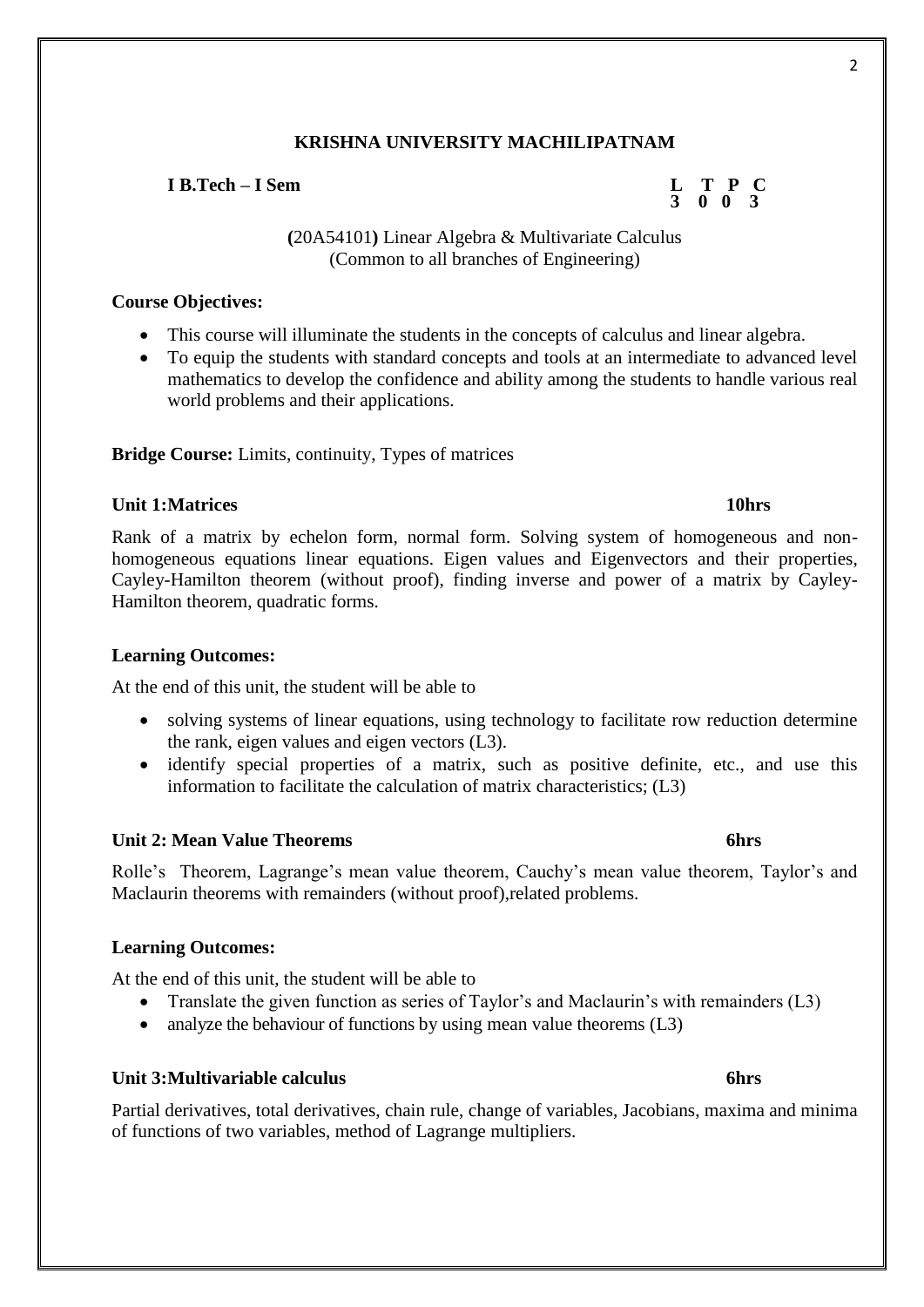# **Learning Outcomes:**

At the end of this unit, the student will be able to

- Find partial derivatives numerically and symbolically and use them to analyze and interpret the way a function varies. (L3)
- Acquire the Knowledge maxima and minima of functions of several variable (L1)
- Utilize Jacobian of a coordinate transformation to deal with the problems in change of variables (L3)

#### **Unit 4:Multiple Integrals 12hrs**

Double integrals, change of order of integration, change of variables. Evaluation of triple integrals, change of variables between cartesian, cylindrical and spherical polar co-ordinates. Finding areas and volumes using double and triple integrals.

### **Learning Outcomes:**

- At the end of this unit, the student will be able to
- Evaluate double integrals of functions of several variables in two dimensions using Cartesian and polar coordinates (L5)
- Apply double integration techniques in evaluating areas bounded by region (L4)
- Evaluate multiple integrals in Cartesian, cylindrical and spherical geometries (L5)

### **Unit 5:Beta and Gamma functions 6 hrs**

Beta and Gamma functions and their properties, relation between beta and gamma functions, evaluation of definite integrals using beta and gamma functions.

#### **Learning Outcomes:**

At the end of this unit, the student will be able to

- understand beta and gamma functions and its relations (L2)
- Conclude the use of special function in evaluating definite integrals (L4)

#### **Text Books:**

- 1. B. S. Grewal, Higher Engineering Mathematics, 44/e, Khanna Publishers, 2017.
- 2. Erwin Kreyszig, Advanced Engineering Mathematics, 10/e, John Wiley & Sons, 2011.

#### **Reference Books:**

- 1. R. K. Jain and S. R. K. Iyengar, Advanced Engineering Mathematics, 3/e, Alpha Science International Ltd., 2002.
- 2. George B. Thomas, Maurice D. Weir and Joel Hass, Thomas Calculus, 13/e, Pearson Publishers, 2013.
- 3. Glyn James, Advanced Modern Engineering Mathematics, 4/e, Pearson publishers, 201.
- 4. Micheael Greenberg, Advanced Engineering Mathematics, 9<sup>th</sup> edition, Pearson edn
- 5. Dean G. Duffy, Advanced engineering mathematics with MATLAB, CRC Press
- 6. Peter O'neil, Advanced Engineering Mathematics, Cengage Learning.
- 7. R.L. GargNishu Gupta, Engineering Mathematics Volumes-I &II, Pearson Education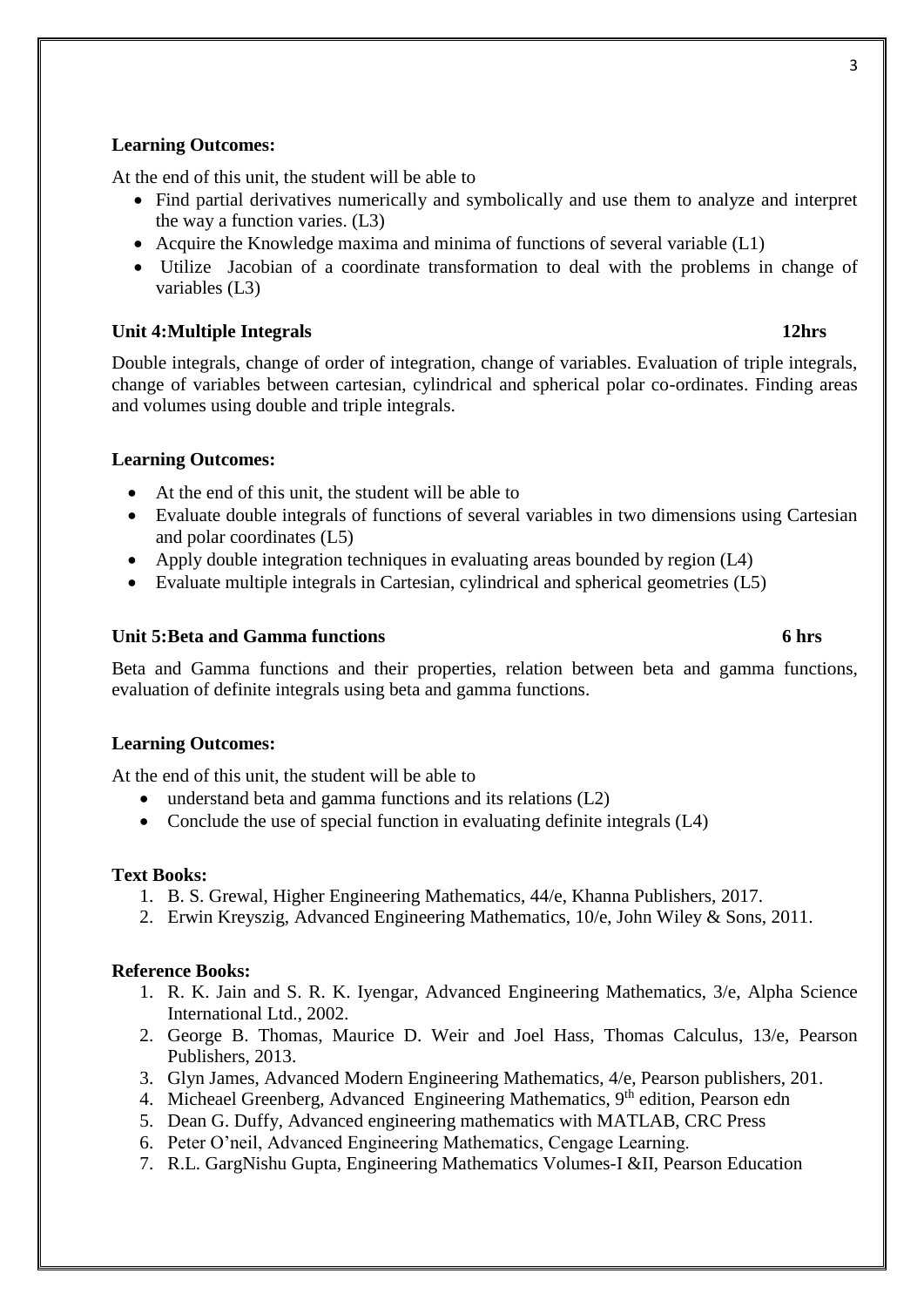- 8. B. V. Ramana, Higher Engineering Mathematics, McGraw Hill Education
- 9. H. k Das, Er. RajnishVerma, Higher Engineering Mathematics, S. Chand.

10. N. Bali, M. Goyal, C. Watkins, Advanced Engineering Mathematics, Infinity Science Press.

# **Course Outcomes:**

At the end of the course, the student will be able to

- develop the use of matrix algebra techniques that is needed by engineers for practical applications (L6)
- Utilize mean value theorems to real life problems (L3)
- familiarize with functions of several variables which is useful in optimization  $(L3)$
- Students will also learn important tools of calculus in higher dimensions. Students will become familiar with 2- dimensional coordinate systems (L5)
- Students will become familiar with 3- dimensional coordinate systems and also learn the utilization of special functions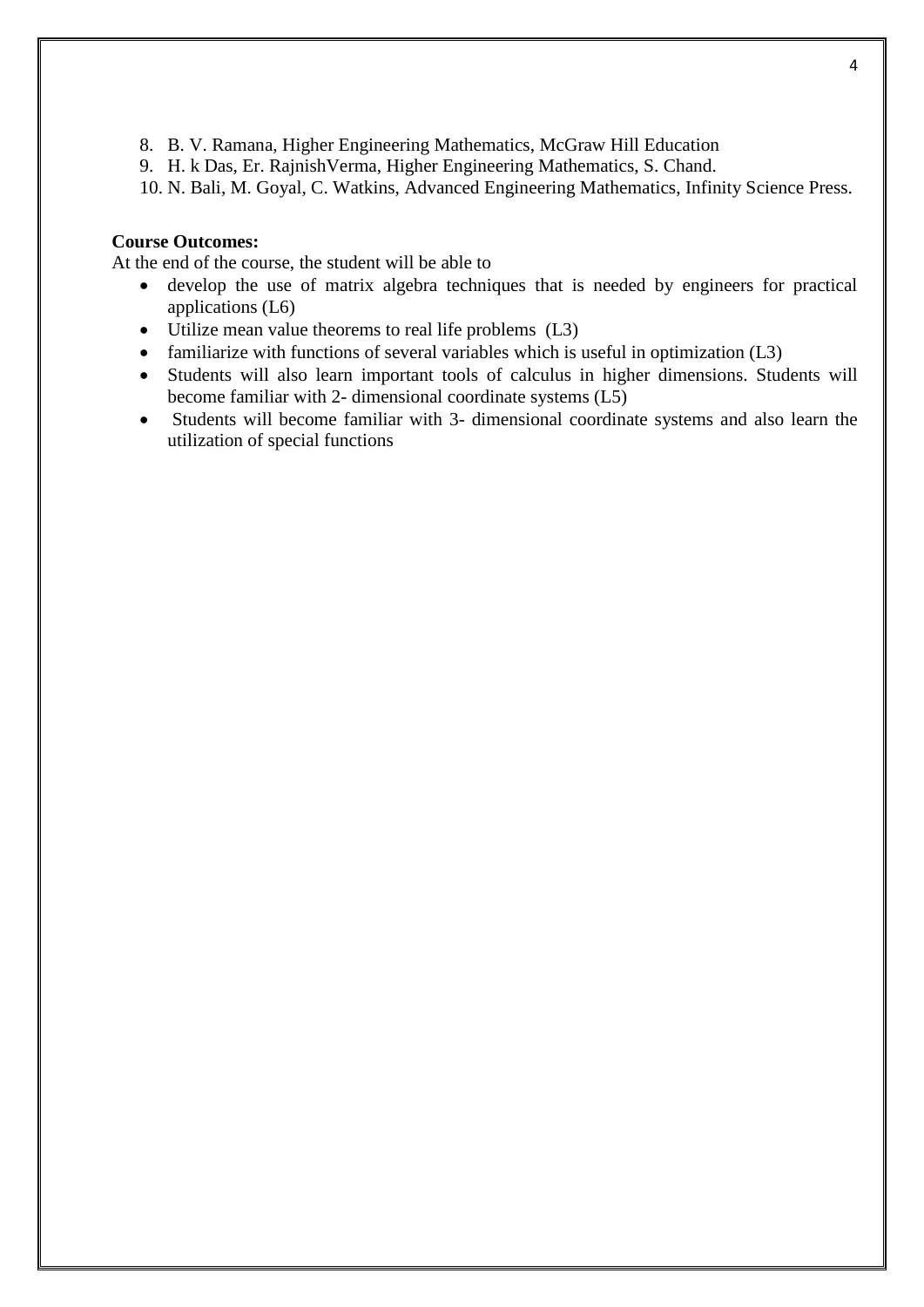#### **I B.Tech – I Sem L T P C**

#### (20A56201T) Applied Physics

#### PREAMBLE

There has been an exponential growth of knowledge in the recent past opening up new areas and challenges in the understanding of basic laws of nature. This helped to the discovery of new phenomena in macro, micro and nano scale device technologies. The laws of physics play a key role in the development of science, engineering and technology. Sound knowledge of physical principles is of paramount importance in understanding new discoveries, recent trends and latest developments in the field of engineering.

To keep in pace with the recent scientific advancements in the areas of emerging technologies, the syllabi of applied physics has been thoroughly revised keeping in view of the basic needs of engineering branches like ECE, EEE, CSE and other IT related branches by including the topics like optics, quantum mechanics, free electron theory. Also new phenomenon, properties and device applications of semiconducting, dielectric, magnetic and superconducting materials along with their modern device applications have been introduced.

| <b>COURSE OBJECTIVES</b> |                                                                                                                                                                                                                                                                             |  |  |
|--------------------------|-----------------------------------------------------------------------------------------------------------------------------------------------------------------------------------------------------------------------------------------------------------------------------|--|--|
| 1                        | To make a bridge between the physics in school and engineering courses.                                                                                                                                                                                                     |  |  |
| 2                        | To identify the importance of the optical phenomenon <i>i.e.</i> interference, diffraction<br>and polarization related to its Engineering applications                                                                                                                      |  |  |
| 3                        | To understand the mechanisms of emission of light, the use of lasers as light sources<br>for low and high energy applications, study of propagation of light wave through<br>optical fibres along with engineering applications.                                            |  |  |
| 4                        | To explain the significant concepts of dielectric and magnetic materials that leads to<br>potential applications in the emerging micro devices.                                                                                                                             |  |  |
| 5                        | To enlighten the concepts of Quantum Mechanics and to provide fundamentals of<br>de'Broglie waves, quantum mechanical wave equation and its applications, the<br>importance of free electron theory and band theory of solids.                                              |  |  |
| 6.                       | Evolution of band theory to distinguish materials, basic concepts and transport<br>phenomenon of charge carriers in semiconductors. To give an impetus on the subtle<br>mechanism of superconductors using the concept of BCS theory and their<br>fascinating applications. |  |  |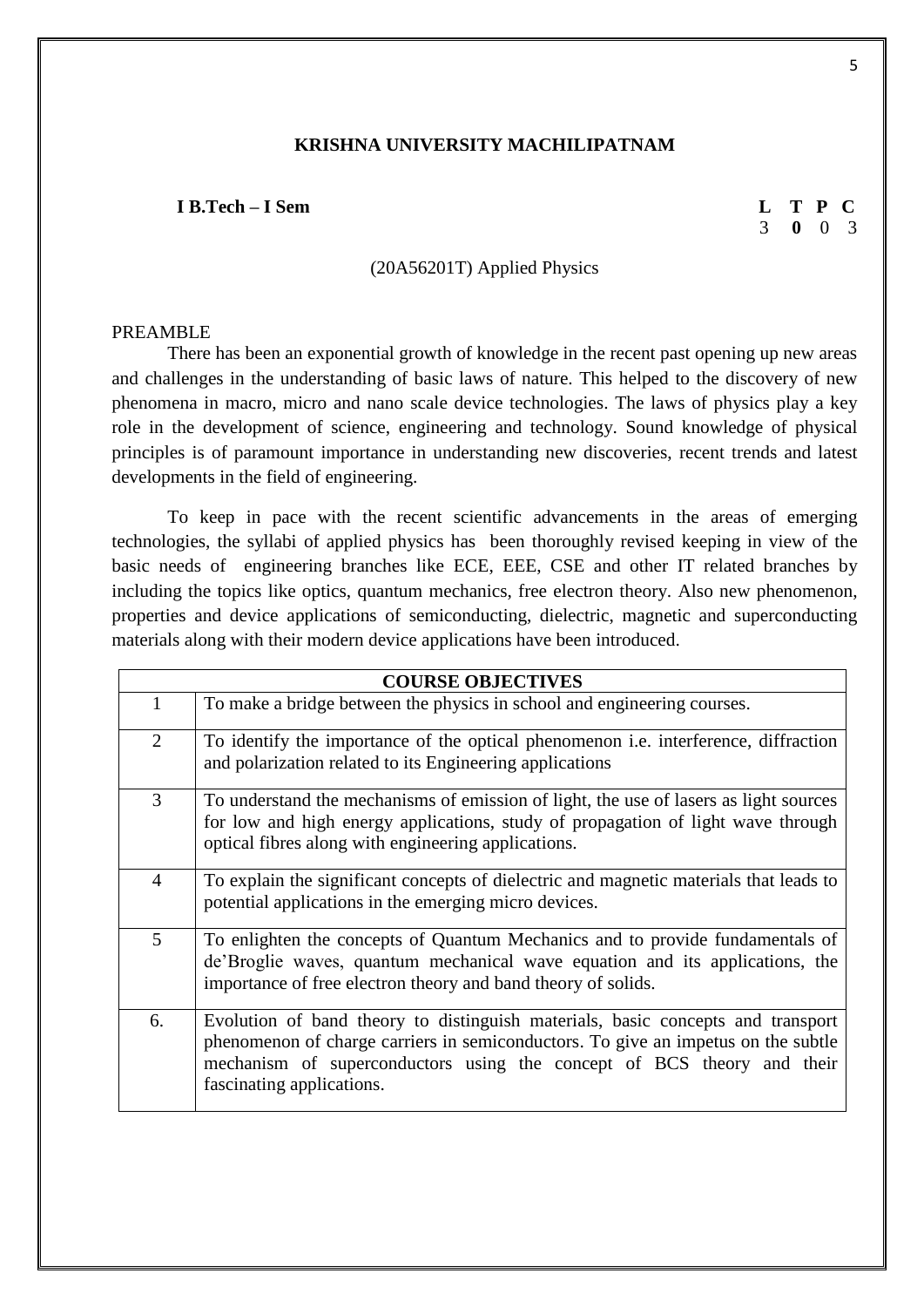#### 6

#### **Unit-I:** Wave Optics 12hrs **12hrs**

**Interference**- Principle of superposition – Interference of light – Conditions for sustained interference - Interference in thin films (Reflection Geometry) – Colors in thin films – Newton's Rings – Determination of wavelength and refractive index.

**Diffraction**- Introduction – Fresnel and Fraunhofer diffraction – Fraunhofer diffraction due to single slit, double slit and N-slits (qualitative) – Grating spectrum.

Polarization- Introduction – Types of polarization – Polarization by reflection, refraction and double refraction - Nicol's Prism - Half wave and Quarter wave plates with applications.

#### **Unit Outcomes:**

The students will be able to

- Explain the need of coherent sources and the conditions for sustained interference (L2)
- $\bullet$  Identify engineering applications of interference (L3)
- Analyze the differences between interference and diffraction with applications (L4)
- $\bullet$  Illustrate the concept of polarization of light and its applications (L2)
- Classify ordinary polarized light and extraordinary polarized light (L2)

#### **Unit-II: Lasers and Fiber optics 8hrs**

**Lasers**- Introduction – Characteristics of laser – Spontaneous and Stimulated emission of radiation – Einstein's coefficients – Population inversion – Lasing action – Pumping schemes – Nd-YAG laser – He-Ne laser – Applications of lasers.

**Fiber optics**- Introduction – Principle of optical fiber – Acceptance Angle – Numerical Aperture – Classification of optical fibers based on refractive index profile and modes – Propagation of electromagnetic wave through optical fibers – Propagation Losses (qualitative) – Applications.

#### **Unit Outcomes:**

The students will be able to

- Understand the basic concepts of LASER light Sources (L2)
- Apply the concepts to learn the types of lasers (L3)
- $\bullet$  Identifies the Engineering applications of lasers (L2)
- Explain the working principle of optical fibers  $(L2)$
- Classify optical fibers based on refractive index profile and mode of propagation (L2)
- $\bullet$  Identify the applications of optical fibers in various fields (L2)

#### **Unit-III: Dielectric and Magnetic Materials 8hrs**

**Dielectric Materials**- Introduction – Dielectric polarization – Dielectric polarizability, Susceptibility and Dielectric constant – Types of polarizations: Electronic and Ionic (quantitative), Orientational and space charge polarizations (Qualitative) – Lorentz internal field – Clausius-Mossotti equation – applications of dielectric materials.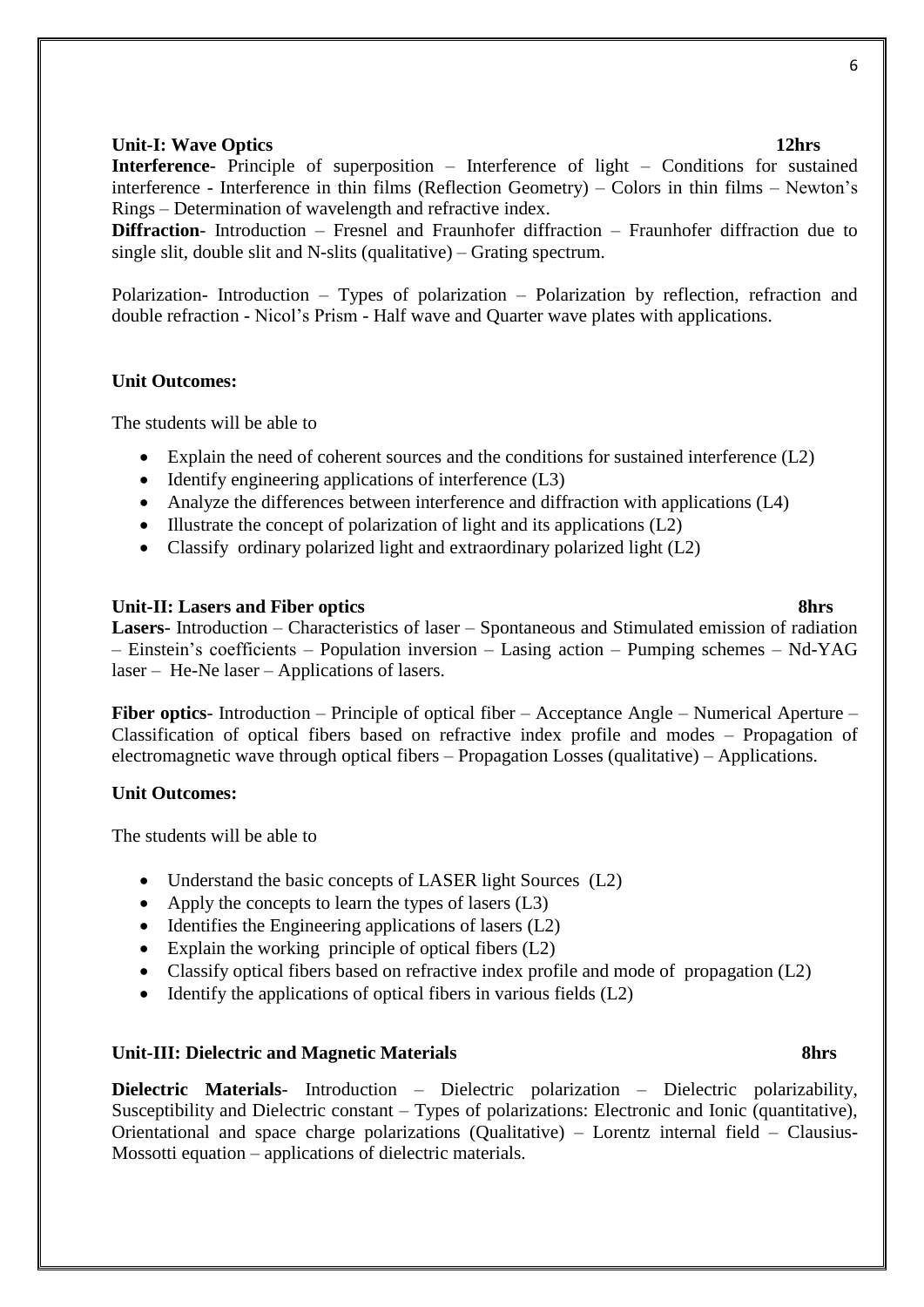**Magnetic Materials**- Introduction – Magnetic dipole moment – Magnetization – Magnetic susceptibility and Permeability – Origin of permanent magnetic moment – Classification of magnetic materials: Dia, para & Ferro-Domain concept of Ferromagnetism (Qualitative) – Hysteresis – Soft and Hard magnetic materials. – applications of magnetic materials

# **Unit Outcomes:**

The students will be able to

- Explain the concept of dielectric constant and polarization in dielectric materials (L2)
- Summarize various types of polarization of dielectrics  $(L2)$
- Interpret Lorentz field and Claussius-Mosotti relation in dielectrics(L2)
- Classify the magnetic materials based on susceptibility and their temperature dependence  $(L2)$
- Explain the applications of dielectric and magnetic materials  $(L2)$
- Apply the concept of magnetism to magnetic devices (L3)

**Unit IV: Quantum Mechanics, Free Electron Theory and Band theory of Solids 10hrs Quantum Mechanics**- Dual nature of matter – de Broglie hypothesis - Significance of wave function - Schrodinger's time independent wave equation – Particle in a one-dimensional infinite potential well.

**Free Electron Theory**- Classical free electron theory (Merits and demerits only) – Quantum free electron theory – Equation for electrical conductivity based on quantum free electron theory – Fermi**-**Dirac distribution – Density of states and Fermi energy (quantitative).

**Band theory of Solids-** Bloch's Theorem (Qualitative) – Kronig-Penney model (Qualitative) – E vs k diagram – Classification of crystalline solids – Effective mass of electron –  $m^*$  vs k diagram – concept of hole.

# **Unit Outcomes:**

The students will be able to

- Explain the concept of dual nature of matter (L2)
- Understand the significance of wave function  $(L2)$
- Interpret the concepts of classical and quantum free electron theories  $(L2)$
- Explain the importance of K-P model
- Classify the materials based on band theory  $(L2)$
- Apply the concept of effective mass of electron (L3)

# **Unit – V: Semiconductors and Superconductors 10hrs**

**Semiconductors**- Introduction – Intrinsic semiconductors – Density of charge carriers – Electrical conductivity – Fermi level – Extrinsic semiconductors – Density of charge carriers – Dependence of Fermi energy on carrier concentration and temperature – Drift and diffusion currents – Einstein's equation – Direct and indirect band gap semiconductors – Hall effect – Hall coefficient – Applications of Hall effect.

**Superconductors**- Introduction – Properties of superconductors – Meissner effect – Type I and Type II superconductors – BCS theory – Josephson effects  $(AC \text{ and } DC)$  – High  $T_c$ superconductors – Applications of superconductors.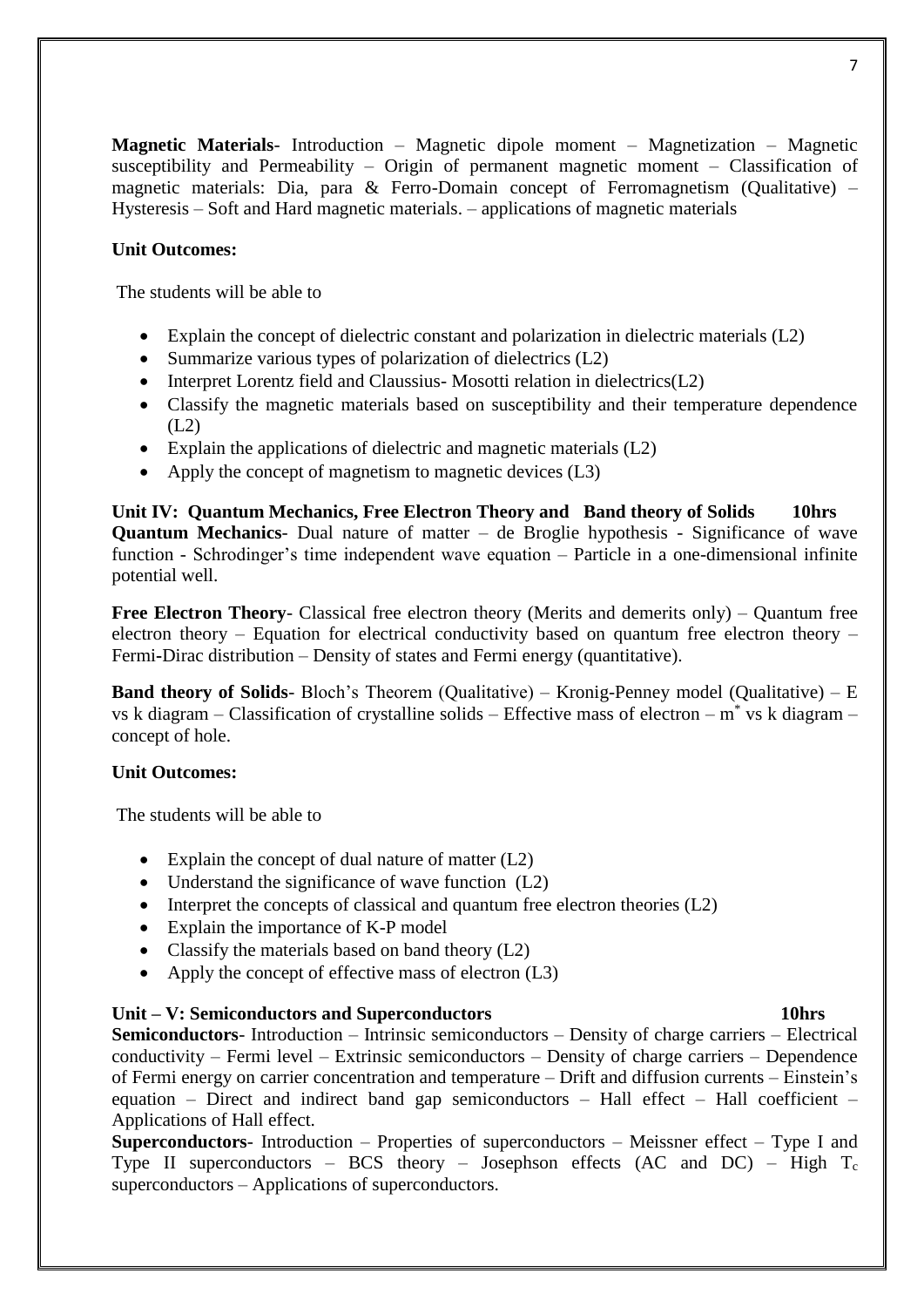# **Unit Outcomes:**

The students will be able to

- Classify the energy bands of semiconductors  $(L2)$
- Interpret the direct and indirect band gap semiconductors  $(L2)$
- $\bullet$  Identify the type of semiconductor using Hall effect (L2)
- $\bullet$  Identify applications of semiconductors in electronic devices (L2)
- Explain how electrical resistivity of solids changes with temperature (L2)
- Classify superconductors based on Meissner's effect (L2)
- Explain Meissner's effect, BCS theory & Josephson effect in superconductors (L2)

#### **Text books:**

1. Engineering Physics – Dr. M.N. Avadhanulu & Dr. P.G. Kshirsagar, S. Chand and Company

2. Engineering Physics – B.K. Pandey and S. Chaturvedi, Cengage Learning.

# **Reference Books:**

- 1. Engineering Physics Shatendra Sharma, Jyotsna Sharma, Pearson Education, 2018
- 2. Engineering Physics K. Thyagarajan, McGraw Hill Publishers
- 3. Engineering Physics Sanjay D. Jain, D. Sahasrambudhe and Girish, University Press
- 4. Semiconductor physics and devices- Basic principle Donald A, Neamen, Mc Graw Hill.

| <b>COURSE OUTCOMES</b> |                                                                                            |  |  |
|------------------------|--------------------------------------------------------------------------------------------|--|--|
| CO <sub>1</sub>        | <b>Study</b> the different realms of physics and their applications in both scientific and |  |  |
|                        | technological systems through physical optics. (L2)                                        |  |  |
| CO <sub>2</sub>        | <b>Identify</b> the wave properties of light and the interaction of energy with the matter |  |  |
|                        | $(L3)$ .                                                                                   |  |  |
|                        | <b>Asses</b> the electromagnetic wave propagation and its power in different media (L5).   |  |  |
| CO <sub>3</sub>        | Understands the response of dielectric and magnetic materials to the applied electric      |  |  |
|                        | and magnetic fields. (L3)                                                                  |  |  |
| CO <sub>4</sub>        | <b>Study</b> the quantum mechanical picture of subatomic world along with the              |  |  |
|                        | discrepancies between the classical estimates and laboratory observations of electron      |  |  |
|                        | transportation phenomena by free electron theory and band theory. (L2)                     |  |  |
| CO <sub>5</sub>        | <b>Elaborate</b> the physical properties exhibited by materials through the understanding  |  |  |
|                        | of properties of semiconductors and superconductors. (L5)                                  |  |  |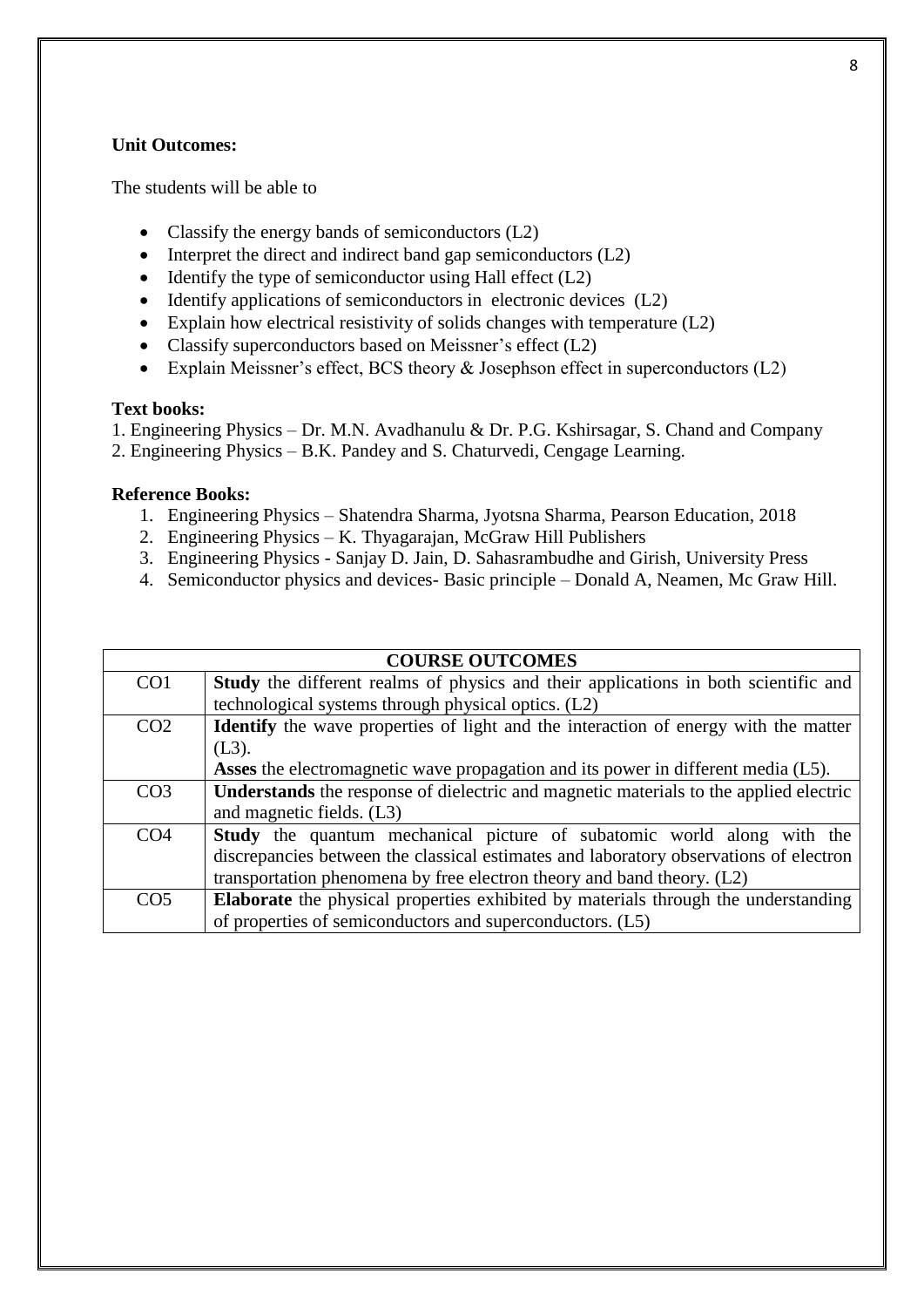# **I B.Tech – I Sem L T P C**

# 3 **0** 0 3

# (20A52101T) COMMUNICATIVE ENGLISH

## **Introduction**

The course is designed to train students in receptive (listening and reading) as well as productive and interactive (speaking and writing) skills by incorporating a comprehensive, coherent and integrated approach that improves the learners' ability to effectively use English language in academic/ workplace contexts. The shift is from learning about the language to using the language. Component of campus placement tests. Activity based teaching-learning methods would be adopted to ensure that learners would engage in actual use of language both in the classroom and laboratory sessions.

| <b>COURSE OBJECTIVES</b> |                                                                                      |
|--------------------------|--------------------------------------------------------------------------------------|
|                          | Facilitate effective listening skills for better comprehension of academic lectures  |
|                          | and English spoken by native speakers                                                |
|                          | Focus on appropriate reading strategies for comprehension of various academic        |
|                          | texts and authentic materials                                                        |
|                          | Help improve speaking skills through participation in activities such as role plays, |
|                          | discussions and structured talks/oral presentations                                  |
|                          | Impart effective strategies for good writing and demonstrate the same in             |
|                          | summarizing, writing well organized essays, record and report useful information     |
|                          | Provide knowledge of grammatical structures and vocabulary and encourage their       |
|                          | appropriate use in speech and writing                                                |

| <b>COURSE OUTCOMES</b> |                                                                                  |
|------------------------|----------------------------------------------------------------------------------|
| CO <sub>1</sub>        | Retrieve the knowledge of basic grammatical concepts                             |
| CO <sub>2</sub>        | Understand the context, topic, and pieces of specific information from social or |
|                        | transactional dialogues spoken by native speakers of English                     |
| CO <sub>3</sub>        | Apply grammatical structures to formulate sentences and correct word forms       |
| CO <sub>4</sub>        | Analyze discourse markers to speak clearly on a specific topic in informal       |
|                        | discussions                                                                      |
| CO <sub>5</sub>        | Evaluate reading/listening texts and to write summaries based on global          |
|                        | comprehension of these texts.                                                    |
| CO <sub>6</sub>        | Create a coherent paragraph interpreting a figure/graph/chart/table              |

# Course Outcomes

At the end of the course, the learners will be able to

- Understand the context, topic, and pieces of specific information from social or transactional dialogues spoken by native speakers of English
- Apply grammatical structures to formulate sentences and correct word forms
- Analyze discourse markers to speak clearly on a specific topic in informal discussions

9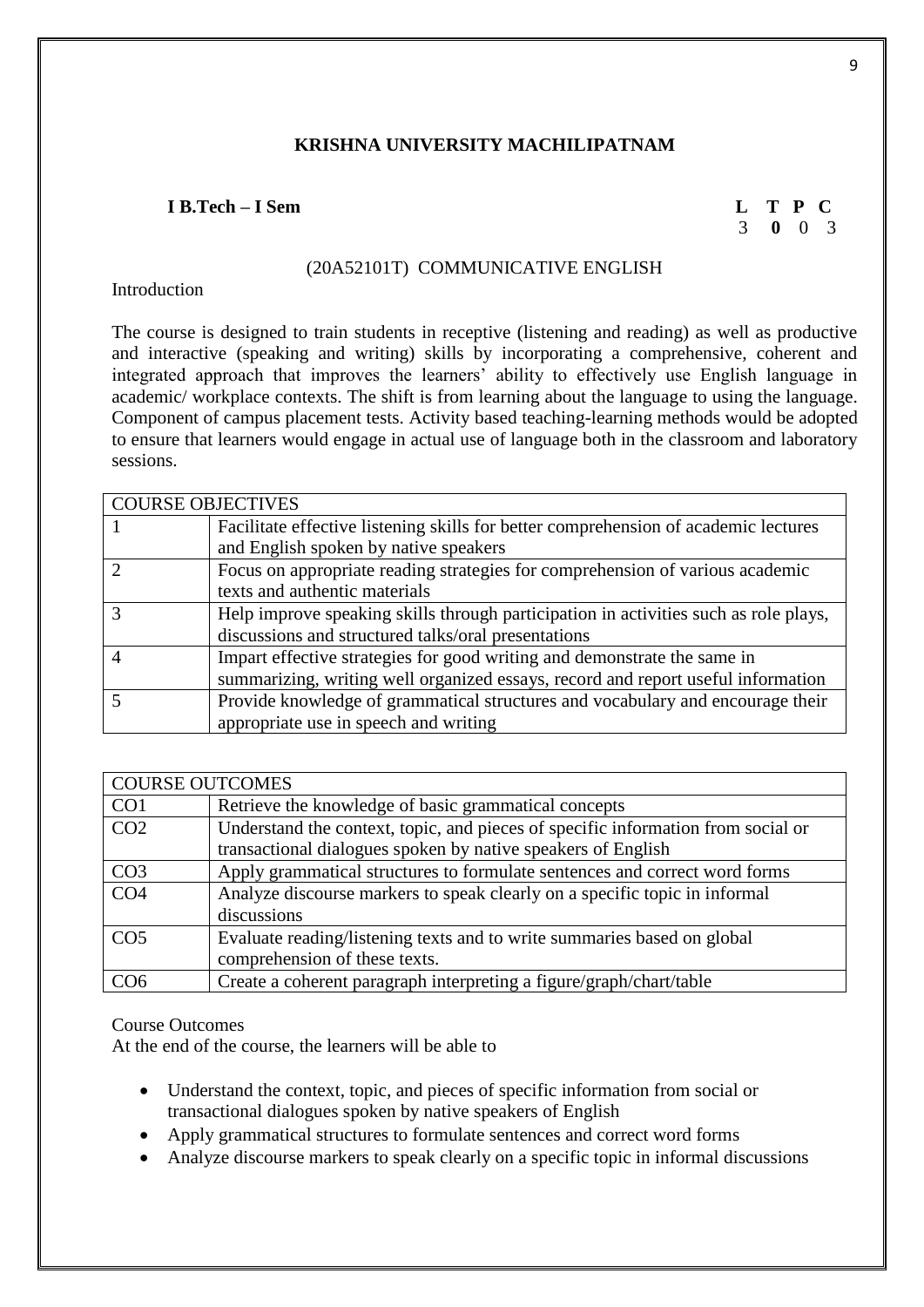- Evaluate reading/listening texts and to write summaries based on global comprehension of these texts.
- Create a coherent paragraph interpreting a figure/graph/chart/table

# **Unit 1**

# **Lesson: On the Conduct of Life: William Hazlitt**

Listening: Identifying the topic, the context and specific pieces of information by listening to short audio texts and answering a series of questions. **Speaking:** Asking and answering general questions on familiar topics such as home, family, work, studies and interests; introducing oneself and others. **Reading:** Skimming to get the main idea of a text; scanning to look for specific pieces of information. **Reading for Writing :**Beginnings and endings of paragraphs - introducing the topic, summarizing the main idea and/or providing a transition to the next paragraph. **Grammar**  and Vocabulary: Parts of Speech, Content words and function words; word forms: verbs, nouns, adjectives and adverbs; nouns: countable and uncountable; singular and plural; basic sentence structures; simple question form - wh-questions; word order in sentences.

# **Learning Outcomes**

At the end of the module, the learners will be able to

- Understand social or transactional dialogues spoken by native speakers of English and identify the context, topic, and pieces of specific information
- Ask and answer general questions on familiar topics and introduce oneself/others
- Employ suitable strategies for skimming and scanning to get the general idea of a text and locate specific information
- Recognize paragraph structure and be able to match beginnings/endings/headings with paragraphs
- Form sentences using proper grammatical structures and correct word forms

# **Unit 2**

# **Lesson: The Brook: Alfred Tennyson**

**Listening:** Answering a series of questions about main idea and supporting ideas after listening to audio texts. **Speaking:** Discussion in pairs/small groups on specific topics followed by short structured talks. **Reading:** Identifying sequence of ideas; recognizing verbal techniques that help to link the ideas in a paragraph together. **Writing:** Paragraph writing (specific topics) using suitable cohesive devices; mechanics of writing - punctuation, capital letters. **Grammar and Vocabulary:** Cohesive devices - linkers, sign posts and transition signals; use of articles and zero article; prepositions.

# **Learning Outcomes**

At the end of the module, the learners will be able to

- Comprehend short talks on general topics
- Participate in informal discussions and speak clearly on a specific topic using suitable discourse markers
- Understand the use of cohesive devices for better reading comprehension
- Write well structured paragraphs on specific topics
- Identify basic errors of grammar/ usage and make necessary corrections in short texts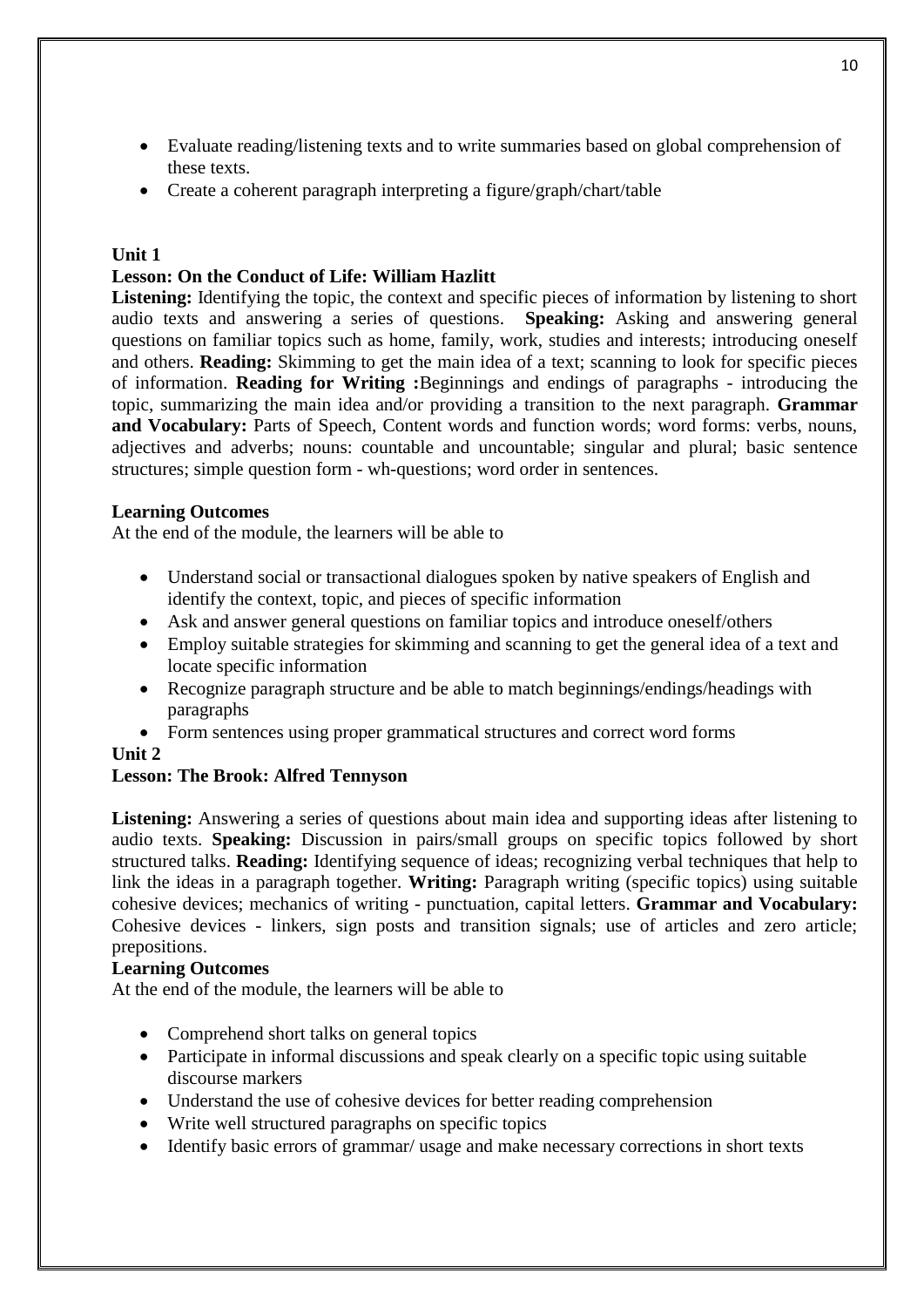# **Unit 3**

# **Lesson: The Death Trap: Saki**

**Listening:** Listening for global comprehension and summarizing what is listened to. **Speaking:** Discussing specific topics in pairs or small groups and reporting what is discussed **Reading:** Reading a text in detail by making basic inferences -recognizing and interpreting specific context clues; strategies to use text clues for comprehension. **Writing:** Summarizing, Paragraph Writing **Grammar and Vocabulary:** Verbs - tenses; subject-verb agreement; direct and indirect speech, reporting verbs for academic purposes.

# **Learning Outcomes**

At the end of the module, the learners will be able to

- Comprehend short talks and summarize the content with clarity and precision
- Participate in informal discussions and report what is discussed
- Infer meanings of unfamiliar words using contextual clues
- Write summaries based on global comprehension of reading/listening texts
- Use correct tense forms, appropriate structures and a range of reporting verbs in speech and writing

# **Unit4**

# **Lesson: Innovation: Muhammad Yunus**

Listening: Making predictions while listening to conversations/ transactional dialogues without video; listening with video. **Speaking:** Role plays for practice of conversational English in academic contexts (formal and informal) - asking for and giving information/directions. **Reading:** Studying the use of graphic elements in texts to convey information, reveal trends/patterns/relationships, communicate processes or display complicated data. **Writing:** Letter Writing: Official Letters/Report Writing **Grammar and Vocabulary:** Quantifying expressions adjectives and adverbs; comparing and contrasting; Voice - Active & Passive Voice

# **Learning Outcomes**

At the end of the module, the learners will be able to

- Infer and predict about content of spoken discourse
- Understand verbal and non-verbal features of communication and hold formal/informal conversations
- Interpret graphic elements used in academic texts
- Produce a coherent paragraph interpreting a figure/graph/chart/table
- Use language appropriate for description and interpretation of graphical elements

# Unit 5

# Lesson: Politics and the English Language: George Orwell

Listening: Identifying key terms, understanding concepts and answering a series of relevant questions that test comprehension. Speaking: Formal oral presentations on topics from academic contexts - without the use of PPT slides. Reading: Reading for comprehension. Writing: Writing structured essays on specific topics using suitable claims and evidences. Grammar and Vocabulary: Editing short texts –identifying and correcting common errors in grammar and usage (articles, prepositions, tenses, subject verb agreement)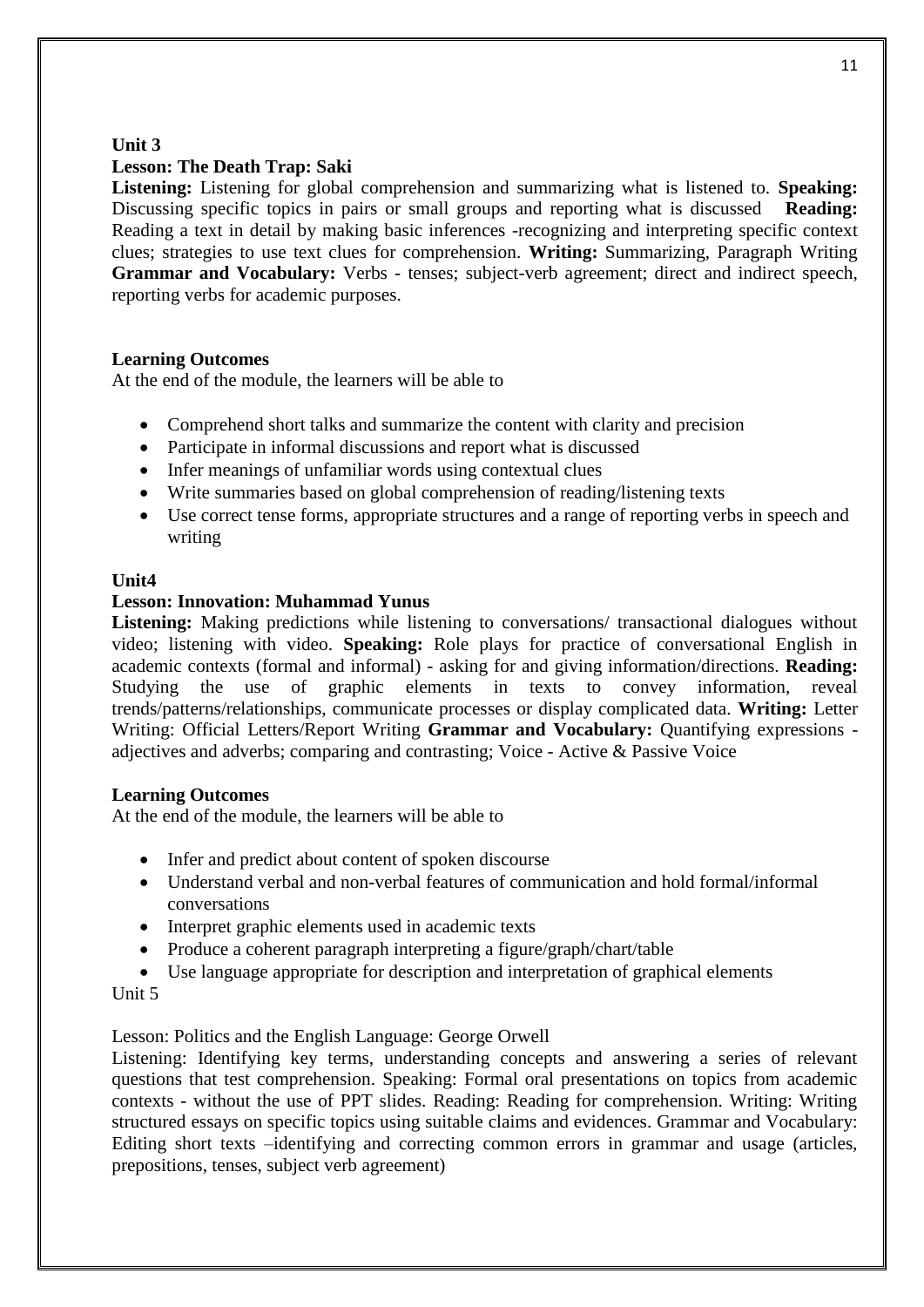## Learning Outcomes

At the end of the module, the learners will be able to

- Take notes while listening to a talk/lecture and make use of them to answer questions
- Make formal oral presentations using effective strategies
- Comprehend, discuss and respond to academic texts orally and in writing
- Produce a well-organized essay with adequate support and detail
- Edit short texts by correcting common errors

# Prescribed Text:

Language and Life: A Skills Approach- I Edition 2019, Orient Black Swan

# Reference Books

- Bailey, Stephen. Academic writing: A handbook for international students. Routledge, 2014.
- Chase, Becky Tarver. Pathways: Listening, Speaking and Critical Thinking. Heinley ELT; 2nd Edition, 2018.
- Raymond Murphy's English Grammar in Use Fourth Edition (2012) E-book
- Hewings, Martin. Cambridge Academic English (B2). CUP, 2012.
- Oxford Learners Dictionary,  $12<sup>th</sup>$  Edition, 2011
- Norman Lewis Word Power Made Easy- The Complete Handbook for Building a Superior Vocabulary (2014)
- Speed Reading with the Right Brain: Learn to Read Ideas Instead of Just Words by David Butler

# Web links

[www.englishclub.com](http://www.englishclub.com/) [www.easyworldofenglish.com](http://www.easyworldofenglish.com/) [www.languageguide.org/english/](http://www.languageguide.org/english) [www.bbc.co.uk/learningenglish](http://www.bbc.co.uk/learningenglish) [www.eslpod.com/index.html](http://www.eslpod.com/index.html) [www.myenglishpages.com](http://www.myenglishpages.com/)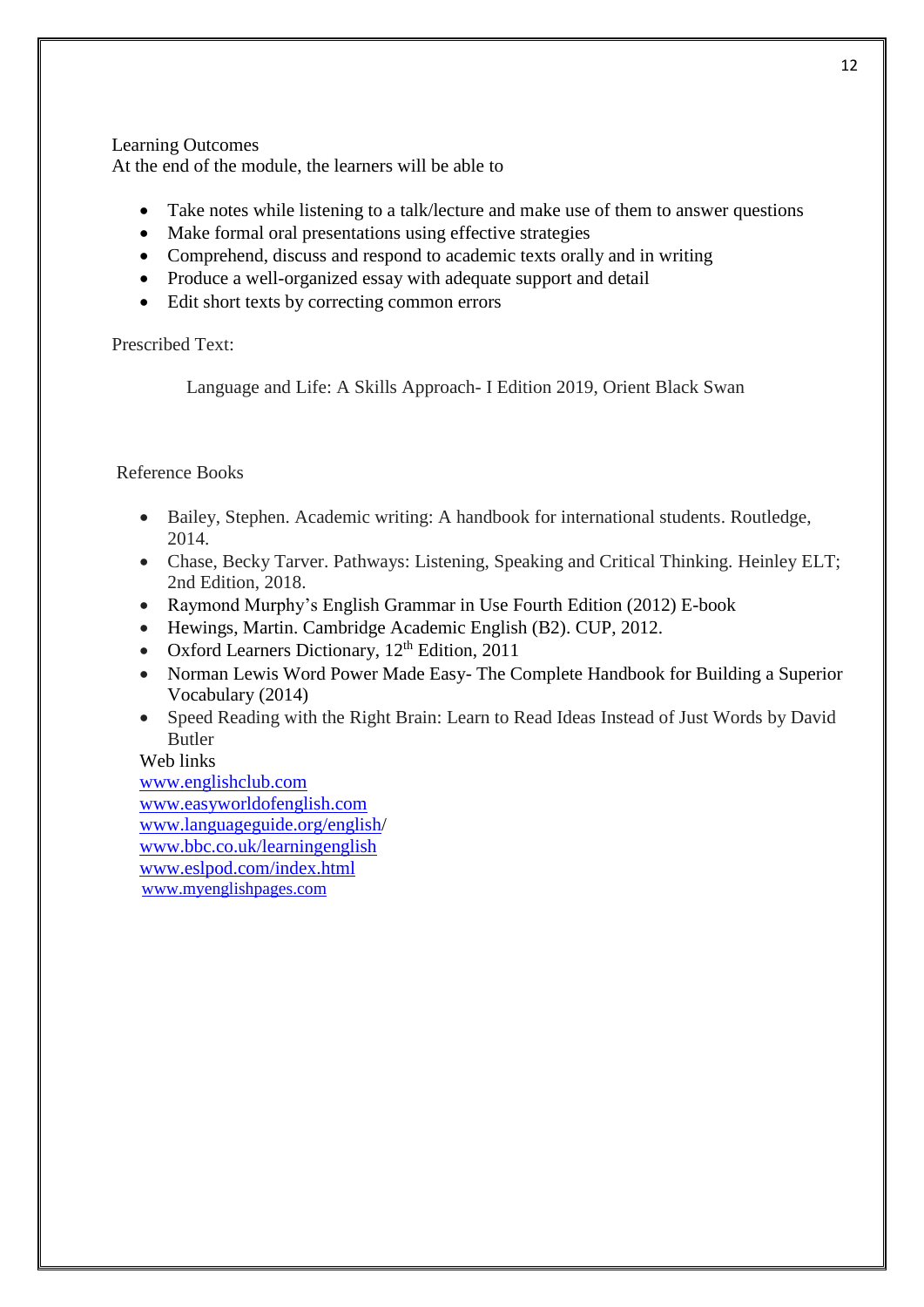# **I B.Tech – I Sem L T P C**

# 3 **0 0 3**

# (20A02101T) **Basic Electrical Engineering**

#### **Course Objectives:**

- To introduce basics of electric & magnetic circuits.
- To teach DC and AC electrical circuit analysis.
- To explain working principles of transformers and electrical machines.

# **UNIT – 1 DC Circuits**

Introduction - Role and importance of circuits in Engineering, concept of fields, charge, current, voltage, energy and their interrelationships. V- I characteristics of ideal voltage and ideal current sources, various types of controlled sources, passive circuit components, V-I characteristics and ratings of different types of R, L, C elements. Kirchoff's laws, node voltage and mesh current methods; Delta-star and star delta conversion.

#### **Learning Outcomes:**

- Recall Kirchoff Voltage and Current laws (L1)
- Analyze simple electric circuits with dc excitation (L3)

# **UNIT – 2 AC Circuits**

Single Phase A.C. Circuits - Generation of sinusoidal voltage- definition of average value, root mean square value, form factor and peak factor of sinusoidal voltage and current and phasor representation of alternating quantities; phasor diagrams; Real power, reactive power, apparent power and power factor, series, parallel and series- parallel circuits; Three Phase A.C. Circuits-Necessity and Advantages of three phase systems, Generation of three phase power, definition of Phase sequence, balanced supply and balanced load; Relationship between line and phase values of balanced star and delta connections; Power in balanced three phase circuits, measurement of power by two wattmeter method

#### **Learning Outcomes:**

- Analyze single phase AC circuits with phasor diagrams (L3)
- Interpret voltages and currents in three-phase star delta connections (L2)
- Solve simple balanced three-phase ac systems (L3)

# **UNIT – 3 Magnetic Circuits & Transformers**

Magnetic materials, BH characteristics, ideal and practical transformer, ratings, Phasor diagram on no lad and full load; equivalent circuit, losses in transformers, regulation and efficiency calculation; Open and short circuit test; Auto-transformer and three-phase transformer connections

# **Learning Outcomes:**

- Understand magnetic materials and their characteristics (L2)
- Compare ideal and practical transformers (L2)
- Determine losses, efficiency, and voltage regulation of a transformer under specific operating conditions (L3)
- Identify the connections of a three phase transformer  $(L3)$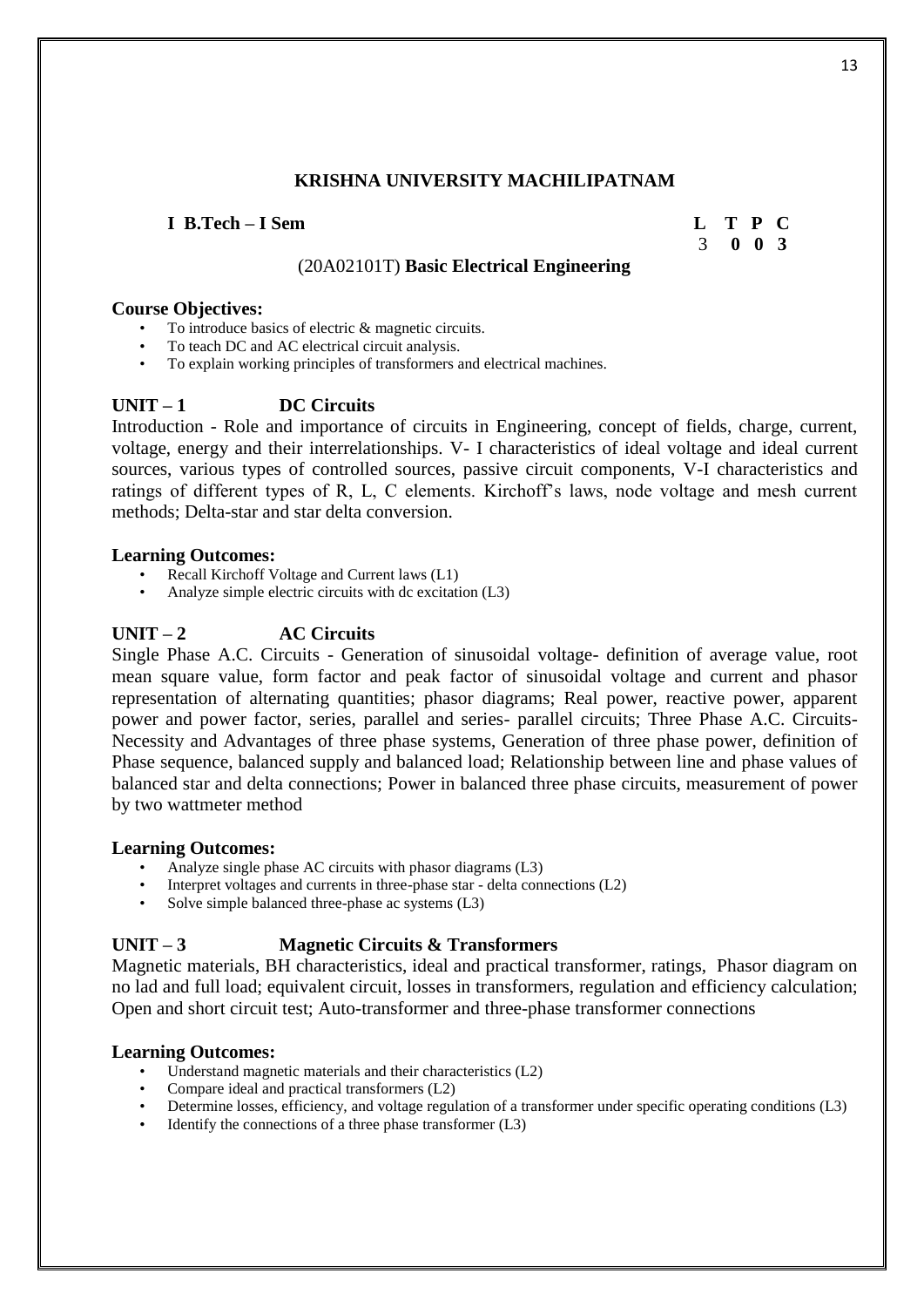# UNIT – 4 **DC Machines (Elementary treatment only)**

DC Generators–Constructional Features – E.M.F Equation–Methods of Excitation – Build-Up of E.M.F - Load Characteristics of Generators- Applications

D.C Motors –Back E.M.F. –Torque Equation – Characteristics and Applications -Speed Control. Three Point Starter-Losses –Calculation of Efficiency - Swinburne's Test.

# **Learning Outcomes:**

- Understand the basic concept and characteristics of DC Generator & Motor.
- Determine losses and efficiency DC Machines

# **UNIT – 5 AC Machines (Elementary treatment only)**

Three phase Induction motor: Revolving magnetic field theory, Principle of operation, Torque equation, Performance characteristics.

Three phase Synchronous Machines: Principle and Constructional Features of Salient Pole and Round Rotor Machines – E.M.F Equation- Voltage Regulation by Synchronous Impedance Method- Theory of Operation of Synchronous Motor.

# **Learning Outcomes:**

- Understand the basic concept and characteristics of 3-phase Induction motor and synchronous machines
- Determine EMF equation
- Analyze voltage regulation of synchronous machines by impedance method

### **Text Books:**

- 1. D. P. Kothari and I. J. Nagrath, Basic Electrical Engineering, Tata McGraw Hill, 2010.
- 2. William Hayt and Jack E. Kemmerly, Engineering circuit analysis, Mc Graw Hill Company, 7th Edition, 2006.
- 3. Charles K. Alexander and Matthew. N. O. Sadiku, Fundamentals of Electric Circuits, Mc Graw Hill, 5th Edition, 2013.

# **Reference Books:**

- 1. M.E Van Valkenberg, Network Analysis, Prentice Hall (India), 3rd Edition, 1999.
- 2. L. S. Bobrow, Fundamentals of Electrical Engineering, Oxford University Press, 2011.
- 3. E. Hughes, Electrical and Electronics Technology, Pearson Education, 2010.

# **Course Outcomes:**

After completion of the course, the student should be able to

- Understand the basic characteristics of R, L, C components, their Voltage and Current Relations
- Apply concepts of KVL/KCL in solving DC circuits
- Analyze behavior of single phase and three phase AC electrical circuits
- Understand and choose correct rating of a transformer for a specific application
- Illustrate working principles of DC Generator & Motor

Identify type of electrical machine based on their operation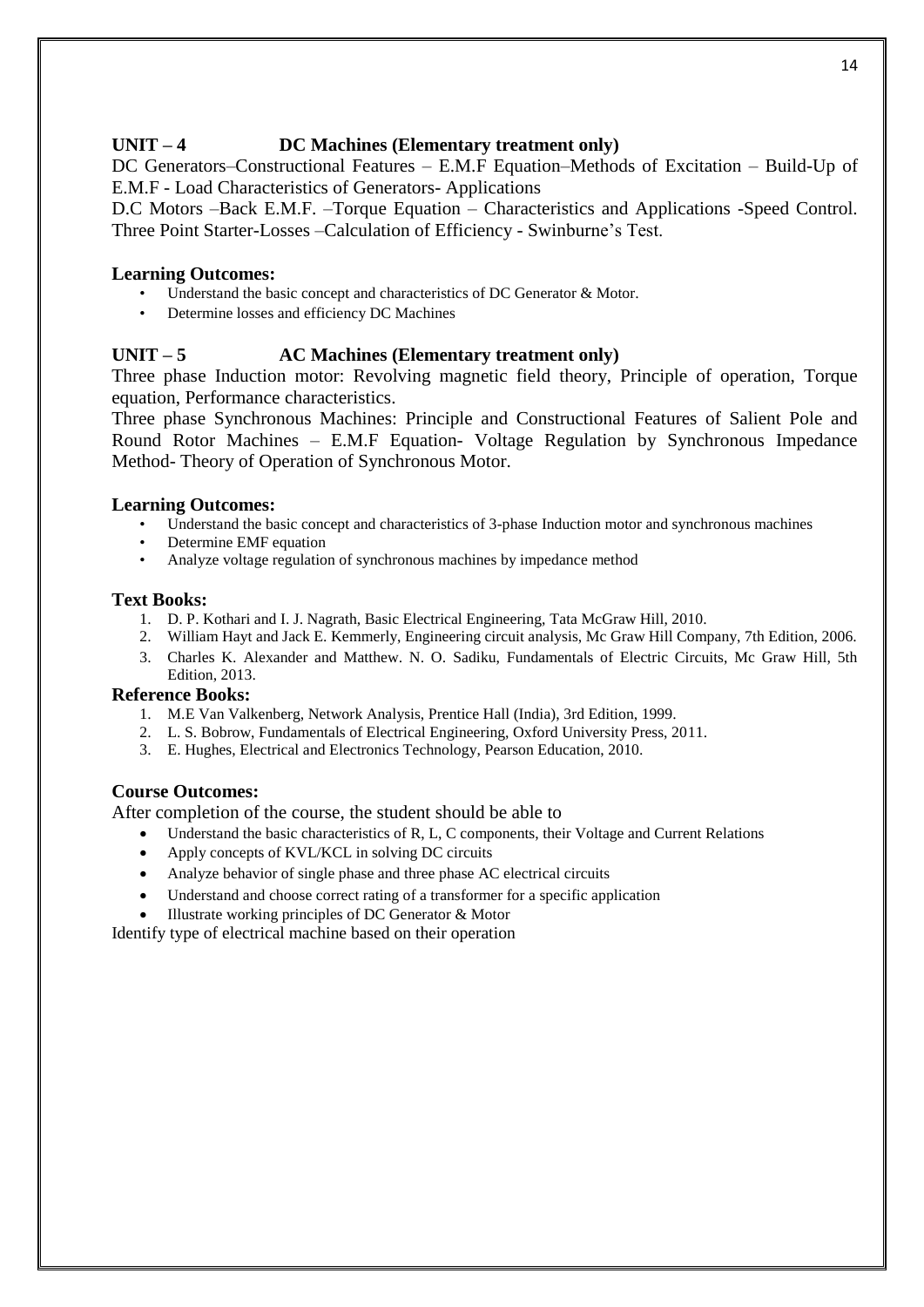## **I B.Tech – I Sem L T P C**

# 3 **0** 0 3

# **(20A03101T) Engineering Drawing**

# **Course Objectives:**

- Bring awareness that Engineering Drawing is the Language of Engineers.
- Familiarize how industry communicates technical information.
- Teach the practices for accuracy and clarity in presenting the technical information.
- Develop the engineering imagination essential for successful design.

# **Unit: I**

 Introduction to Engineering Drawing: Principles of Engineering Drawing and its Significance-Conventions in drawing-lettering - BIS conventions.

a)Conic sections including the rectangular hyperbola- general method only,

b) Cycloid, epicycloids and hypocycloid c) Involutes

# **Unit: II**

**Projection of points, lines and planes:** Projection of points in any quadrant, lines inclined to one or both planes, finding true lengths, angle made by line. Projections of regular plane surfaces.

# **Unit: III**

**Projections of solids:** Projections of regular solids inclined to one or both planes by rotational or auxiliary views method.

# **Unit: IV**

**Sections of solids:** Section planes and sectional view of right regular solids- prism, cylinder, pyramid and cone. True shapes of the sections.

# **Unit: V**

**Development of surfaces:** Development of surfaces of right regular solids-prism, cylinder, pyramid, cone and their sectional parts.

# **Text Books:**

- 1. K.L.Narayana & P.Kannaiah, Engineering Drawing, 3/e, Scitech Publishers, Chennai, 2012.
- 2. N.D.Bhatt, Engineering Drawing, 53/e, Charotar Publishers, 2016.

# **Reference Books:**

- 1. Dhanajay A Jolhe, Engineering Drawing, Tata McGraw-Hill, Copy Right, 2009
- 2. Venugopal, Engineering Drawing and Graphics, 3/e, New Age Publishers, 2000
- 3. Shah and Rana, Engineering Drawing, 2/e, Pearson Education, 2009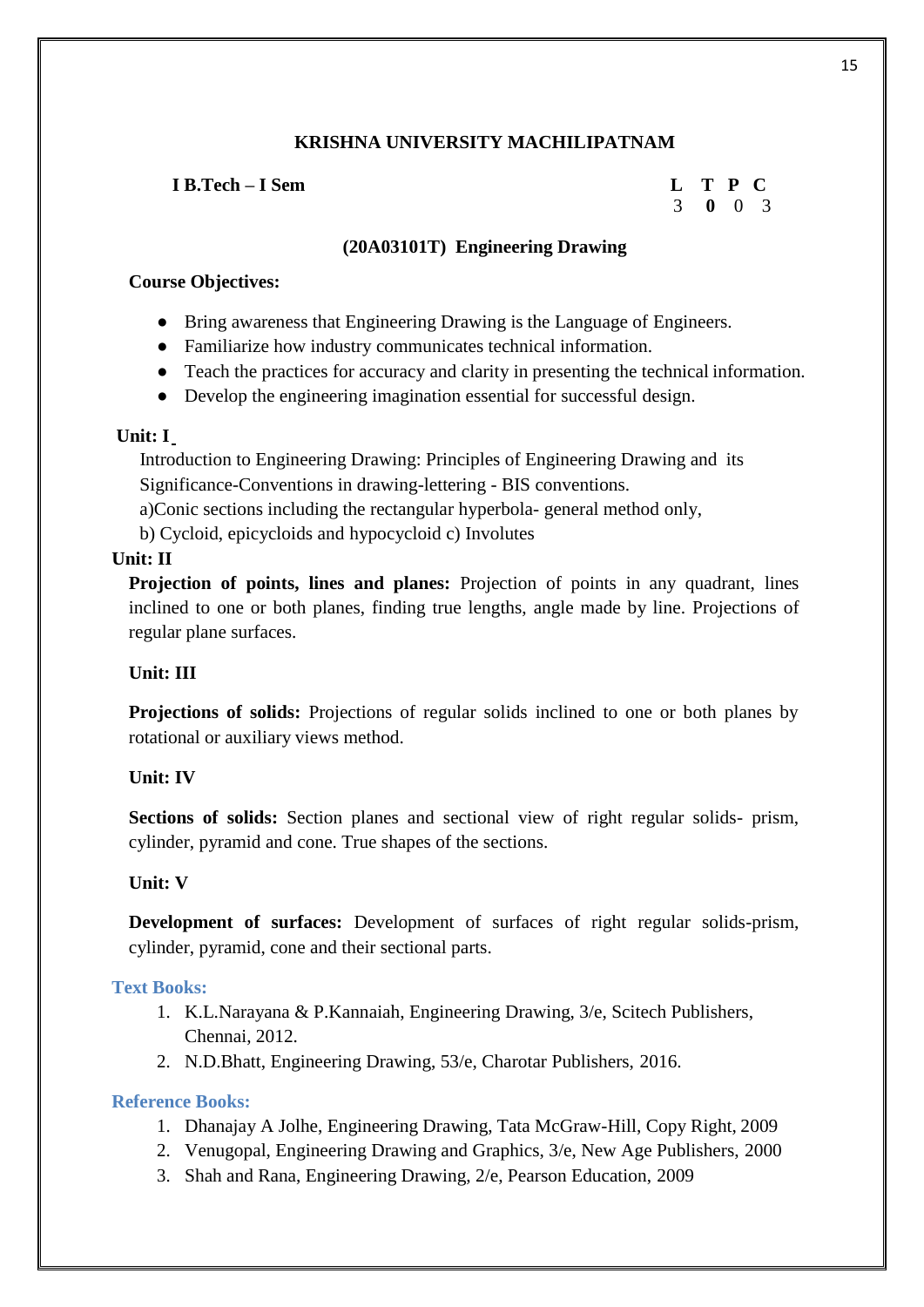- 4. K.C.John, Engineering Graphics, 2/e, PHI, 2013
- 5. Basant Agarwal & C.M.Agarwal, Engineering Drawing, Tata McGraw-Hill, Copy Right, 2008.

## **Course Outcomes:**

After completing the course, the student will be able to

- Draw various curves applied in engineering. (12)
- Show projections of solids and sections graphically. (12)
- Draw the development of surfaces of solids. (L3)

#### **Additional Sources**

1. Youtube: http-sewor, Carleton. cag,kardos/88403/drawings.html conic sections-online, red woods.edu

Note: The distribution of marks shall be 30 for internal evaluation and 70 for end examination conducted by the University. In the Internal evaluation 15 marks for day-to-day work in the class that shall be evaluated by the concerned subject teacher based on the submissions prepared in the class. Further, there shall be two midterm exams in a Semester evenly distributed over the syllabi for 15 marks. Total internal marks for midterm exams will be evaluated by giving 80% weightage to the better mid exam and 20% to the other mid examination. The sum of day to day evaluation and the internal test marks will be the final internal marks for the subject.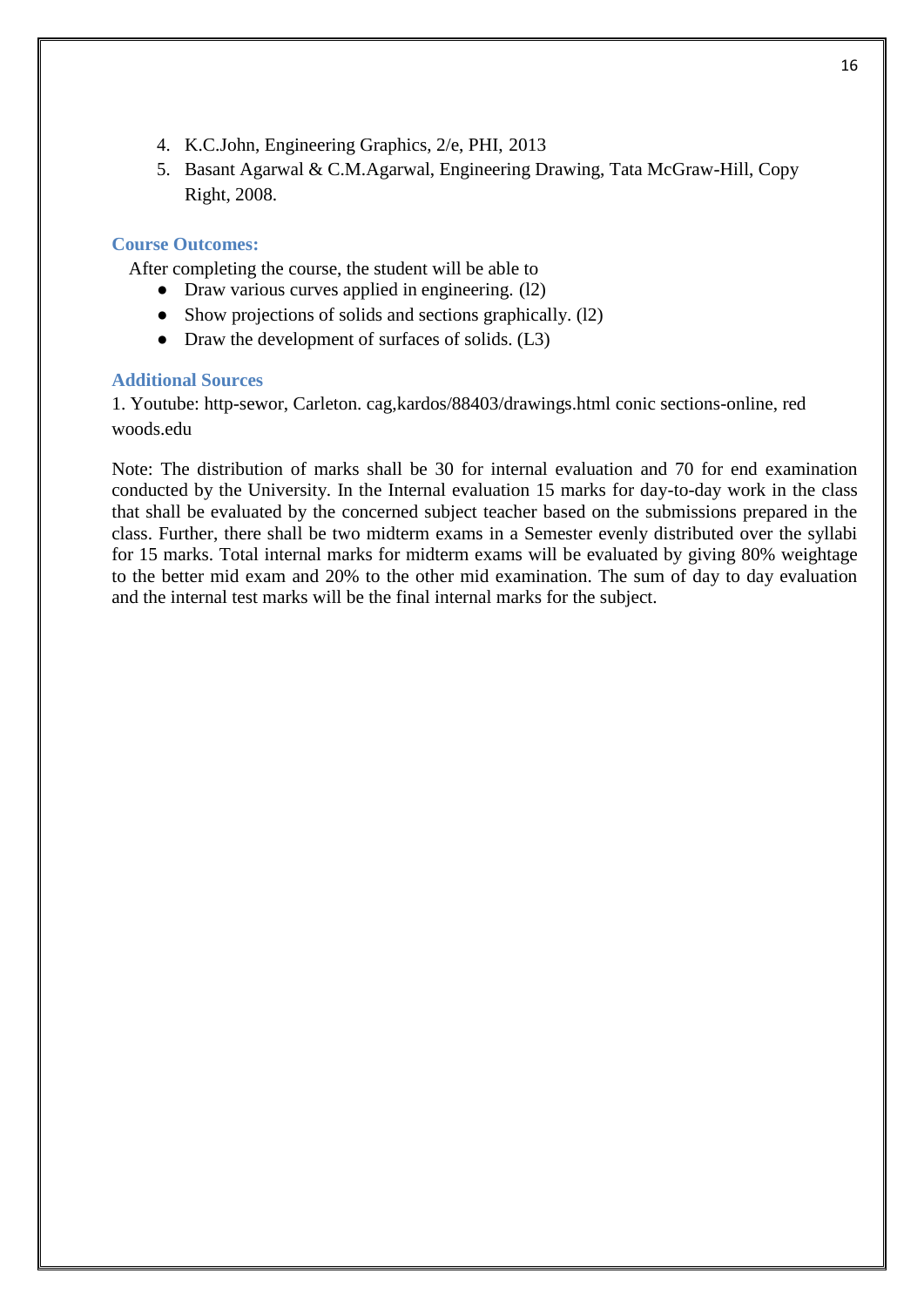**I B.Tech – I Sem L T P C**

# 3 **0** 0 3

# **(20A03101P) Engineering Drawing Lab**

- Instruct the utility of drafting & modeling packages in orthographic and isometric drawings.
- Train the usage of 2D and 3D modeling.
- Instruct graphical representation of machine components.

# **Computer Aided Drafting:**

**Introduction to AutoCAD:** Basic drawing and editing commands: line, circle, rectangle, erase, view, undo, redo, snap, object editing, moving, copying, rotating, scaling, mirroring, layers, templates, polylines, trimming, extending, stretching, fillets, arrays, dimensions.

Dimensioning principles and conventional representations.

**Orthographic Projections:** Systems of projections, conventions and application to orthographic projections - simple objects.

**Isometric Projections:** Principles of isometric projection- Isometric scale; Isometric views: lines, planes, simple solids.

# **Text Books:**

- 1. K. Venugopal, V.Prabhu Raja, Engineering Drawing + Auto Cad, New Age International Publishers.
- 2. Kulkarni D.M, AP Rastogi and AK Sarkar, Engineering Graphics with Auto Cad, PHI Learning, Eastern Economy editions.

# **Reference Books:**

- 1. T. Jayapoovan, Engineering Graphics using Auto Cad, Vikas Publishing House
- 2. K.L.Narayana & P.Kannaiah, Engineering Drawing, 3/e, Scitech Publishers, Chennai, 2012.
- 3. Linkan Sagar, BPB Publications, Auto Cad 2018 Training Guide.
- 4. K.C.John, Engineering Graphics, 2/e, PHI, 2013
- 5. Basant Agarwal & C.M.Agarwal, Engineering Drawing, Tata McGraw-Hill, Copy Right, 2008.

# **Course Outcomes:**

After completing the course, the student will be able to

- $\bullet$  use computers as a drafting tool. (L2)
- draw isometric and orthographic drawings using CAD packages. (L3)

# **Additional Sources**

1. Youtube: http-sewor,Carleton.cag, kardos/88403/drawings.html conic sections-online, red woods.edu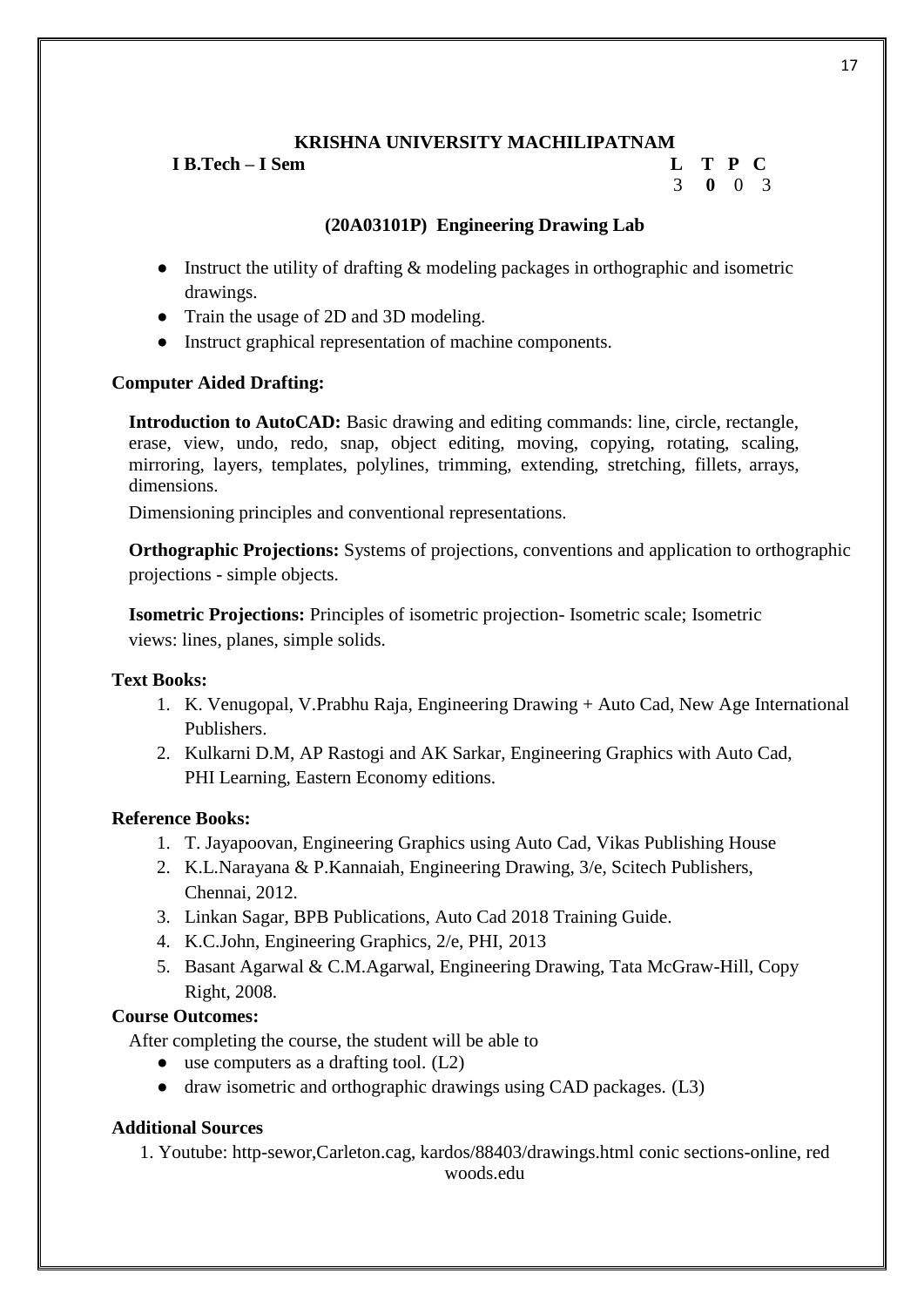# **I B.Tech – I Sem L T P C**

 **0 0 3 1.5**

# **(20A56201P) Applied Physics Lab**

# **Course Objectives**:

- Understands the concepts of interference, diffraction and their applications.
- Understand the role of optical fiber parameters in communication.
- Recognize the importance of energy gap in the study of conductivity and Hall Effect in a semiconductor.
- Illustrates the magnetic and dielectric materials applications.
- Apply the principles of semiconductors in various electronic devices.

# **Note: In the following list, out of 15 experiments, any 10 experiments must be performed in a semester**

# **List of Applied Physics Experiments**

| 1. Determine the thickness of the wire using wedge shape method                          |
|------------------------------------------------------------------------------------------|
| <b>Experimental outcomes:</b>                                                            |
| <b>Operates</b> optical instrument like travelling microscope. (L2)                      |
| <b>Estimate</b> the thickness of the wire using wedge shape method (L2)                  |
| Identifies the formation of interference fringes due to reflected light from non-uniform |
| thin film. $(L2)$                                                                        |
| 2. Determination of the radius of curvature of the lens by Newton's ring method          |
| <b>Experimental outcomes:</b>                                                            |
| <b>Operates</b> optical instrument like travelling microscope. (L2)                      |
| <b>Estimate</b> the radius of curvature of the lens $(L2)$                               |
| Identifies the formation of interference fringes due to reflected light from non-uniform |
| thin film. $(L2)$                                                                        |
| <b>Plots</b> the square of the diameter of a ring with no. of rings $(L3)$               |
| 3. Determination of wavelength by plane diffraction grating method                       |
| <b>Experimental outcomes:</b>                                                            |
| <b>Operates</b> optical instrument like spectrometer. (L2)                               |
| <b>Estimate</b> the wavelength of the given source $(L2)$                                |
| <b>Identifies</b> the formation of grating spectrum due diffraction. (L2)                |
| 4. Determination of dispersive power of prism.                                           |
| <b>Experimental outcomes:</b>                                                            |
| <b>Operates</b> optical instrument like spectrometer. (L2)                               |
| <b>Estimate</b> the refractive index and dispersive power of the given prism (L2)        |
| <b>Identifies</b> the formation of spectrum due to dispersion. (L2)                      |
| 5. Determination of wavelength of LASER light using diffraction grating.                 |
| <b>Experimental outcomes:</b>                                                            |
| <b>Operates</b> various instrument (L2)                                                  |
| <b>Estimate</b> the wavelength of laser source (L2)                                      |
| <b>Identifies</b> the formation of grating spectrum due diffraction. (L2)                |
|                                                                                          |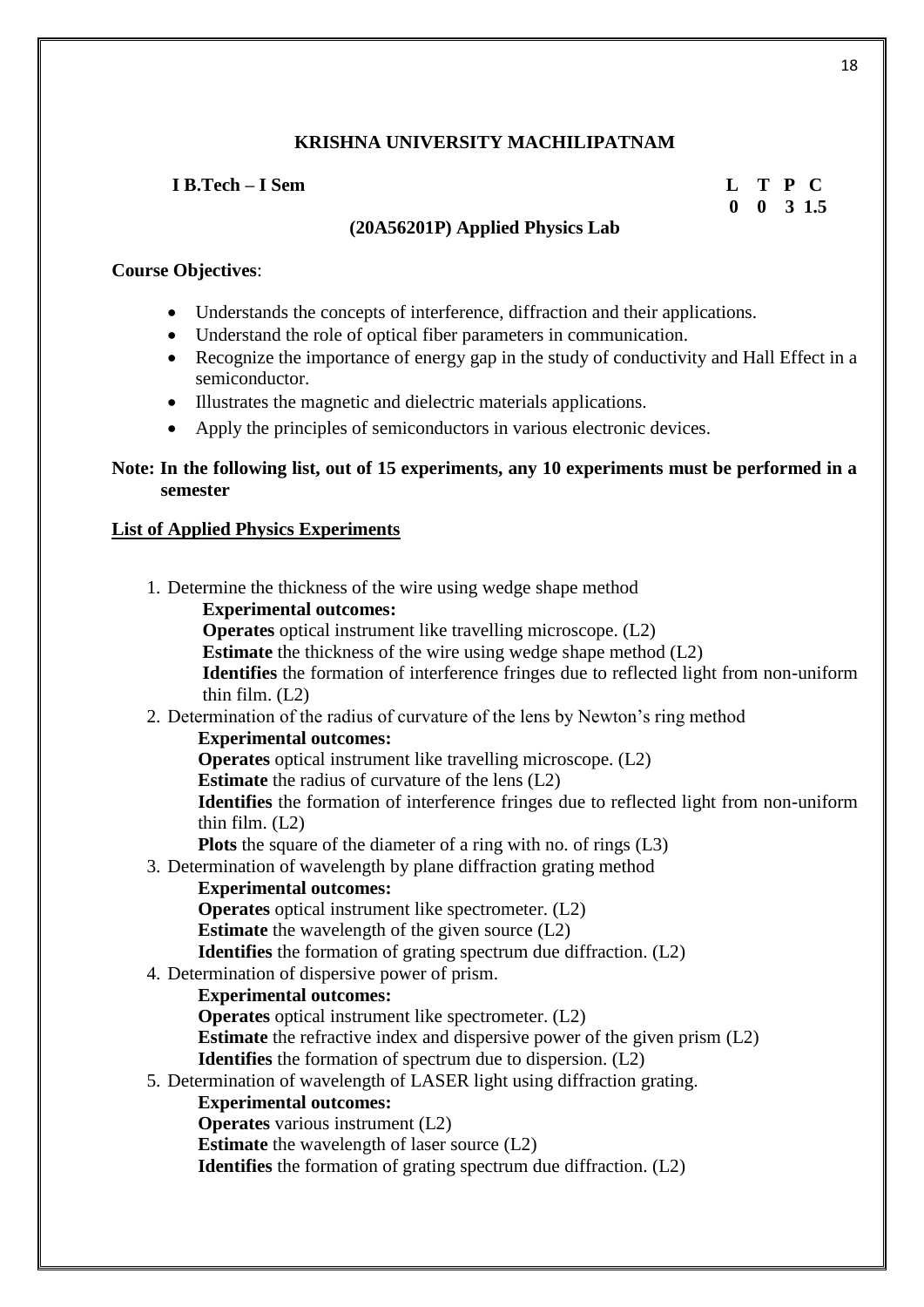6. Determination of particle size using LASER.

**Experimental outcomes:**

**Operates** various instrument (L2) **Estimate** the Particles size using laser (L2)

**Identifies** the application of laser (L2)

7. To determine the numerical aperture of a given optical fiber and hence to find its acceptance angle

# **Experimental outcomes:**

**Operates** various instruments and connect them as per the circuit. (L2)

**Estimate** the numerical aperture and acceptance angle of a given optical fiber. (L2) **Identifies** the significance of numerical aperture and acceptance angle of an optical fiber in various engineering applications. (L2)

8. Determination of dielectric constant by charging and discharging method.

# **Experimental outcomes:**

**Operates** various instruments and connect them as per the circuit. (L2)

**Estimate** thedielectric constantof the given substance. (L2)

**Identifies** the significance of dielectric constant in various devices. (L2)

9. Magnetic field along the axis of a circular coil carrying current –Stewart Gee's method. **Experimental outcomes:**

**Operates** various instruments and connect them as per the circuit. (L2)

**Estimate** the magnetic field along the axis of a circular coil carrying current. (L2)

**Plots** the intensity of the magnetic field of circular coil carrying current with distance (L3)

10. Measurement of magnetic susceptibility by Gouy's method

# **Experimental outcomes:**

**Operates** various instruments and connect them as per the circuit. (L2)

**Estimate** the magnetic susceptibility of the given material. (L2)

**Identifies** the significance of magnetic susceptibility in various engineering applications. (L2)

# 11. Study the variation of B versus H by magnetizing the magnetic material (B-H curve) **Experimental outcomes:**

**Operates** various instruments and connect them as per the circuit. (L2)

**Estimate** the hysteresis loss, coercivity and retentivity of the ferromagnetic material. (L2)

**Classifies** the soft and hard magnetic material based on B-H curve. (L2) **Plots** the magnetic field H and flux density B (L3)

12. To determine the resistivity of semiconductor by Four probe method

# **Experimental outcomes:**

**Operates** various instruments and connect them as per the circuit. (L2)

**Estimate** the resistivity of a semiconductor. (L2)

**Identifies** the importance of four probe method in finding the resistivity of semiconductor. (L3)

13. To determine the energy gap of a semiconductor

# **Experimental outcomes:**

**Operates** various instruments and connect them as per the circuit. (L2)

**Estimate** the energy gap of a semiconductor. (L2)

**Illustrates** the engineering applications of energy gap. (L3) **Plots 1/T** with log R (L3)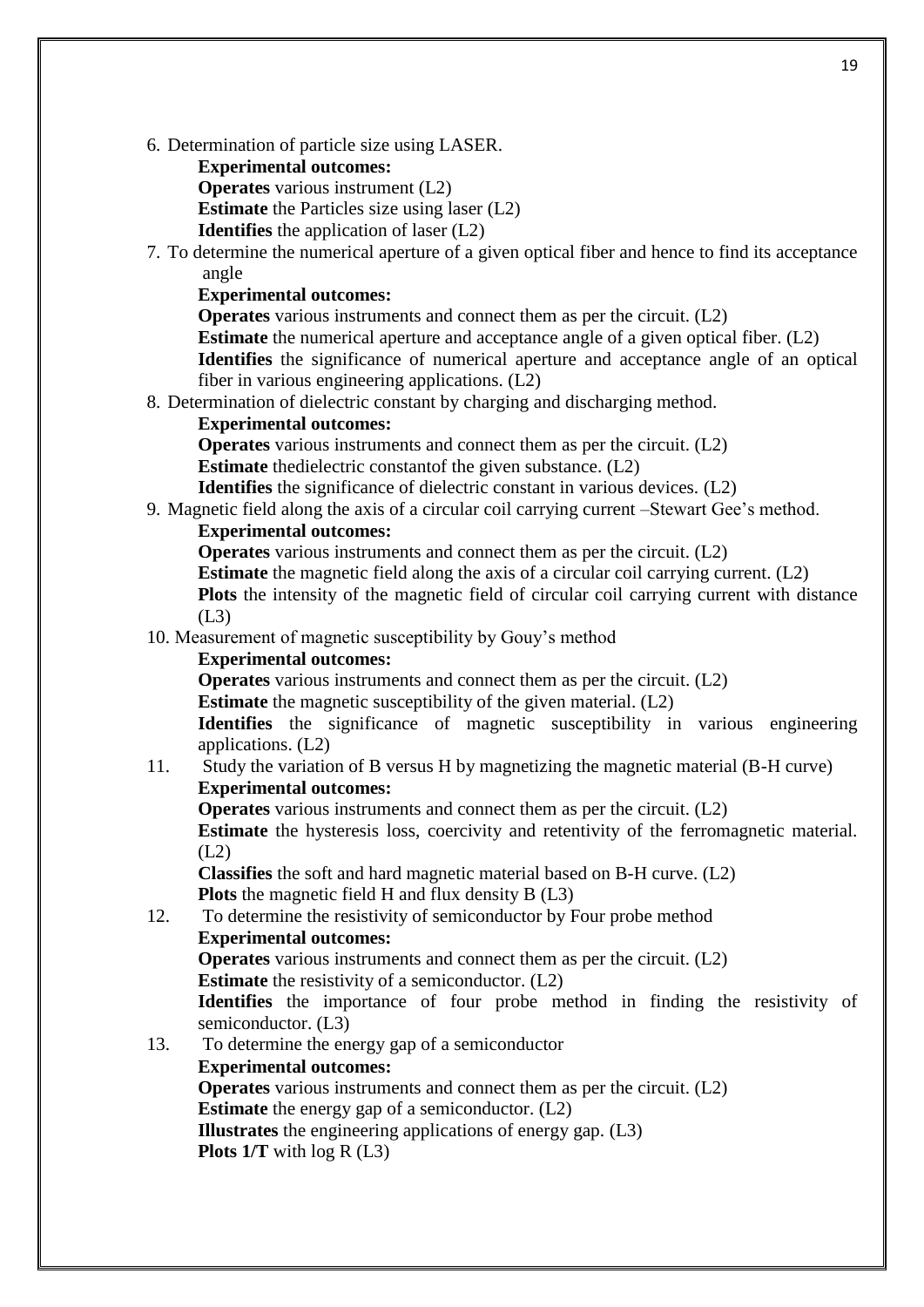14. Determination of Hall voltage and Hall coefficient of a given semiconductor using Hall Effect.

# **Experimental outcomes:**

**Operates** various instruments and connect them as per the circuit. (L2) **Estimate** the charge carrier concentration and mobility in a semiconductor. (L2) **Illustrates** the applications of Hall Effect. (L3) **Plots** the voltage with current and voltage with magnetic field (L3)

15. Measurement of resistance with varying temperature - Thermistor. **Experimental outcomes: Operates** various instruments and connect them as per the circuit. (L2) **Estimate** the resistance with varying temperature. (L2) **Plots** resistance R with temperature T (L3)

# **Course Outcomes:**

# **The students will be able to**

- Operate optical instruments like microscope and spectrometer  $(L2)$
- Determine thickness of a hair/paper with the concept of interference (L2)
- Estimate the wavelength of different colors using diffraction grating and resolving power (L2)
- Plot the intensity of the magnetic field of circular coil carrying current with distance (L3)
- Evaluate the acceptance angle of an optical fiber and numerical aperture (L3)
- Determine the resistivity of the given semiconductor using four probe method (L3)
- Identify the type of semiconductor i.e., n-type or p-type using hall effect  $(L3)$
- Calculate the band gap of a given semiconductor  $(L3)$

# **References**:

1. S. Balasubramanian, M.N. Srinivasan "A Text book of Practical Physics"- S Chand Publishers, 2017.

**2.** http://vlab.amrita.edu/index.php -Virtual Labs, Amrita University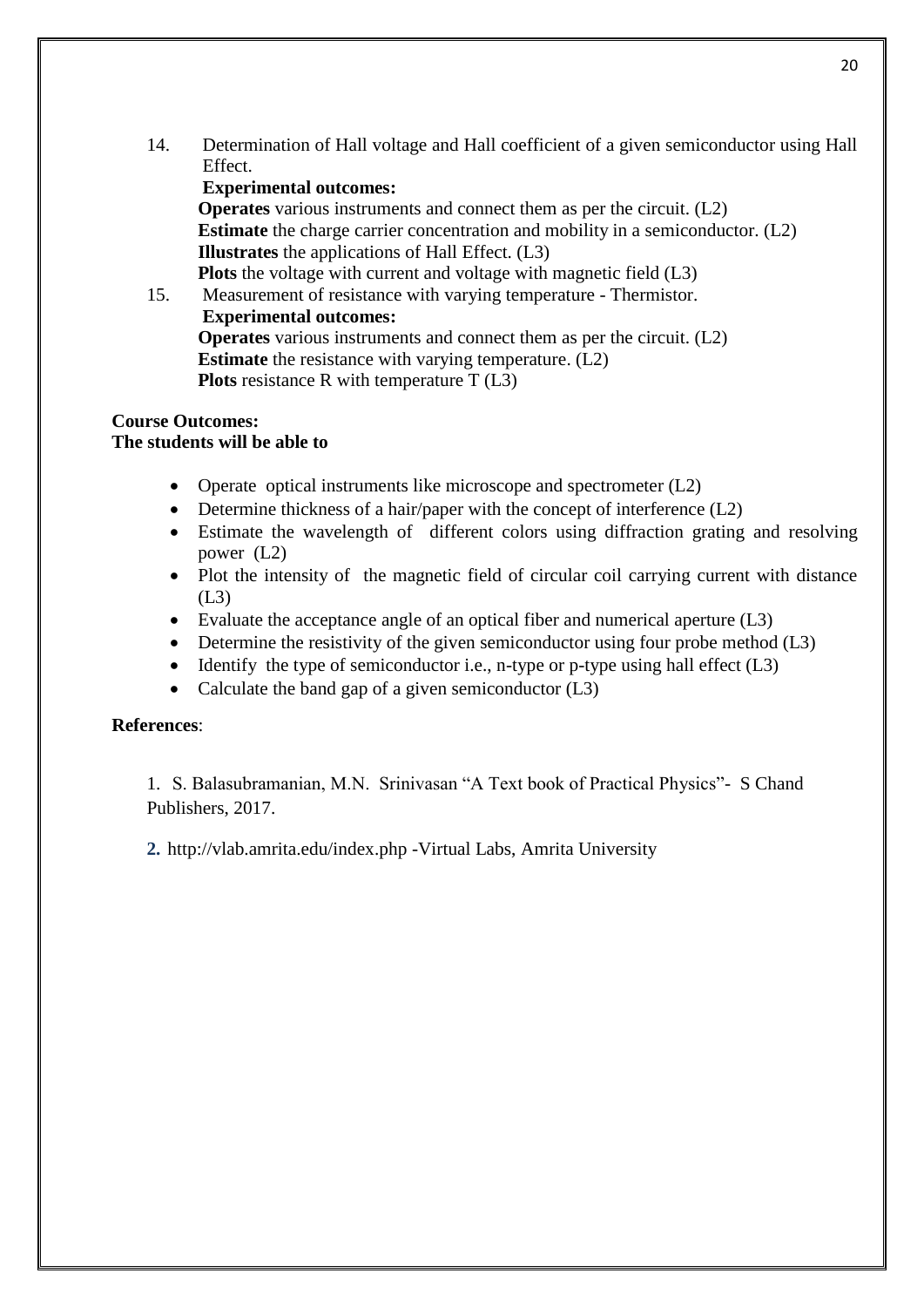#### **I B.Tech – I Sem L T P C**

# **0 0 3 1.5**

#### (20A52101P) COMMUNICATIVE ENGLISH LAB

#### **Introduction**

The course is designed to train students in receptive (listening and reading) as well as productive and interactive (speaking and writing) skills by incorporating a comprehensive, coherent and integrated approach that improves the learners' ability to effectively use English language in academic/ workplace contexts. The shift is from *learning about the language* to *using the language*. component of campus placement tests. Activity based teaching-learning methods would be adopted to ensure that learners would engage in actual use of language both in the classroom and laboratory sessions.

Course Objectives

- students will be exposed to a variety of self instructional, learner friendly modes of language learning
- students will learn better pronunciation through stress, intonation and rhythm
- students will be trained to use language effectively to face interviews, group discussions, public speaking
- students will be initiated into greater use of the computer in resume preparation, report writing, format making etc

Course Outcomes

- CO1: Listening and repeating the sounds of English Language
- CO2: Understand the different aspects of the English language
- proficiency with emphasis on LSRW skills
- CO3: Apply communication skills through various language learning activities
- CO3: Analyze the English speech sounds, stress, rhythm, intonation and syllable
- division for better listening and speaking comprehension.
- CO5: Evaluate and exhibit acceptable etiquette essential in social and professional
- settings
- CO6: Create awareness on mother tongue influence and neutralize it in order to
- improve fluency in spoken English.

# Unit 1

- Phonetics
- Reading comprehension
- Describing objects/places/persons

Learning Outcomes

At the end of the module, the learners will be able to

- understand different accents spoken by native speakers of English
- employ suitable strategies for skimming and scanning on monitor to get the general idea of a text and locate specific information
- learn different professional registers and specific vocabulary to describe different persons, places and objects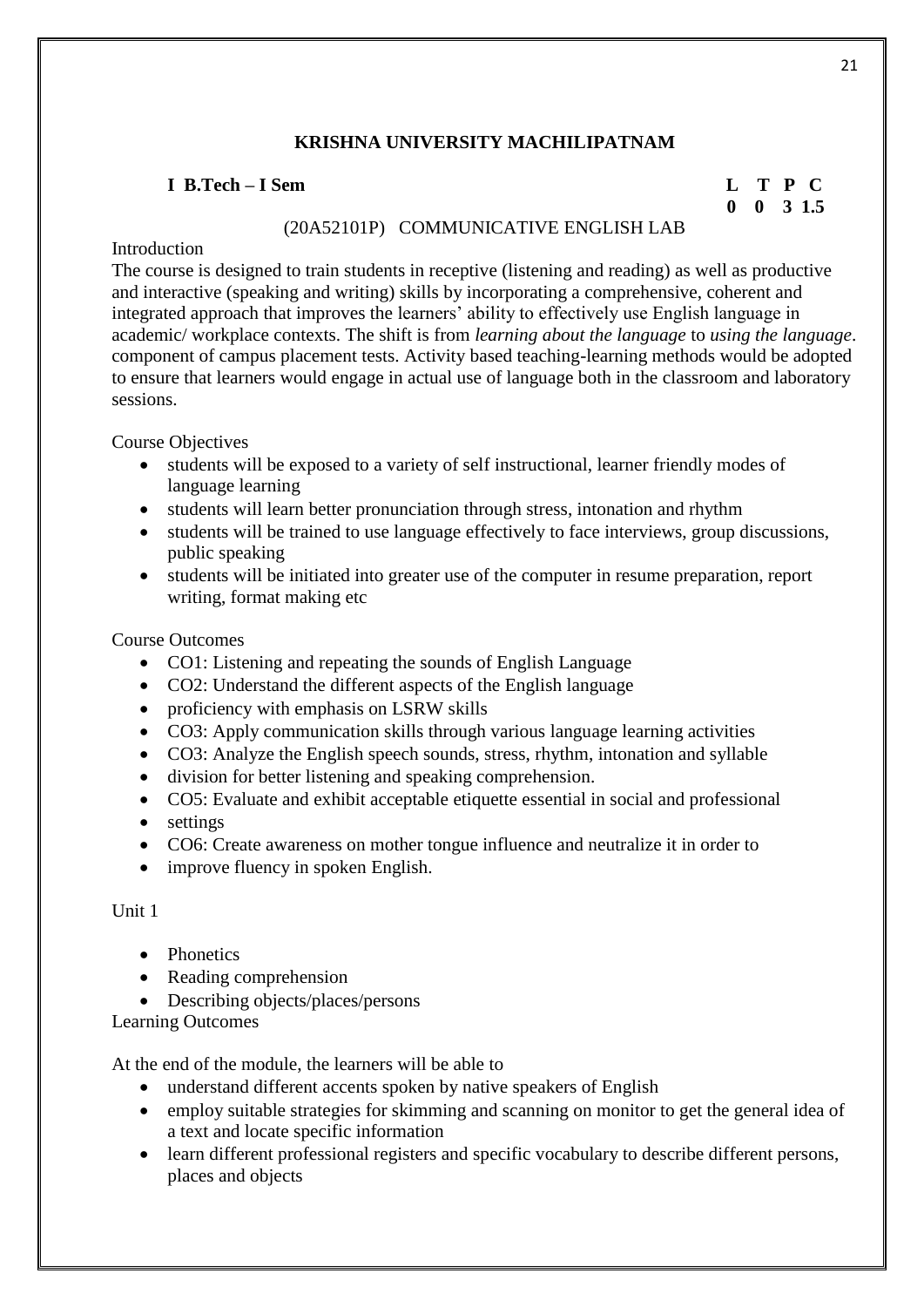# Unit 2

- Role Play or Conversational Practice
- JAM
- Etiquettes of Telephonic Communication

# Learning Outcomes

At the end of the module, the learners will be able to

- produce a structured talk extemporarily
- comprehend and produce short talks on general topics
- participate in debates and speak clearly on a specific topic using suitable discourse markers

#### Unit 3

- Information Transfer
- Note Making and Note Taking
- E-mail Writing

# Learning Outcomes

At the end of the module, the learners will be able to

- Learn different ways of greeting and introducing oneself/others
- summarize the content with clarity and precision and take notes while listening to a talk/lecture and make use of them to answer questions
- replenish vocabulary with one word substitutes, homonyms, homophones, homographs to reduce errors in speech and writing

# Unit4

- Group Discussions-1
- Resume Writing
- Debates

# Learning Outcomes

At the end of the module, the learners will be able to

- Learn different ways of asking information and giving directions
- Able to transfer information effectively
- understand non-verbal features of communication

# Unit 5

- Oral Presentations
- Poster Presentation
- Interviews Skills-1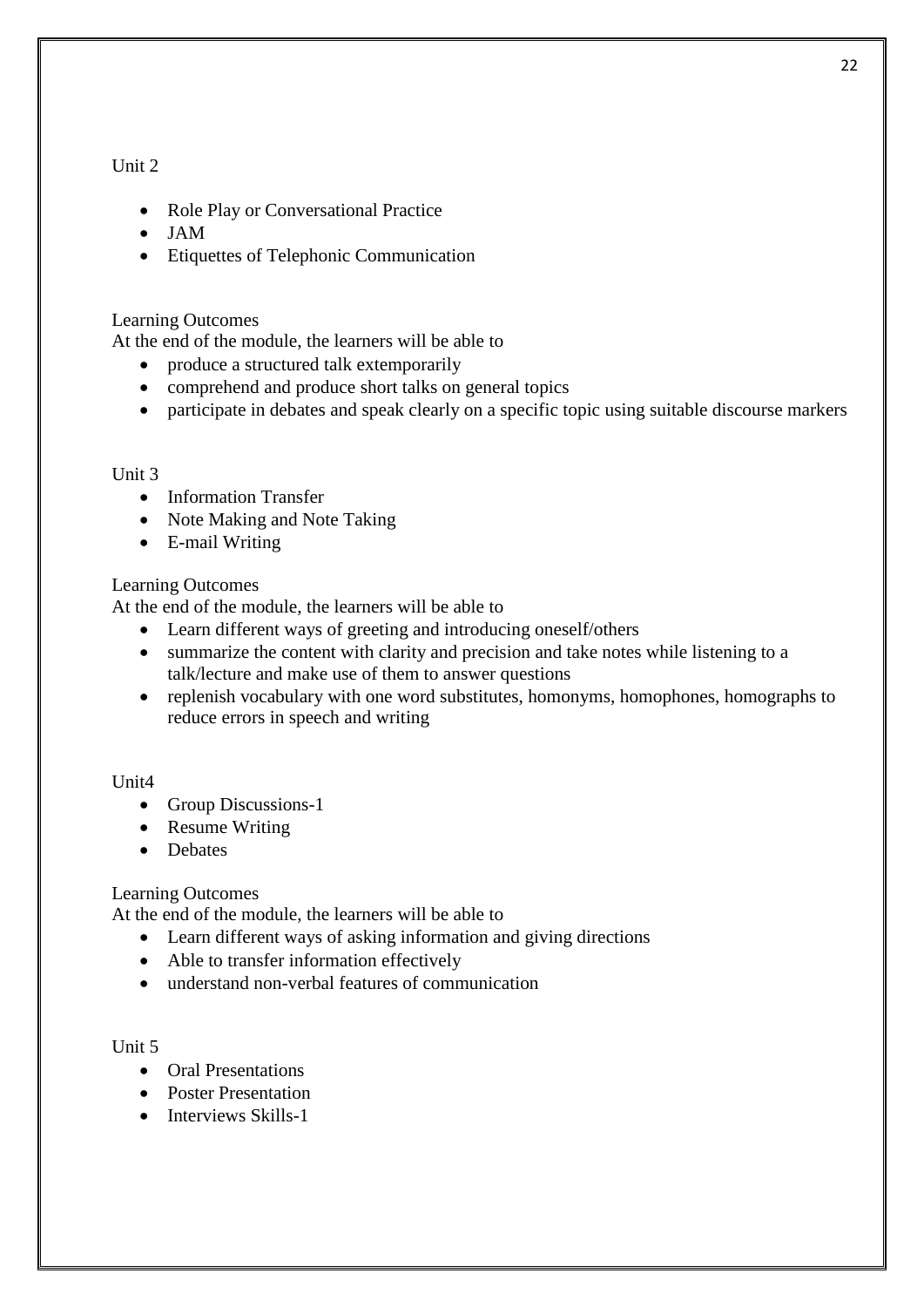Learning Outcomes

At the end of the module, the learners will be able to

- make formal oral presentations using effective strategies
- learn different techniques of précis writing and paraphrasing strategies
- comprehend while reading different texts and edit short texts by correcting common errors

#### Suggested Software

- Orell
- Walden Infotech
- Young India Films

Reference Books

- 1. Bailey, Stephen. Academic writing: A handbook for international students. Routledge, 2014.
- 2. Chase, Becky Tarver. Pathways: Listening, Speaking and Critical Thinking. Heinley ELT; 2nd Edition, 2018.
- 3. Skillful Level 2 Reading & Writing Student's Book Pack (B1) Macmillan Educational.
- 4. Hewings, Martin. Cambridge Academic English (B2). CUP, 2012.
- 5. A Textbook of English Phonetics for Indian Students by T.Balasubramanyam

Web Links **[www.esl-lab.com](http://www.esl-lab.com/) [www.englishmedialab.com](http://www.englishmedialab.com/)** www.englishinteractive.net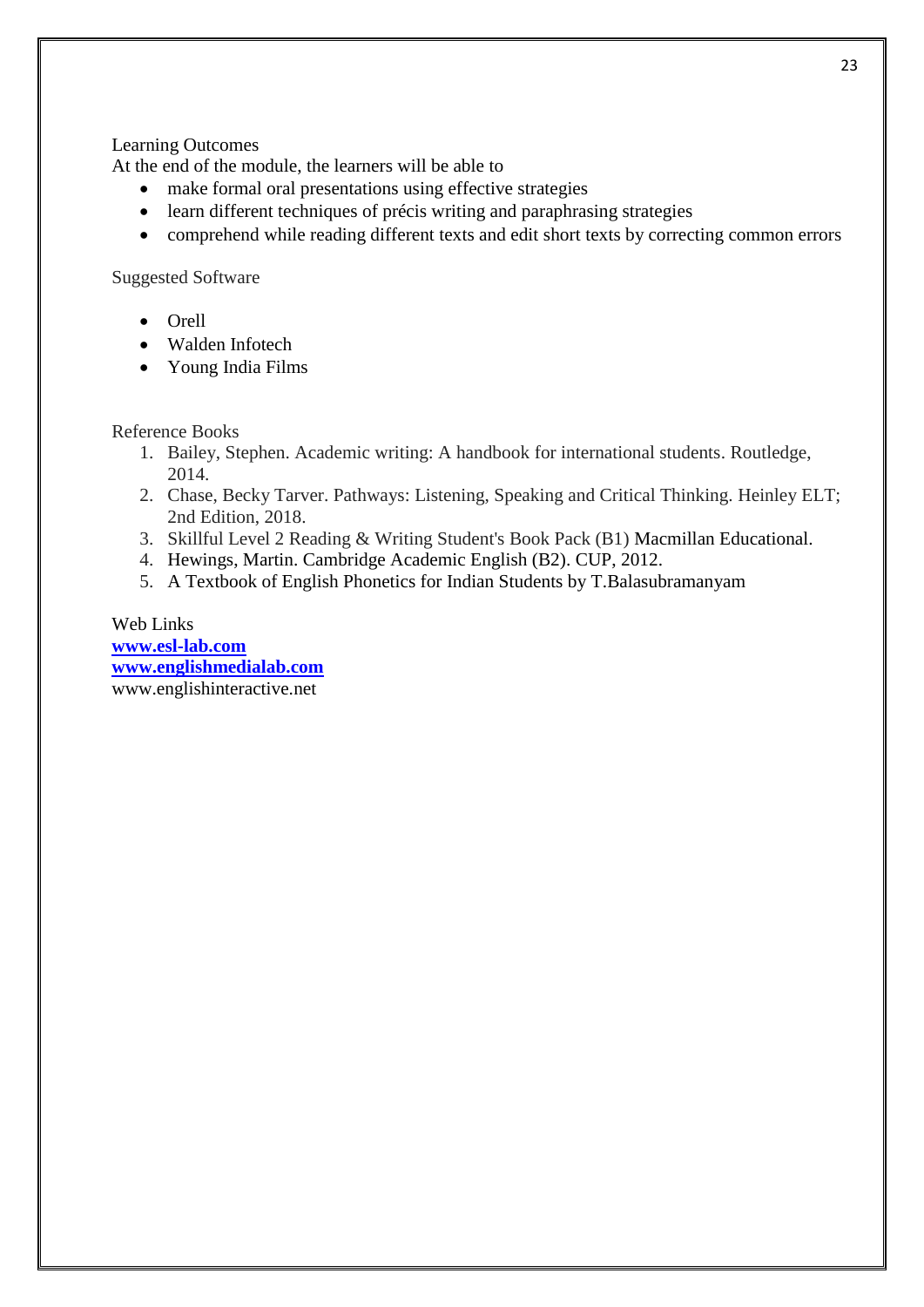#### **I B.Tech – I Sem L T P C**

# **0 0 3 1.5**

# **(20A02101P) Basic Electrical Engineering Lab**

#### **Course Objectives:**

Students will be able to

- To Verify Kirchoff's laws
- To understand mesh and nodal analysis and verify practically
- To determine performance characteristics of DC Machines.
- To perform various tests on the Transformer.

#### **List of Experiments: (All experiments are compulsory)**

- Basic safety precautions
- 1. Introduction and use of measuring instruments voltmeter, ammeter, multi-meter, oscilloscope. Real-life resistors, capacitors and inductors
- 2. Verification of Kirchhoff's laws
- 3. Apply Mesh & Nodal Analysis techniques for solving electrical circuits
- 4. Measurement of Active and Reactive powers for star and delta connected balanced loads
- 5. Measurement of 3-Phase Power by Two Wattmeter Method for Unbalanced Loads
- 6. Magnetization characteristics of a DC Shunt Generator.
- 7. Speed control of DC Shunt Motor.
- 8. OC & SC test of 1 Phase Transformer.
- 9. Determine performance characteristics of 3-phase Induction motor
- 10.Determine Regulation characteristics of synchronous machine

#### **Course Outcomes:**

The students should be able to

- Get exposure to common electrical components and their ratings (L2)
- Understand usage of common electrical measuring instruments (L2)
- Understand various circuit laws and verify practically $(L2)$
- Analyze behavior of single phase and three phase AC electrical circuits (L4)
- Analyze various characteristics of DC  $\&$  AC Machines by conducting various tests.(L4)
- Apply the knowledge to perform various tests on 1-phase transformer (L3)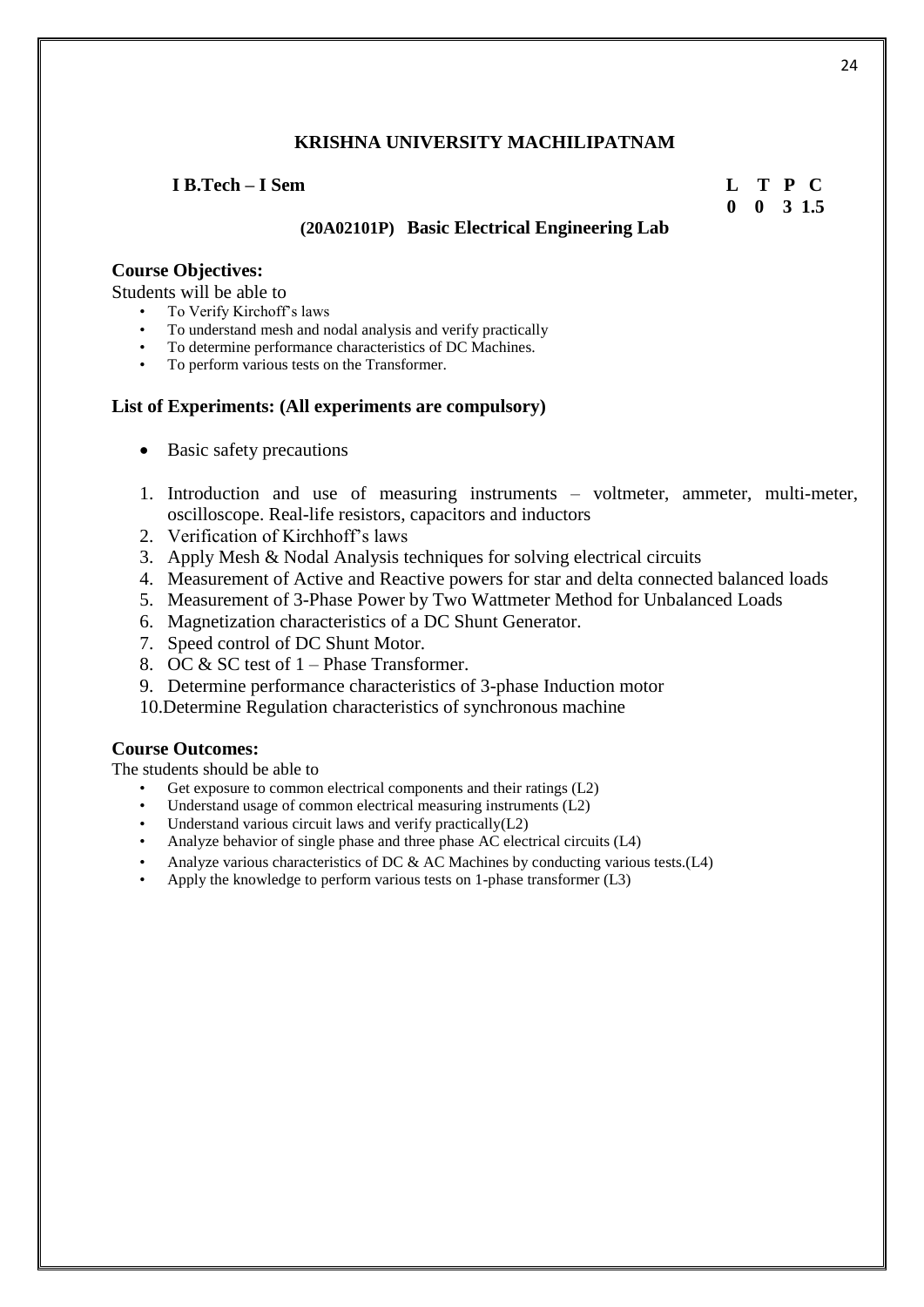# **I B.Tech – II Sem L T P C 3 0 0 3 (**20A54201**) Differential Equations and Vector Calculus**

# **Course Objectives:**

- To enlighten the learners in the concept of differential equations and multivariable calculus.
- To furnish the learners with basic concepts and techniques at plus two level to lead them into advanced level by handling various real world applications.

# **UNIT 1: Linear differential equations of higher order (Constant Coefficients)**

**10hrs**

Definitions, homogenous and non-homogenous, complimentaryfunction, generalsolution, particular integral,Wronskean, method of variation of parameters.Simultaneous linear equations, Applications to L-C-R Circuit problems and Mass spring system.

# **Learning Outcomes:**

At the end of this unit, the student will be able to

- identify the essential characteristics of linear differential equations with constant coefficients (L3)
- solve the linear differential equations with constant coefficients by appropriate method (L3)
- classify and interpret the solutions of linear differential equations  $(L3)$
- formulate and solve the higher order differential equation by analyzing physical situations (L3)

# **UNIT 2:Partial Differential Equations**

# Introduction and formation of Partial Differential Equations by elimination of arbitrary constants and arbitrary functions, solutions of first order equations using Lagrange's method.

# **Learning Outcomes:**

At the end of this unit, the student will be able to

- apply a range of techniques to find solutions of standard PDEs (L3)
- $\bullet$  outline the basic properties of standard PDEs (L2)

# **UNIT 3:Applications of Partial Differential Equations 10hrs**

Classification of PDE, method of separation of variables for second order equations. Applications of Partial Differential Equations: One dimensional Wave equation, One dimensional Heat equation.

# **Learning Outcomes:**

At the end of this unit, the student will be able to

- calcify the PDE  $(L3)$
- $\bullet$  learn the applications of PDEs(L2)

**8hrs**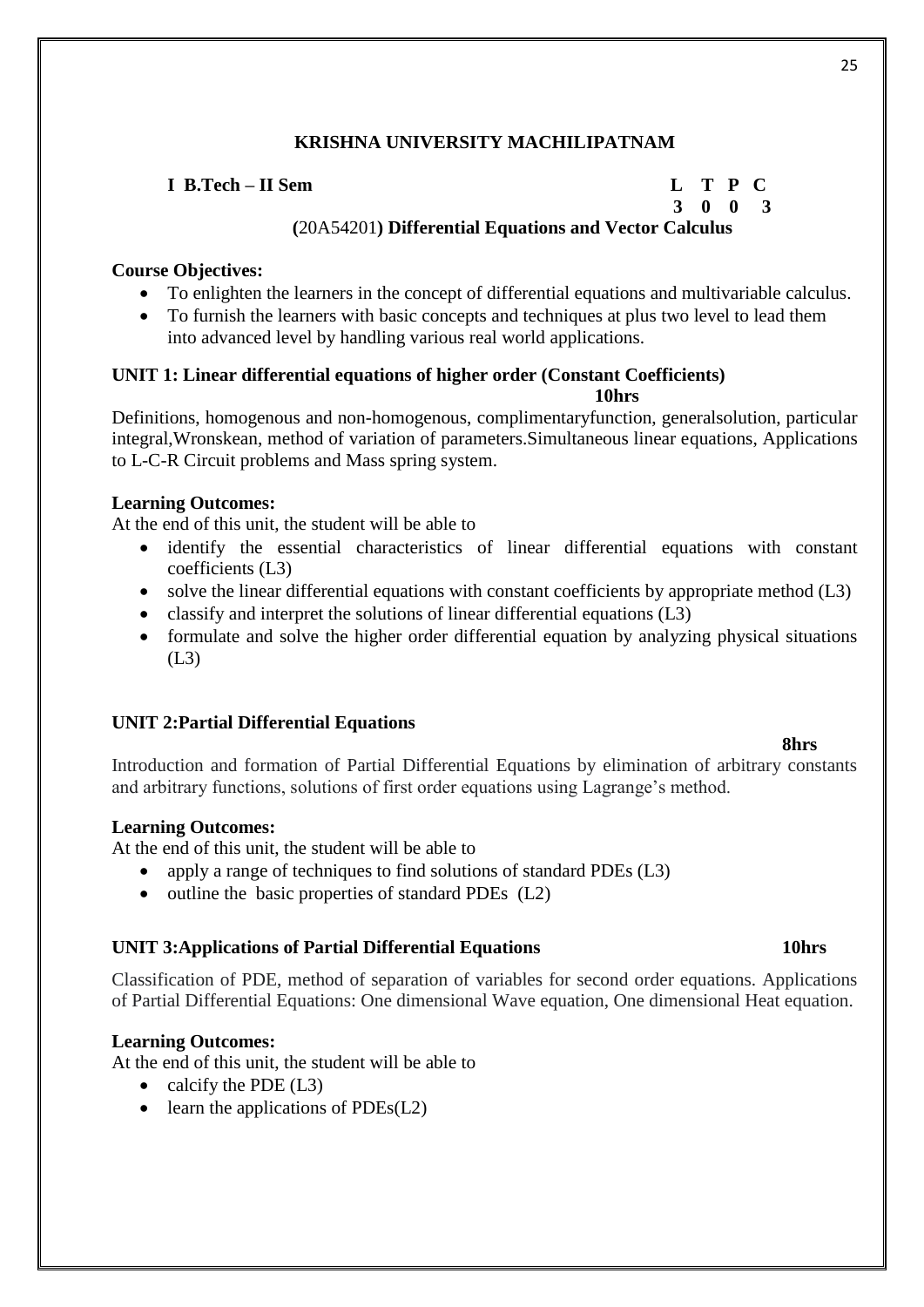#### 26

## **UNIT4: Vector differentiation 6hrs**

Scalar and vector point functions, vector operator del, del applies to scalar point functions-Gradient, del applied to vector point functions-Divergence and Curl, vector identities.

# **Learning Outcomes:**

At the end of this unit, the student will be able to

- apply del to Scalar and vector point functions (L3)
- illustrate the physical interpretation of Gradient, Divergence and Curl (L3)

# **UNIT 5: Vector integration 8hrs**

Line integral-circulation-work done, surface integral-flux, Green's theorem in the plane (without proof), Stoke's theorem (without proof), volume integral, Divergence theorem (without proof) and applications of these theorems.

# **Learning Outcomes:**

At the end of this unit, the student will be able to

- find the work done in moving a particle along the path over a force field  $(L4)$
- evaluate the rates of fluid flow along and across curves  $(L4)$
- apply Green's, Stokes and Divergence theorem in evaluation of double and triple integrals (L3)

# **Text Books:**

- 1. Erwin Kreyszig, Advanced Engineering Mathematics, 10/e, John Wiley & Sons, 2011.
- 2. B.S. Grewal, Higher Engineering Mathematics, 44/e, Khanna publishers, 2017.

# **Reference Books:**

- 1. Dennis G. Zill and Warren S. Wright, Advanced Engineering Mathematics, Jones and Bartlett, 2011.
- 2. Michael Greenberg, Advanced Engineering Mathematics, 2/e, Pearson, 2018
- 3. George B.Thomas, Maurice D. Weir and Joel Hass, Thomas Calculus, 13/e, Pearson Publishers, 2013.
- 4. R.K.Jain and S.R.K.Iyengar, Advanced Engineering Mathematics, 3/e, Alpha Science International Ltd., 2002.
- 5. Glyn James, Advanced Modern Engineering Mathematics, 4/e, Pearson publishers, 2011.
- 6. Micheael Greenberg, Advanced Engineering Mathematics,  $9<sup>th</sup>$  edition, Pearson edn
- 7. Dean G. Duffy, Advanced engineering mathematics with MATLAB, CRC Press
- 8. Peter O'neil, Advanced Engineering Mathematics, Cengage Learning.
- 9. R.L. GargNishu Gupta, Engineering Mathematics Volumes-I &II, Pearson Education
- 10. B. V. Ramana, Higher Engineering Mathematics, McGraw Hill Education.
- 11. H. k Das, Er. RajnishVerma, Higher Engineering Mathematics, S. Chand.
- 12. N. Bali, M. Goyal, C. Watkins, Advanced Engineering Mathematics, Infinity Science Press.

# **Course Outcomes:**

At the end of the course, the student will be able to

- solve the differential equations related to various engineering fields (L6)
- Identify solution methods for partial differential equations that model physical processes (L3)
- interpret the physical meaning of different operators such as gradient, curl and divergence  $(L5)$
- $\bullet$  estimate the work done against a field, circulation and flux using vector calculus (L6)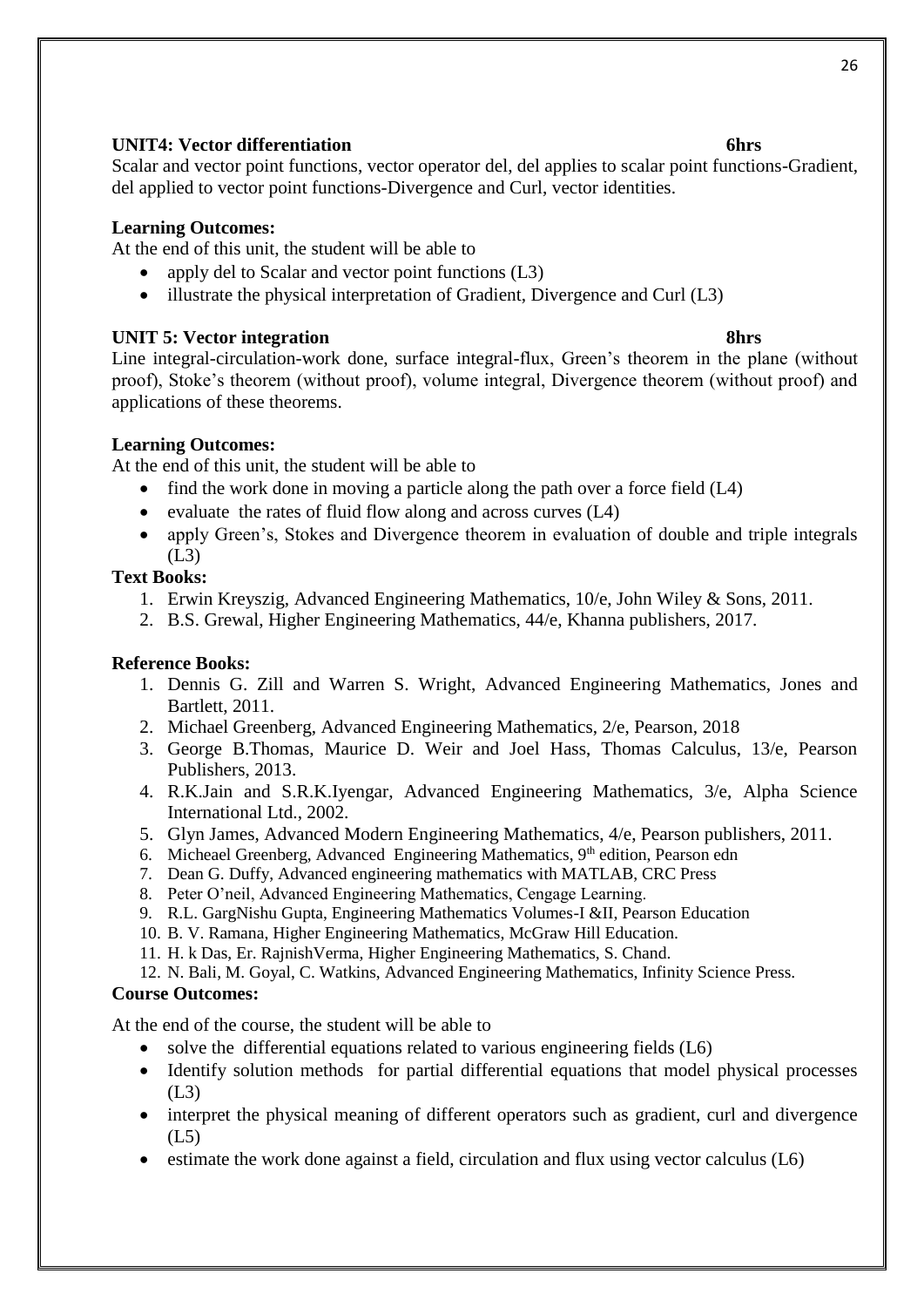# **I B.Tech –II Sem L T P C**

 **3 0 0 3**

# (20A51101T) Chemistry

# **Course Objectives**:

- To familiarize engineering chemistry and its applications
- To train the students on the principles and applications of electrochemistry and polymers
- To introduce instrumental methods, molecular machines and switches

# **Unit 1: Polymer Chemistry:** (10 hrs)

Introduction to polymers, functionality of monomers, chain growth and step growth polymerization, coordination polymerization, copolymerization (stereospecific polymerization) with specific examples and mechanisms of polymer formation.

Plastics - Thermoplastics and Thermosettings, Preparation, properties and applications of – PVC, Teflon, Bakelite, Nylon-6,6, Fibre Reinforced Plastics poly dispersity index.

Elastomers–Buna-S, Buna-N–preparation, properties and applications.

Conducting polymers – polyacetylene, polyaniline, polypyrroles – mechanism of conduction and applications.

# **Learning Outcomes:**

At the end of this unit, the students will be able to

- explain the different types of polymers and their applications  $(L2)$
- $\bullet$  list the differences between thermoplastics and thermosettings resins (L1)
- explain the preparation, properties and applications of Bakelite, Nylon-6,6, and carbon fibres (L2)
- describe the mechanism of conduction in conducting polymers (L2)
- discuss Buna-S and Buna-N elastomers and their applications (L2)

# **Unit 2: Electrochemistry and Applications:** (10 hrs)

Introduction to electro chemistry, electrodes – concepts, reference electrodes (Calomel electrode, Ag/AgCl electrode and glass electrode); Electrochemical cell, Nernst equation, cell potential calculations and numerical problems, concept of conductivity, conductivity cell, conductometric titrations (acid-base titrations).

Electrochemical sensors – potentiometric sensors with examples, amperometric sensors with examples.

Primary cells – Zinc-air battery, Secondary cells – Nickel-Cadmium (NiCad),and lithium ion batteries- working of the batteries including cell reactions; Fuel cells, hydrogen-oxygen, methanol oxygen fuel cells – applications of batteries and fuel cells.

# Learning Outcomes:

At the end of this unit, the students will be able to

- Apply Nernst equation for calculating electrode and cell potentials (L3)
- Differentiate between primary and secondary batteries (L2)
- Recall working and importance of fuel cells $(L1)$
- Explain the theory of construction of battery and fuel cells  $(L2)$
- Solve problems based on cell potential (L3)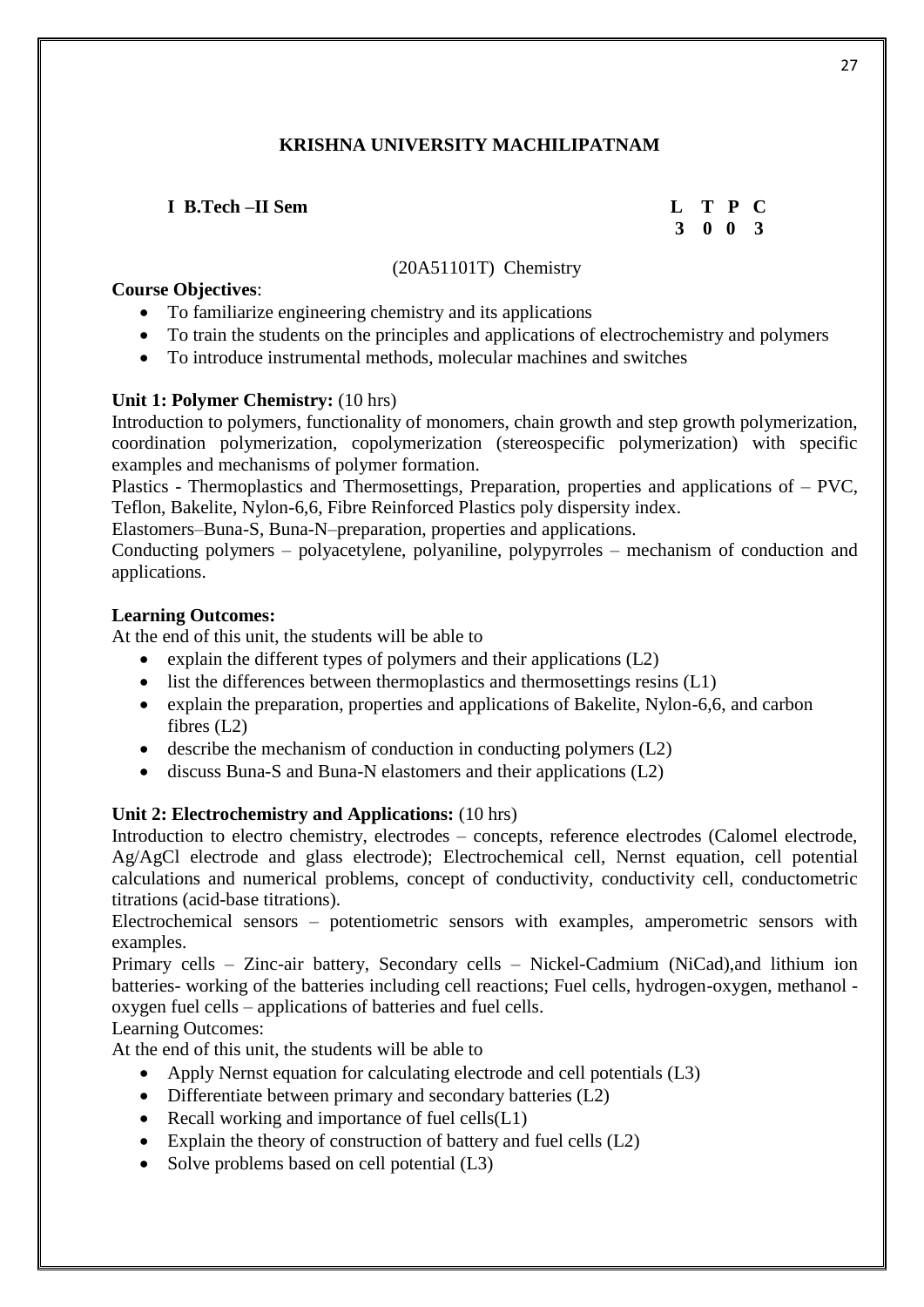# **Unit 3:Corrosion:** (10 hrs)

Corrosion: Introduction to corrosion, electrochemical theory of corrosion, differential aeration cell corrosion, galvanic corrosion, metal oxide formation by dry corrosion, Pilling Bedworth rule and Factors affecting the corrosion, cathodic and anodic protection, electroplating and electro less plating (Nickel and Copper).

# **Learning Outcomes:**

At the end of this unit, the students will be able to

- **apply** Pillingbedworth rule for measuring the intensity of oxidation corrosion (L3)
- Recall working and importance of cathodic and anodic protection(L1)
- **apply** Pilling Bedworth rule for corrosion and corrosion prevention (L3)
- demonstrate the corrosion prevention methods and factors affecting corrosion (L2)
- **compare** wet and dry corrosion (L2)

# **Unit 4: Modern Engineering materials**: (10 hrs)

i). Understanding of materials: Crystal field theory – salient features – splitting in octahedral and tetrahedral geometry. Properties of coordination compounds-Oxidation state, coordination, magnetic and colour.

ii). Semiconductor materials, super conductors- basic concept, band diagrams for conductors, semiconductors and insulators, Effect of doping on band structures.

iii). Supercapacitors: Introduction, Basic concept-Classification – Applications.

iv). Nanochemistry: Introduction, classification of nanometerials, properties and applications of Fullerenes, carbon nanotubes and Graphene nanoparticles.

# **Learning Outcomes:**

At the end of this unit, the students will be able to

- Explain splitting in octahedral and tetrahedral geometry of complexes (L2).
- Discuss the magnetic behaviour and colour of coordination compounds (L3).
- Explain the band theory of solids for conductors, semiconductors and insulators  $(L2)$
- Demonstrate the application of Fullerenes, carbon nano tubes and Graphines nanoparticles (L2).

# **Unit 5: Instrumental Methods and Applications** (10 hrs)

Electromagnetic spectrum. Absorption of radiation: Beer-Lambert's law, UV-Visible **,** IR Spectroscopies – selection rules, principle and applications. Introduction to Chromatography, Solid-Liquid Chromatography–TLC, retardation factor.

# **Learning outcomes:**

After completion of Unit IV, students will be able to:

- Explain the different types of spectral series in electromagnetic spectrum (L2)
- Find retardation factor in TLC (L1**)**
- Understand the principles of different analytical instruments  $(L2)$
- **Apply** Beer-Lambert's law for absorption studies (L3)
- Explain the different applications of analytical instruments  $(L2)$

# **Text Books:**

1. Jain and Jain, Engineering Chemistry, 16/e, Dhanpat Rai, 2013.

2. G.V.Subba Reddy, K.N.Jayaveera and C. Ramachandraiah, Engineering Chemistry, Mc Graw Hill, 2020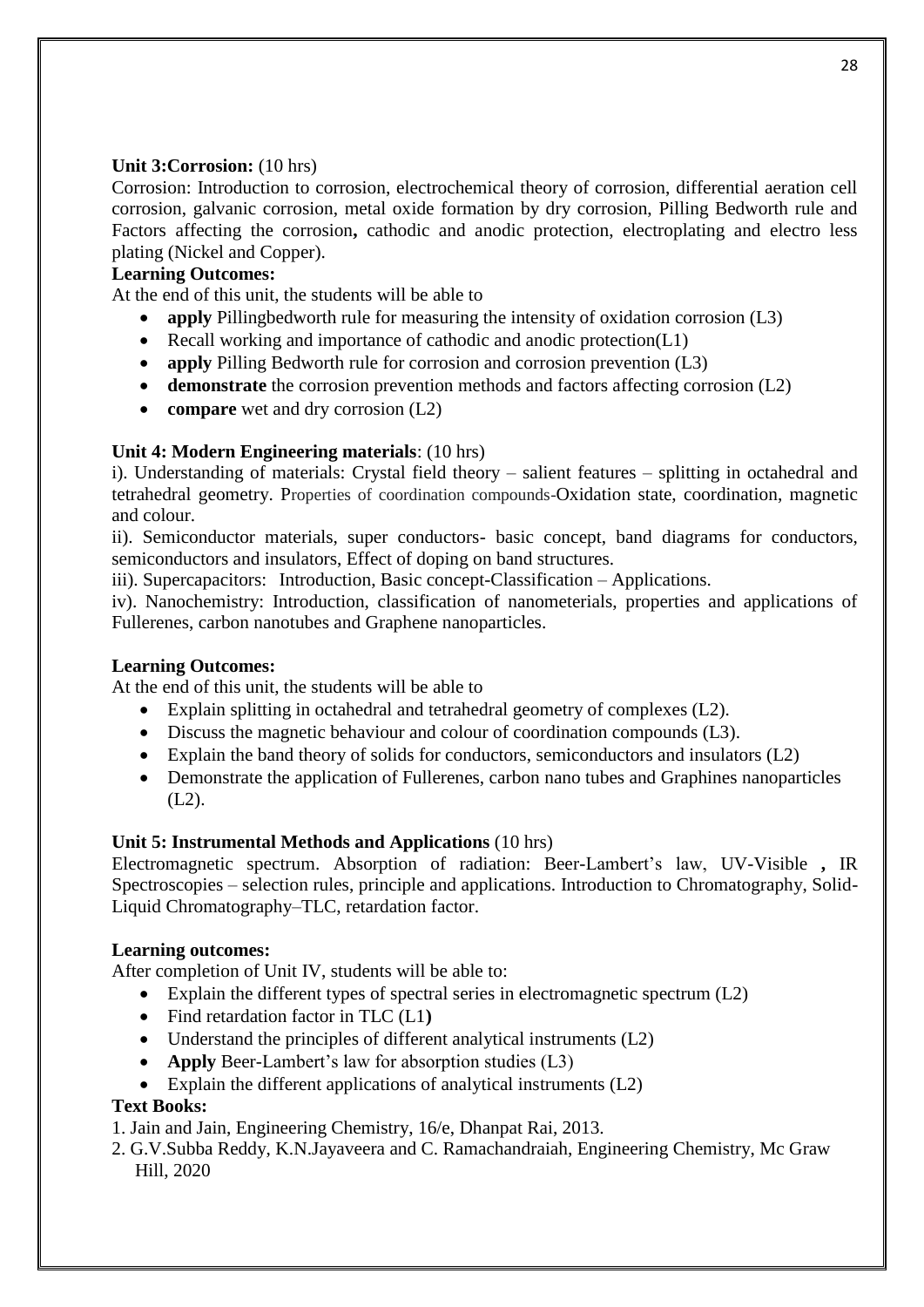# **Reference Books:**

1.Prasanta Rath, B. Ramadevi, Ch. Venkata Ramana Reddy and Subhendu Chakroborty, Engineering Chemistry, Cengage Publications, 2019.

- 2. S.S.Dara and S.S.Umare, Engineering Chemistry, S Chand & Co Ltd, 2019.
- 3. Skoog and West, Principles of Instrumental Analysis, 6/e, Thomson, 2007.
- *4.* E.R.Nagarajan and S. Ramalingam, Wiley's Engineering chemistry, Wiley India Pvt. Ltd.2020

# **Course Outcomes:**

At the end of the course, the students will be able to:

- Compare the materials of construction for battery and electrochemical sensors (l2)
- Explain the preparation, properties, and applications of thermoplastics &thermosetting, elastomers& conducting polymers. (l2)
- Explain the principles of spectrometry, slc in separation of solid and liquid mixtures (l2)
- Apply the principle of Band diagrams in application of conductors and semiconductors (L3)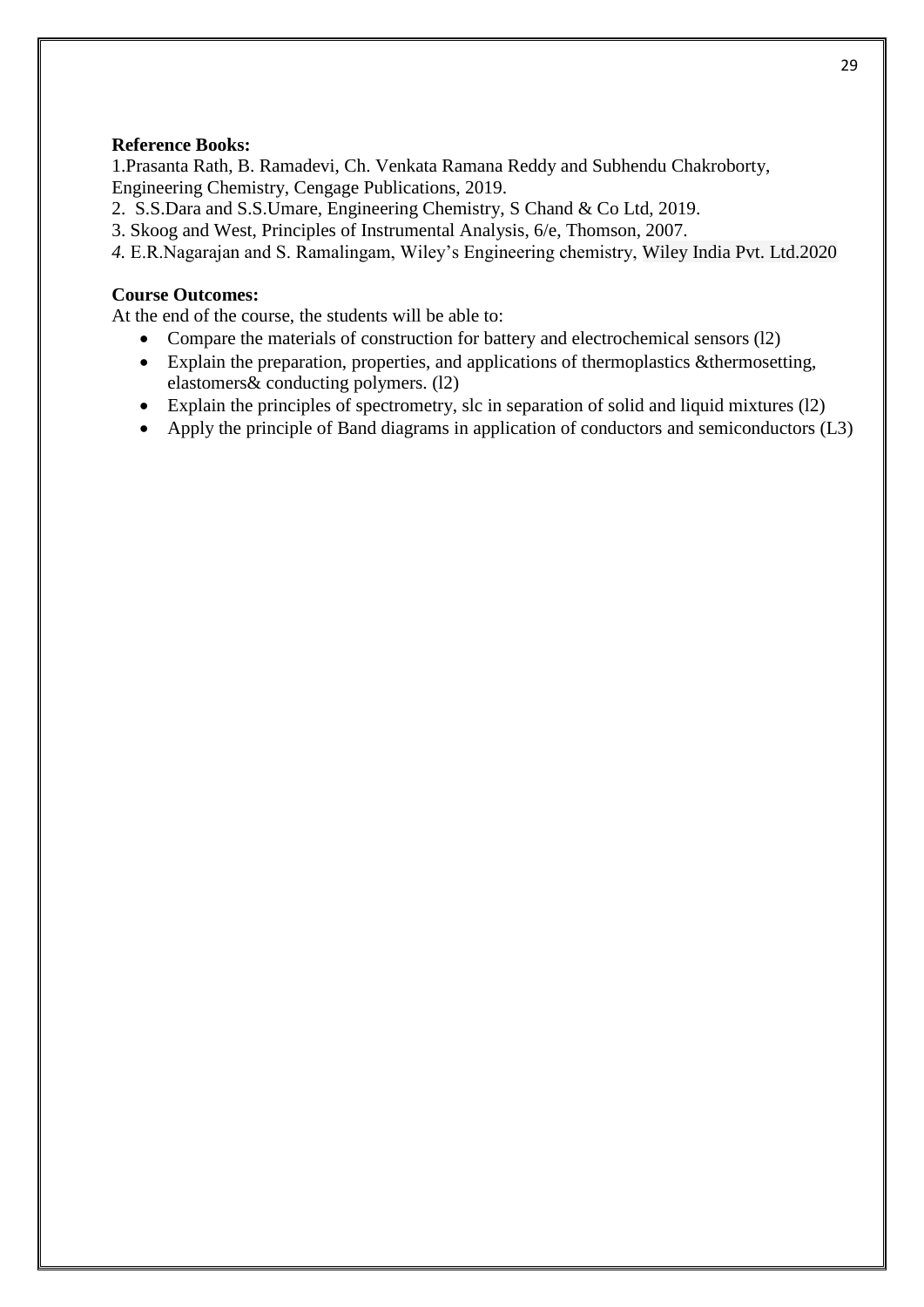# **I B.Tech – II Sem L T P C**

# (20A05201T) C-Programming & Data Structures

# **Course Objectives:**

- To illustrate the basic concepts of C programming language.
- To discuss the concepts of Functions, Arrays, Pointers and Structures.
- To familiarize with Stack, Queue and Linked lists data structures.
- To explain the concepts of non-linear data structures like graphs and trees.
- To learn different types of searching and sorting techniques.

# **Unit-1**

**Introduction to C Language** - C language elements, variable declarations and data types, operators and expressions, decision statements - If and switch statements, loop control statements while, for, do-while statements, arrays.

# **At the end of the Unit, students should be able to:**

- Use C basic concepts to write simple C programs. (L3)
- Use iterative statements for writing the C programs (L3)
- Use arrays to process multiple homogeneous data. (L3)
- Test and execute the programs and correct syntax and logical errors. (L4)
- Translate algorithms into programs.  $(L4)$
- Implement conditional branching, iteration and recursion. (L2)

 $\textbf{Unit} = 2$ 

Functions, types of functions, Recursion and argument passing, pointers, storage allocation, pointers to functions, expressions involving pointers, Storage classes – auto, register, static, extern, Structures, Unions, Strings, string handling functions, and Command line arguments.

# **At the end of the Unit, students should be able to:**

- Writing structured programs using C Functions. (L5)
- Writing C programs using various storage classes to control variable access. (L5)
- Apply String handling functions and pointers. (L3)
- Use arrays, pointers and structures to formulate algorithms and write programs.(L3)

# **Unit-3**

**Data Structures**, Overview of data structures, stacks and queues, representation of a stack, stack related terms, operations on a stack, implementation of a stack, evaluation of arithmetic expressions, infix, prefix, and postfix notations, evaluation of postfix expression, conversion of

30

 **3 0 0 3**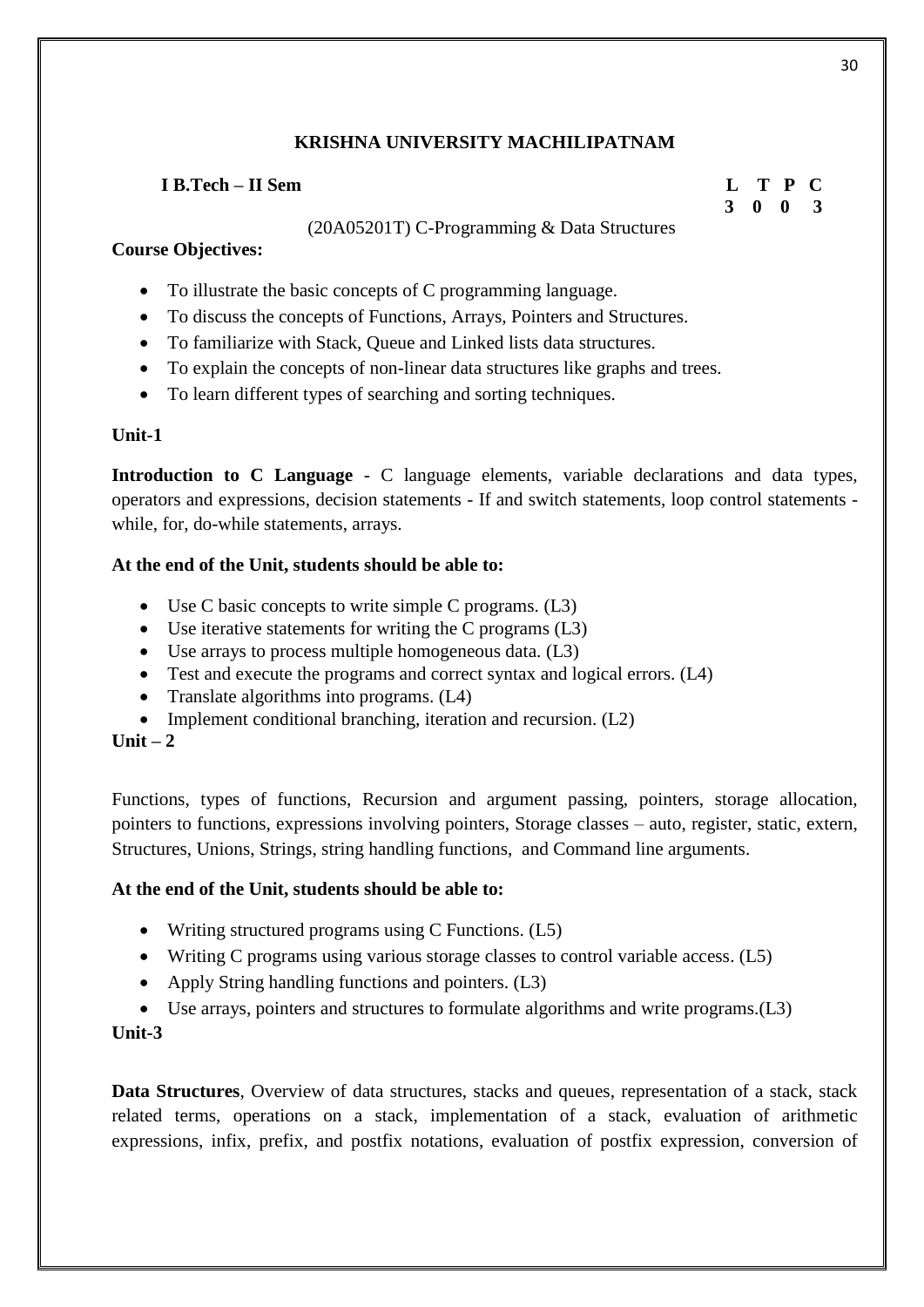expression from infix to postfix, recursion, queues - various positions of queue, representation of queue, insertion, deletion, searching operations.

# **At the end of the Unit, students should be able to:**

- Describe the operations of Stack. (L2)
- Explain the different notations of arithmetic expression. (L5)
- Develop various operations on Queues. (L6)

# $\textbf{Unit} - 4$

**Linked Lists** – Singly linked list, dynamically linked stacks and queues, polynomials using singly linked lists, using circularly linked lists, insertion, deletion and searching operations, doubly linked lists and its operations, circular linked lists and its operations.

# **At the end of the Unit, students should be able to:**

- Analyze various operations on singly linked list. (L4)
- $\bullet$  Interpret operations of doubly linked lists. (L2)
- Apply various operations on Circular linked lists. (L6)

# **Unit-5**

**Trees** - Tree terminology, representation, Binary trees, representation, binary tree traversals. binary tree operations, **Graphs** - graph terminology, graph representation, elementary graph operations, Breadth First Search (BFS) and Depth First Search (DFS), connected components, spanning trees. **Searching and Sorting** – sequential search, binary search, exchange (bubble) sort, selection sort, insertion sort.

# **At the end of the Unit, students should be able to:**

- Develop the representation of Tress. (L3)
- $\bullet$  Identify the various Binary tree traversals. (L3)
- Illustrate different Graph traversals like BFS and DFS. (L2)
- $\bullet$  Design the different sorting techniques (L6)
- Apply programming to solve searching and sorting problems. (L3)

# **Text Books:**

- 1. The C Programming Language, Brian W Kernighan and Dennis M Ritchie, Second Edition, Prentice Hall Publication.
- 2. Fundamentals of Data Structures in C, Ellis Horowitz, SartajSahni, Susan Anderson-Freed, Computer Science Press.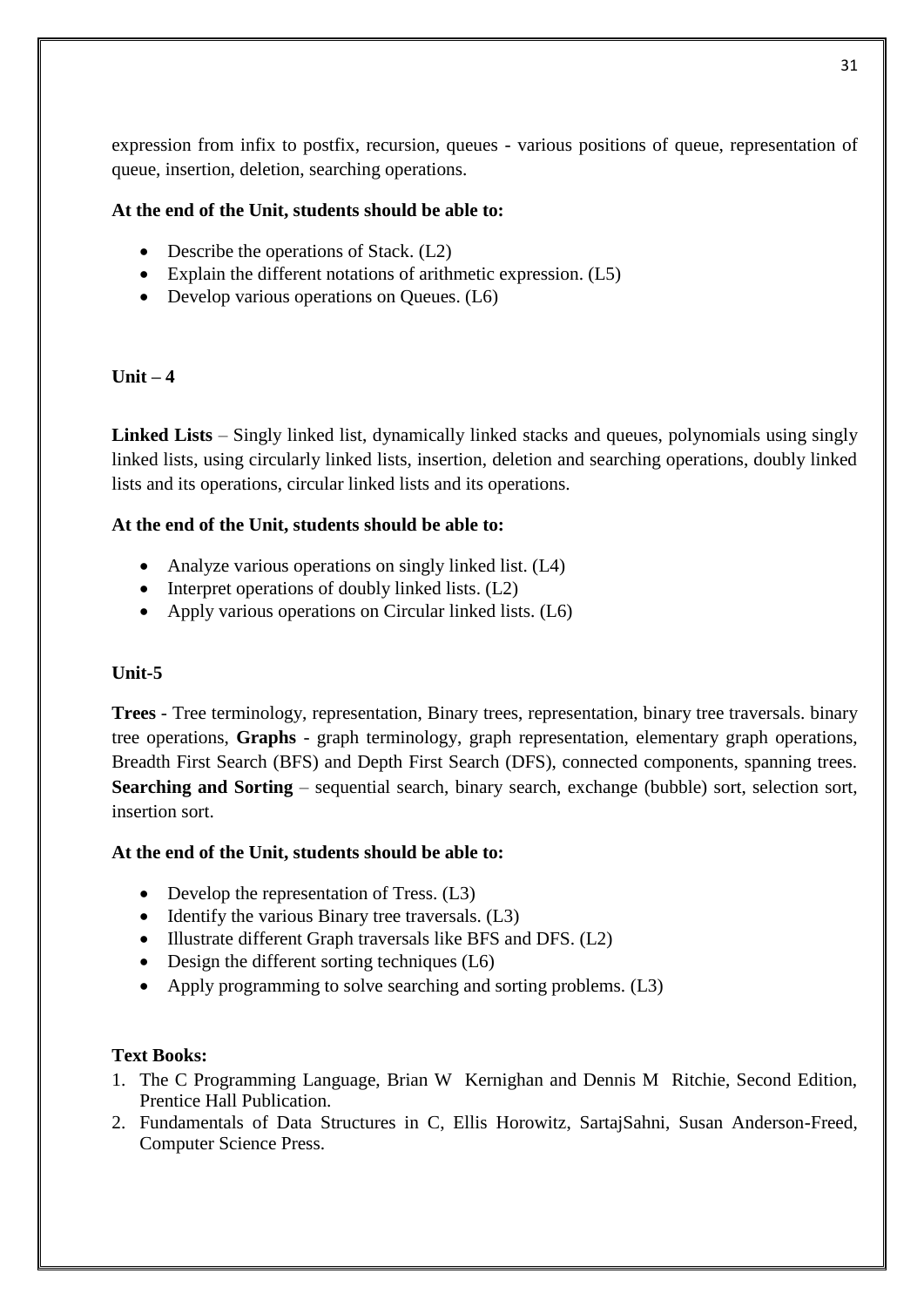- 3. Programming in C and Data Structures, J.R.Hanly, Ashok N. Kamthane and A. AnandaRao, Pearson Education.
- 4. B.A. Forouzon and R.F. Gilberg, "COMPUTER SCIENCE: A Structured Programming Approach Using C", Third edition, CENGAGE Learning, 2016.
- 5. Richard F. Gilberg & Behrouz A. Forouzan, "Data Structures: A Pseudocode Approach with C", Second Edition, CENGAGE Learning, 2011.

#### **Reference Books:**

- 1. Pradip Dey and Manas Ghosh, Programming in C, Oxford University Press, 2nd Edition 2011.
- 2. E. Balaguruswamy, "C and Data Structures",  $4<sup>th</sup>$  Edition, Tata Mc Graw Hill.
- 3. A.K. Sharma, Computer Fundamentals and Programming in C, 2nd Edition, University Press.
- 4. M.T. Somashekara, "Problem Solving Using C", PHI, 2nd Edition 2009.

#### **Course Outcomes:**

- 1. Analyse the basicconcepts of C Programming language. (L4)
- 2. Design applications in C, using functions, arrays, pointers and structures. (L6)
- 3. Apply the concepts of Stacks and Queues in solving the problems. (L3)
- 4. Explore various operations on Linked lists. (L5)
- 5. Demonstrate various tree traversals and graph traversal techniques. (L2)
- 6. Design searching and sorting methods (L3)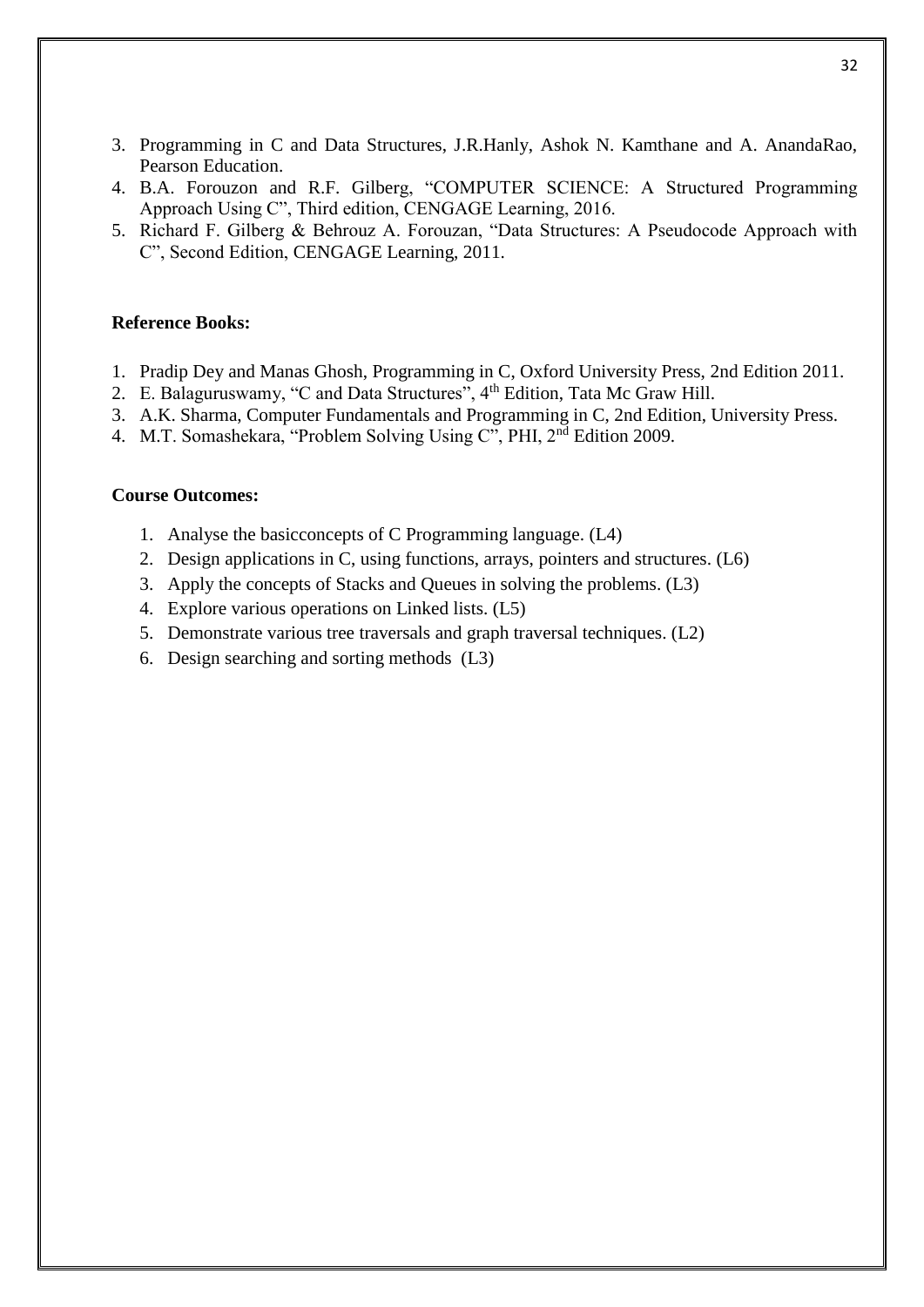## **I B.Tech – II Sem L T P C**

 **3 0 0 3**

#### **(20A04101T)Network Analysis**

#### **Course Objectives:**

- To introduce network theorems for solving electrical circuits
- To impart knowledge on applying appropriate theorem for electrical circuit analysis
- To explain transient behavior of circuits in time and frequency domains
- To teach concepts of resonance
- To introduce open circuit, short circuit, transmission, hybrid parameters and their interrelationship.

#### **UNIT 1 Network Theorems**

Superposition theorem, Thevenin & Norton theorems, Maximum power transfer theorem, Reciprocity theorem, Millman theorem, Miller Theorem, Tellegan's Theorem, Compensation theorem - problem solving using dependent sources also, Duality and dual networks.

#### **Learning Outcomes:**

- Understand significance of duality and dual networks  $(L2)$
- Select appropriate theorem for network simplification (L5)
- Determine maximum power transfer to the load (L5)

# **UNIT 2 Time domain Analysis**

Transient analysis: Transients in RL, RC and RLC circuits, Initial conditions in elements, procedure for evaluating initial conditions, Solution of circuit equations by using Initial conditions, time constants.

Steady state analysis: - Concepts of phasors and vectors, impedance and admittance. Node and mesh analysis of RL, RC and RLC networks with sinusoidal and other driving sources.

#### **Learning Outcomes:**

- Understand behavior of circuit elements under switching conditions (L1)
- Analyze response of RL, RC & RLC circuits in time domains (L4)
- Evaluate initial conditions in RL, RC & RLC circuits (L5)

# **UNIT 3 Frequency domain analysis**

Laplace transform solution of Integral-differential equations. Transform of waveform – step, ramp, impulse, Gate and sinusoidal functions. Initial and final value theorem, Convolution integral, convolution as summation. – application of Laplace transform in transient analysis. Network Theorems in frequency domain.

#### **Learning Outcomes:**

- Find Laplace transforms of simple functions (L2)
- Analyze response of RL, RC & RLC circuits in frequency domains (L4)

# **UNIT 4 Resonance and Coupled Circuits**

Self inductance, Mutual inductance, dot rule, coefficient of coupling, Analysis of multi-winding coupled circuits, series & parallel connection of coupled inductors.

Resonance: Introduction, Definition of Q, Series resonance, Bandwidth of series resonance, Parallel resonance, Condition for maximum impedance, current in anti resonance, Bandwidth of parallel resonance, general case resistance present in both branches, anti resonance at all frequencies.

33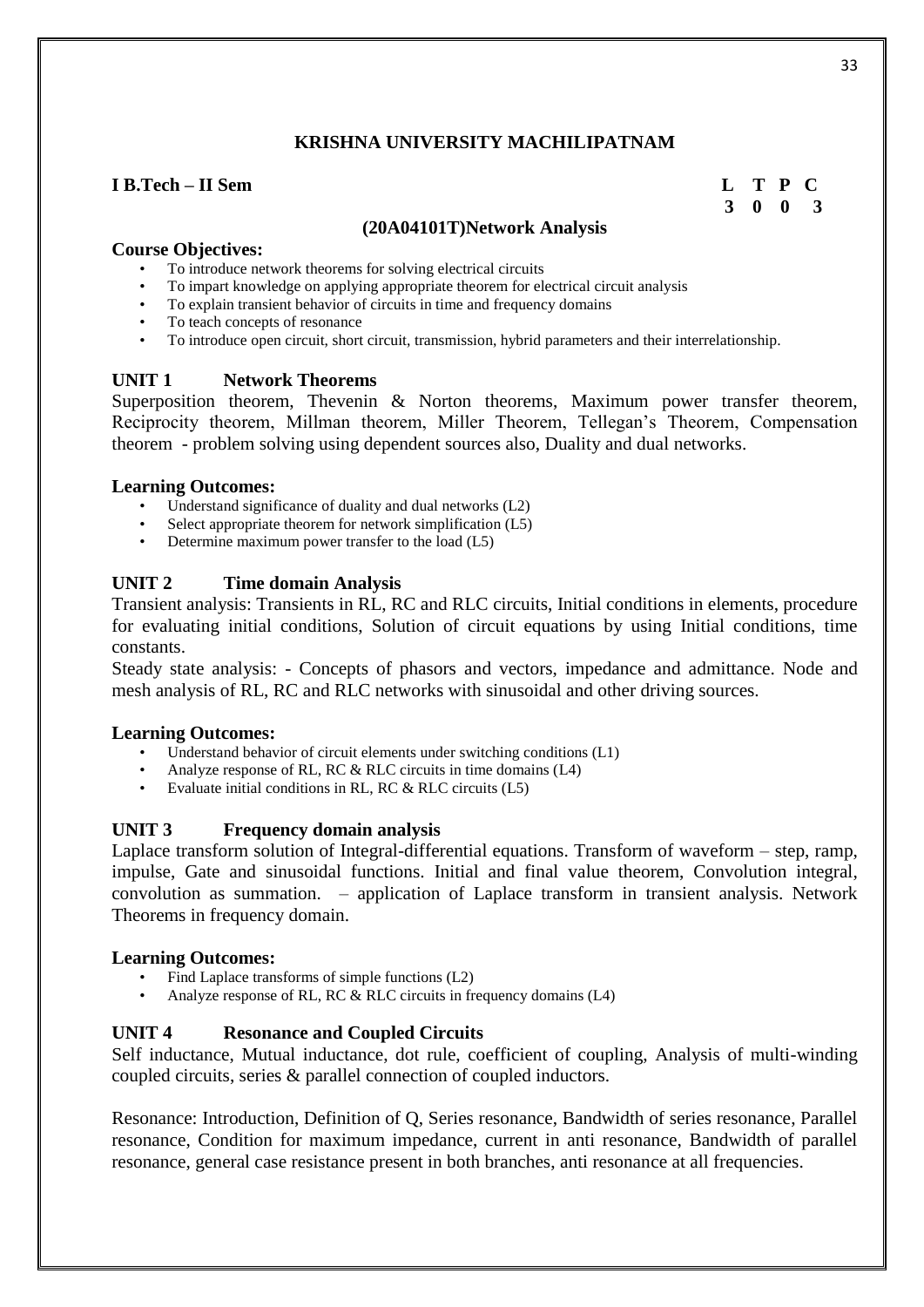#### **Learning Outcomes:**

- Understand magnetically coupled circuits (L1)
- Determine resonant frequency and bandwidth of a simple series or parallel RLC circuit (L5)
- Determine voltages and currents in a resonant circuit  $(L5)$

#### **UNIT 5 Network Functions & Two Port Networks**

Two port parameters– Z, Y, ABCD, hybrid parameters, relationship between parameters. Interconnection of two port networks, Condition for symmetry & reciprocity,Open circuit and short circuit impedances, input & output Impedances, image impedances, attenuation & phase constants , characteristic impedance,  $T-\pi$  transformation.

#### **Learning Outcomes:**

- Determine network parameters for given two port network (L5)
- Relate different two port network parameters (L4)
- Represent transfer function for the given network (L4)

#### **Text Books:**

- 1. W. H. Hayt and J. E. Kemmerly, "Engineering Circuit Analysis", McGraw HillEducation, 2013.
- 2. M. E. Van Valkenburg, "Network Analysis", Prentice Hall, 2006.

#### **References:**

- 1. D. Roy Choudhury, "Networks and Systems", New Age International Publications,1998.
- 2. Network lines and Fields by John. D. Ryder 2nd edition, Asia publishing house.
- 3. Bhise, Chadda, Kulshreshtha, " Engineering network analysis and filter design" Umesh publication, 2000.
- 4. Joseph Edminister and Mahmood Nahvi, "Electric Circuits", Schaum's Outline Series, Fourth Edition, Tata McGraw Hill Publishing Company, New Delhi, 2003.

#### **Course Outcomes:**

- Analyze networks using Thevenin, Norton, Maximum power transfer, Superposition, Miller and Millman theorems (L4)
- Compute responses of first order and second order networks using time & frequency domain analysis (L5)
- Design resonant circuits for given bandwidth (L6)
- Utilize z, y, ABCD and h parameters for analyzing two port circuit behavior (L3)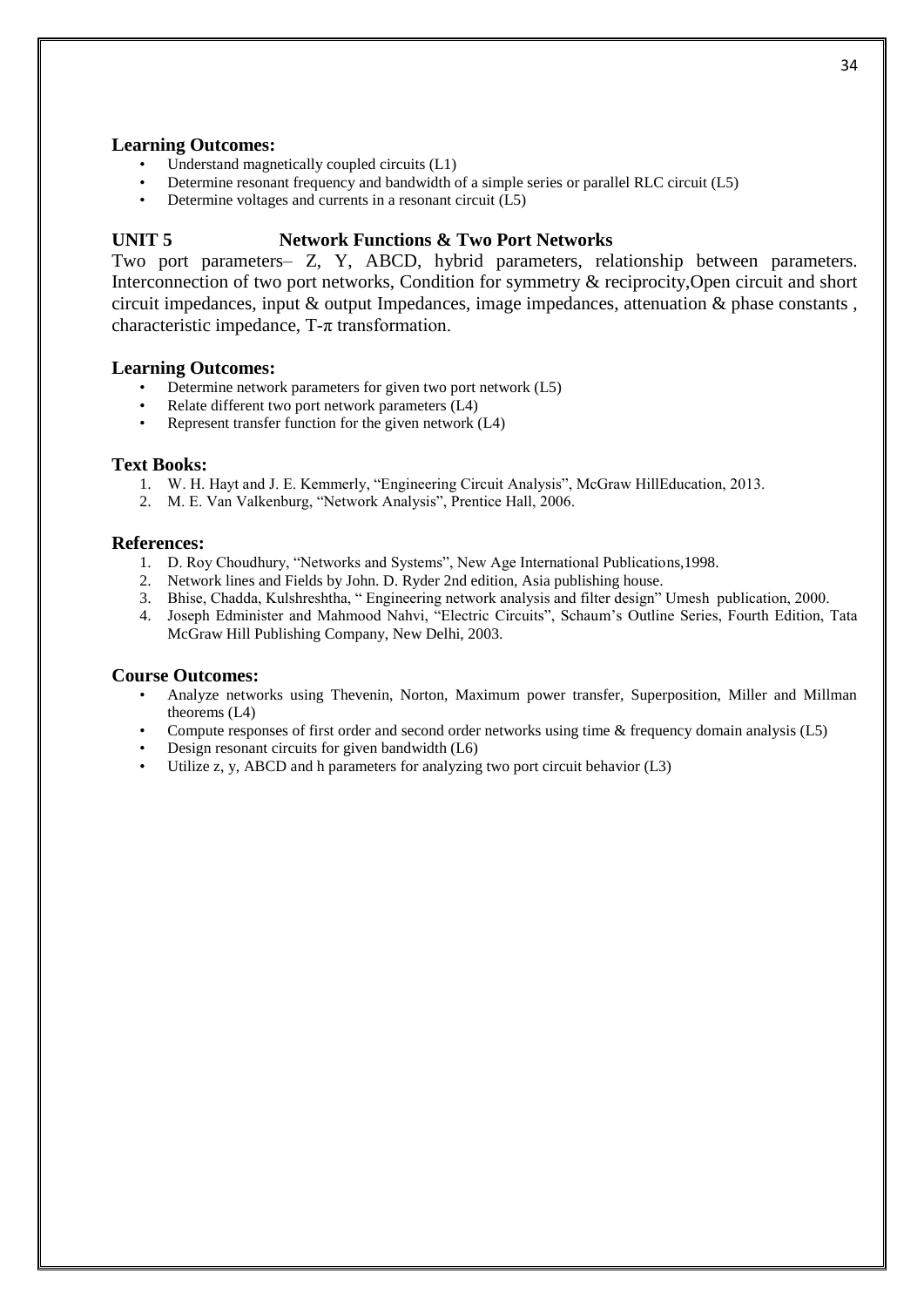# **I B.Tech – II Sem L T P C**

# **0 0** 3 1.5

(20A03202) Engineering Workshop

Course Objective:

To familiarize students with wood working, sheet metal operations, fitting and electrical house wiring skills

Wood Working:

Familiarity with different types of woods and tools used in wood working and make following joints

Half – Lap joint

Mortise and Tenon joint

Corner Dovetail joint or Bridle joint

Sheet Metal Working:

Familiarity with different types of tools used in sheet metal working, Developments of following sheet metal job from GI sheets

a) Tapered tray b) Conical funnel

c) Elbow pipe d) Brazing

Fitting:

Familiarity with different types of tools used in fitting and do the following fitting exercises

a) V-fit b) Dovetail fit c) Semi-circular fit

d) Bicycle tire puncture and change of two wheeler tyre

Electrical Wiring:

Familiarities with different types of basic electrical circuits and make the following connections

a) Parallel and series b) Two way switch c) Godown lighting d) Tube light

e) Three phase motor f) Soldering of wires

Course Outcomes:

After completion of this lab the student will be able to

- Apply wood working skills in real world applications. (13)
- Build different objects with metal sheets in real world applications. (13)
- Apply fitting operations in various applications. (13)
- Apply different types of basic electric circuit connections. (13)
- Use soldering and brazing techniques. (l2)

**Note: In each section a minimum of three exercises are to be carried out.**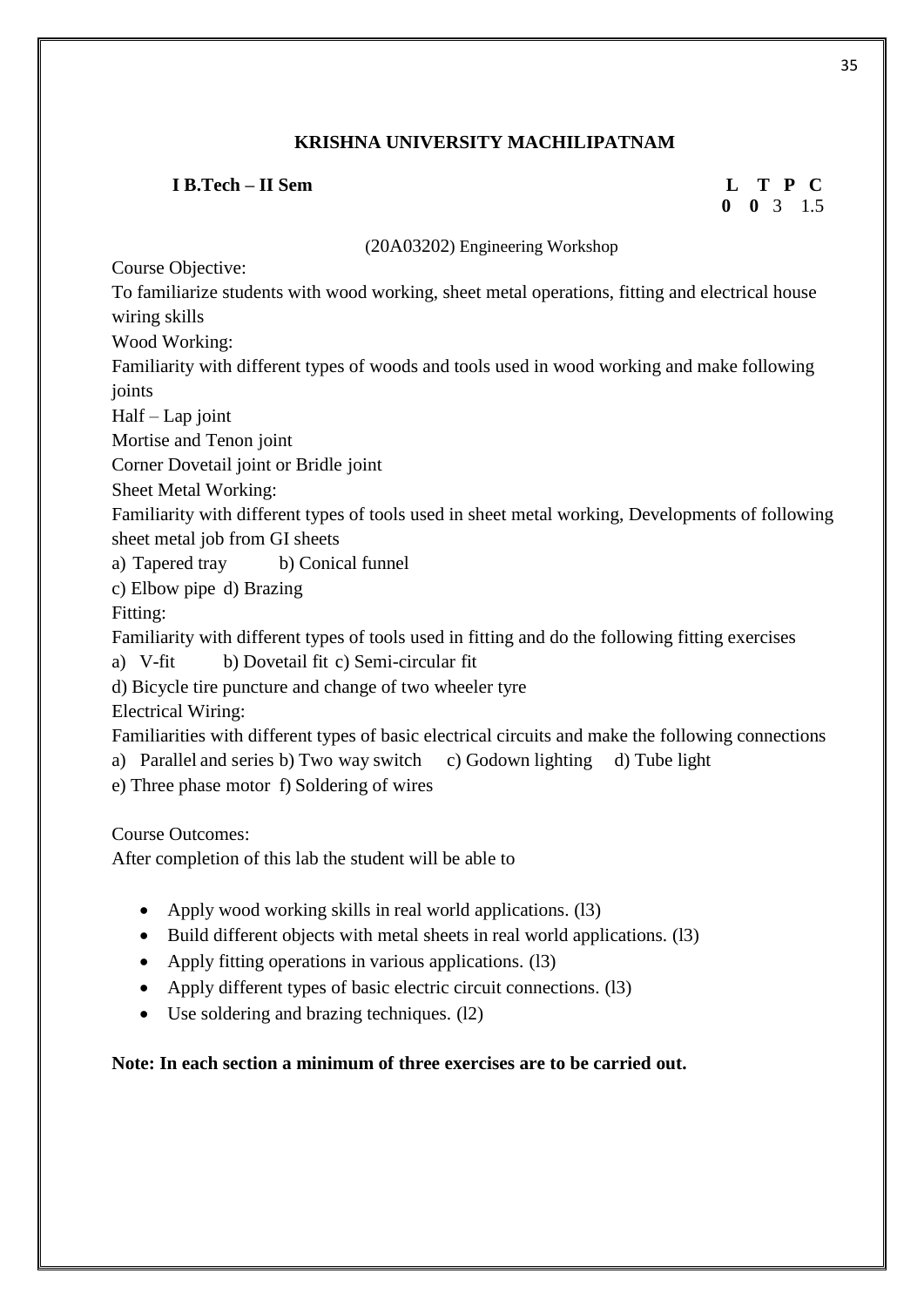# *<b>I B.Tech – II Sem*

|  |  | L T P C              |
|--|--|----------------------|
|  |  | $0 \t 0 \t 3 \t 1.5$ |

# **(20A05202)Electronics & IT Workshop**

#### **Course Objectives:**

- To introduce electronic components, measuring instruments and tools used in electronic workshop.
- To equip with the knowledge of understanding data sheets of electronic components.
- To give practical experience on soldering the electronic components on a PCB.
- To introduce EDA tools.
- To know about the internal parts of a computer, assembling a computer from the parts, preparing a computer for use by installing the operating system
- To provide training on Productivity tools like word processors, spreadsheets, presentations.
- To provide knowledge in understanding working of various communication systems.

#### **List of Exercises / Experiments:**

1. Familiarization of commonly used Electronic Workshop Tools: Bread board, Solder, cables, relays, switches, connectors, fuses, Cutter, plier, screwdriver set, wire stripper, flux, knife/blade, soldering iron, de-soldering pump etc.

 Provide some exercises so that electronics hardware tools and instruments are learned to be used by the students

2. Familiarization of Electronic Measuring Instruments like Voltmeters, Ammeters, multimeter, LCR-Q meter, Power Supplies, CRO, DSO, Function Generator, Frequency counter.

 Provide some exercises so that electronic measuring instruments are learned to be used by the students

3. Electronic Components: Familiarization/Identification of electronic components (Resistors, Capacitors, Inductors, Diodes, transistors, IC's etc.) – Functionality, type, size, color coding, package, symbol, cost etc.

4. Testing of electronic components like Resistor, Capacitor, Diode, Transistor, ICs etc.

 Compare values of components like resistors, inductors, capacitors etc with the measured values by using electronic instruments

5. Study of Cathode Ray Oscilloscope (CRO)

- Find the Amplitude and Frequency of a signal
- Measure the Unknown Frequency  $&$  Phase difference of signals using Lissajous figures

6. Interpret data sheets of discrete components and IC's.

Write important specifications/ratings of components & ICs and submit it in the form of a report

7. Introduction to EDA Tools: MULTISIM/PSPICE/TINA schematic capture tool, learning of basic functions of creating a new project, getting and placing parts, connecting placed parts, simulating the schematic, plotting and analyzing the results.

36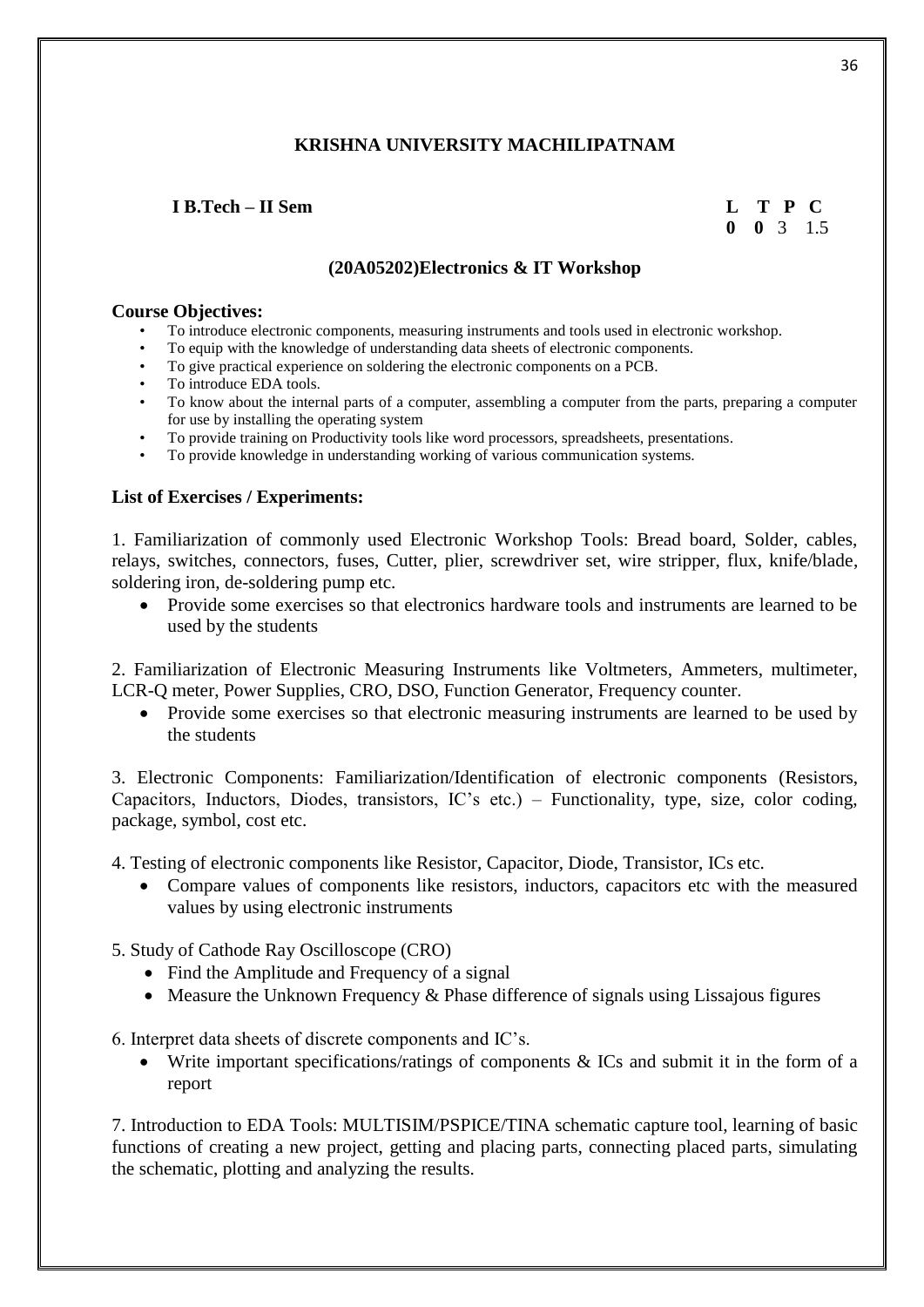Provide some exercise so that students are familiarized in using EDA tools

8. Assembling and Testing of simple electronic circuits on breadboards; identifying the components and its location on the PCB, soldering of the components, testing the assembled circuit for correct functionality.

9. Familiarization with Computer Hardware & Operating System:

- Identify the internal parts of a computer, and its peripherals. Represent the same in the form of diagrams including Block diagram of a computer. Write specifications for each part of a computer including peripherals and specification of Desktop computer. Submit it in the form of a report.
- Disassemble and assemble the PC back to working condition. Students should be able to trouble shoot the computer and identify working and non-working parts. Student should identify the problem correctly by various methods available (eg: beeps).

Students should record the process of assembling and troubleshooting a computer.

 Install Operating system on the computer. Students should record the entire installation process.

10. Familiarization with Office Tools

- Word Processor: Able to create documents using the word processor tool. Students should be able to prepare project cover pages, content sheet and chapter pages at the end of the task using the features studied.
- Spreadsheet: Able to create, open, save the application documents and format them as per the requirement. Some of the tasks that may be practiced are Managing the worksheet environment, creating cell data, inserting and deleting cell data, format cells, adjust the cell size, applying formulas and functions, preparing charts, sorting cells.
- Presentations: creating, opening, saving and running the presentations, Selecting the style for slides, formatting the slides with different fonts, colors, creating charts and tables, inserting and deleting text, graphics and animations, bulleting and numbering, hyperlinking, running the slide show, setting the timing for slide show.

11. Familiarization of PA system with different microphones, loud speakers, mixer etc. Represent the same in the form of diagrams, write specifications and submit it in the form of a report.

12. Understand working of various Communication Systems like Television, Satellite Transmitter & Receiver, Radio Receiver, Mobile Phone. Prepare demo boards/charts of various communication systems.

# **Course Outcomes:**

*After the completion of the course students will able to*

- $\bullet$  Identify discrete components and ICs (L3)
- Assemble simple electronic circuits over a PCB (L3)
- Testing of various components (L4)
- Interpret specifications (ratings) of the component  $(L5)$
- Demonstrate disassembling and assembling a Personal Computer and make the computer ready to use (L2)
- Make use of Office tools for preparing documents, spread sheets and presentations (L3)
- Demonstrate working of various communication systems (L2)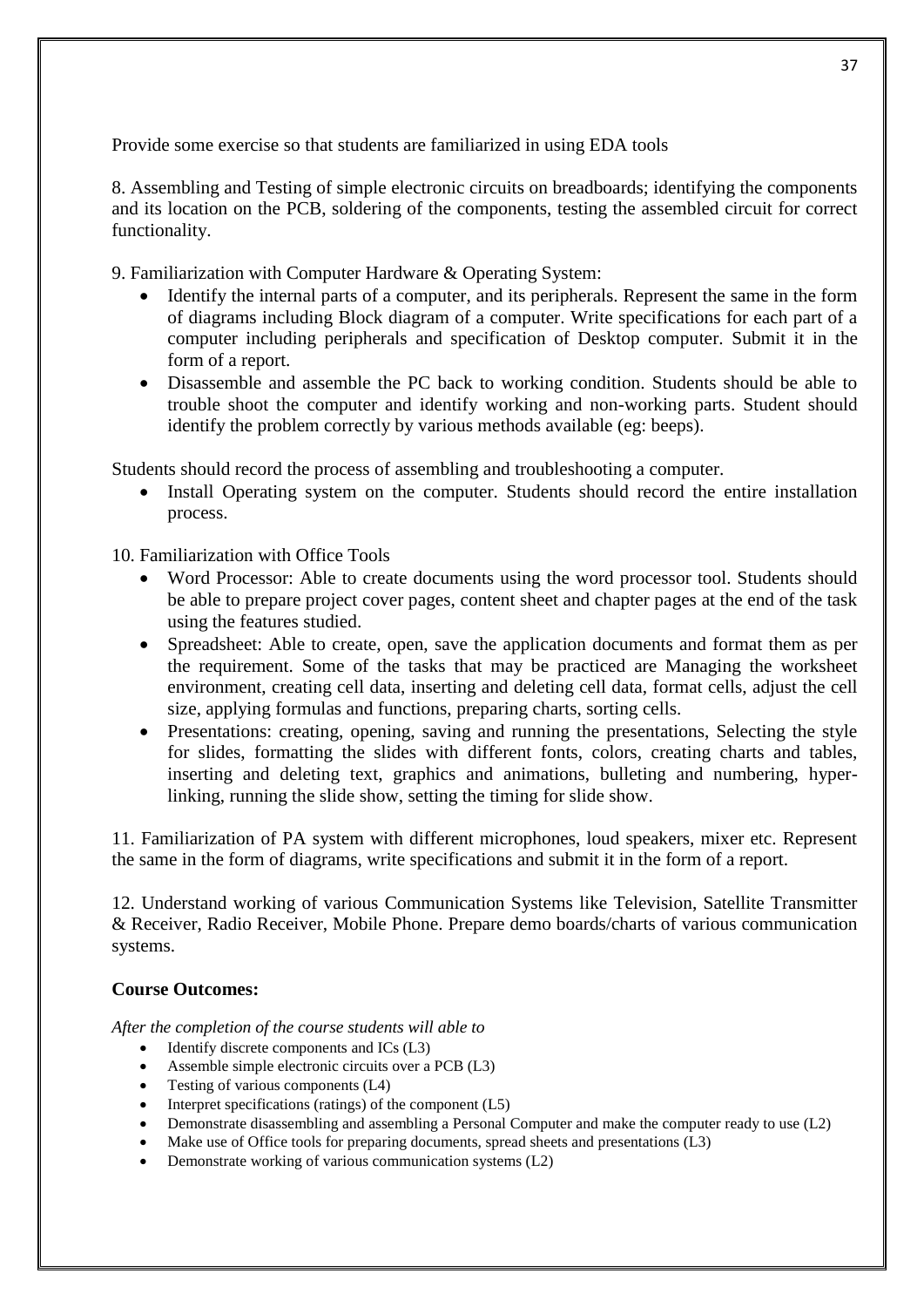#### **I B.Tech – II Sem L T P C**

# **0 0** 3 1.5

#### (20A51101P) Chemistry Lab

#### **Course Objectives**:

Verify the fundamental concepts with experiments

# **List of Experiments:**

1. Conducto metric titration of strong acid vs. strong base.

- 2. Conducto metric titration of weak acid vs. strong base
- 3. Determination of cell constant and conductance of solutions
- 4. Determination of Strength of an acid in Pb-Acid battery
- 5. Preparation of a Bakelite and measurement of its mechanical properties (strength.).
- 6. Verify Lambert-Beer's law
- 7. Thin layer chromatography
- 8. Identification of simple organic compounds by IR.
- 9. Preparation of nanomaterial's by precipitation
- 10. Estimation of Ferrous Iron by Dichrometry.
- 11. Estimation of Copper by colrimetry
- 12. Estimation of Iron by Colorimetry.

#### **Course Outcomes:**

At the end of the course, the students will be able to

- Determine the cell constant and conductance of solutions (L3)
- Prepare advanced polymer Bakelite materials (L2)
- Find conductivity of acid and base (L1)
- Measure the strength of an acid present in secondary batteries (L3)
- Analysethe IR of some organic compounds (L3)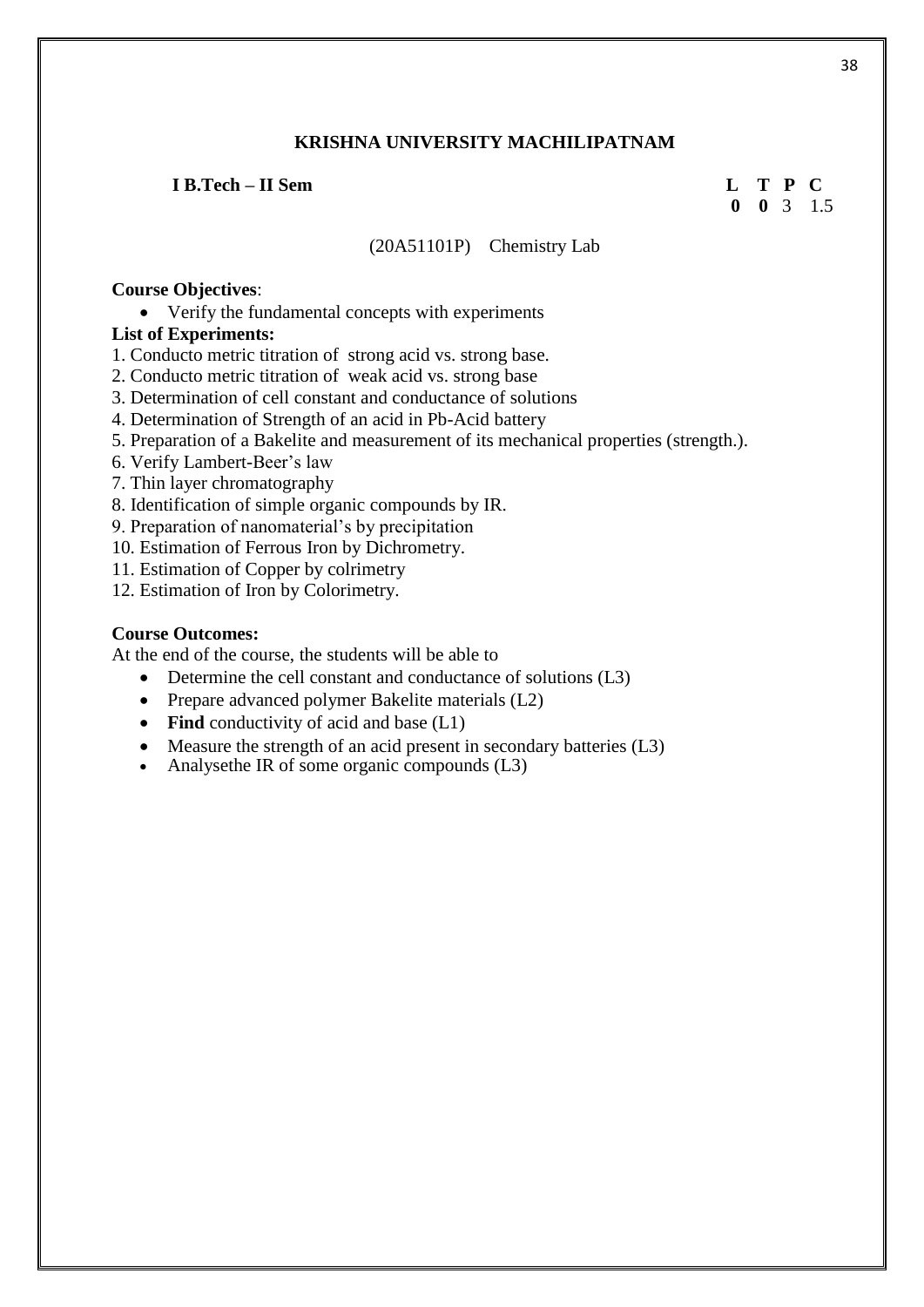# **I B.Tech – II Sem L T P C**

# **0 0** 3 1.5

(20A05201P) C-Programming & Data Structures Lab

# **Course Objectives:**

- To get familiar with the basic concepts of C programming.
- To design programs using arrays, strings, pointers and structures.
- To illustrate the use of Stacks and Queues
- To apply different operations on linked lists.
- To demonstrate Binary search tree traversal techniques.
- To design searching and sorting techniques.

# **Week l**

Write C programs that use both recursive and non-recursive functions

- i) To find the factorial of a given integer.
- ii) To find the GCD (greatest common divisor) of two given integers.
- iii) To solve Towers of Hanoi problem.

# **Week 2**

a) Write a C program to find both the largest and smallest number in a list of integers.

- b) Write a C program that uses functions to perform the following:
- i) Addition of Two Matrices ii) Multiplication of Two Matrices

# **Week 3**

a) Write a C program that uses functions to perform the following operations:

i) To insert a sub-string in to a given main string from a given position.

ii) To delete n characters from a given position in a given string.

# **Week 4**

a) Write a C program that displays the position or index in the string S where the string T begins, or – 1 if S doesn't contain T.

b) Write a C program to count the lines, words and characters in a given text.

# **Week 5**

- a) Write a C Program to perform various arithmetic operations on pointer variables.
- b) Write a C Program to demonstrate the following parameter passing mechanisms:

i) call-by-value ii) call-by-reference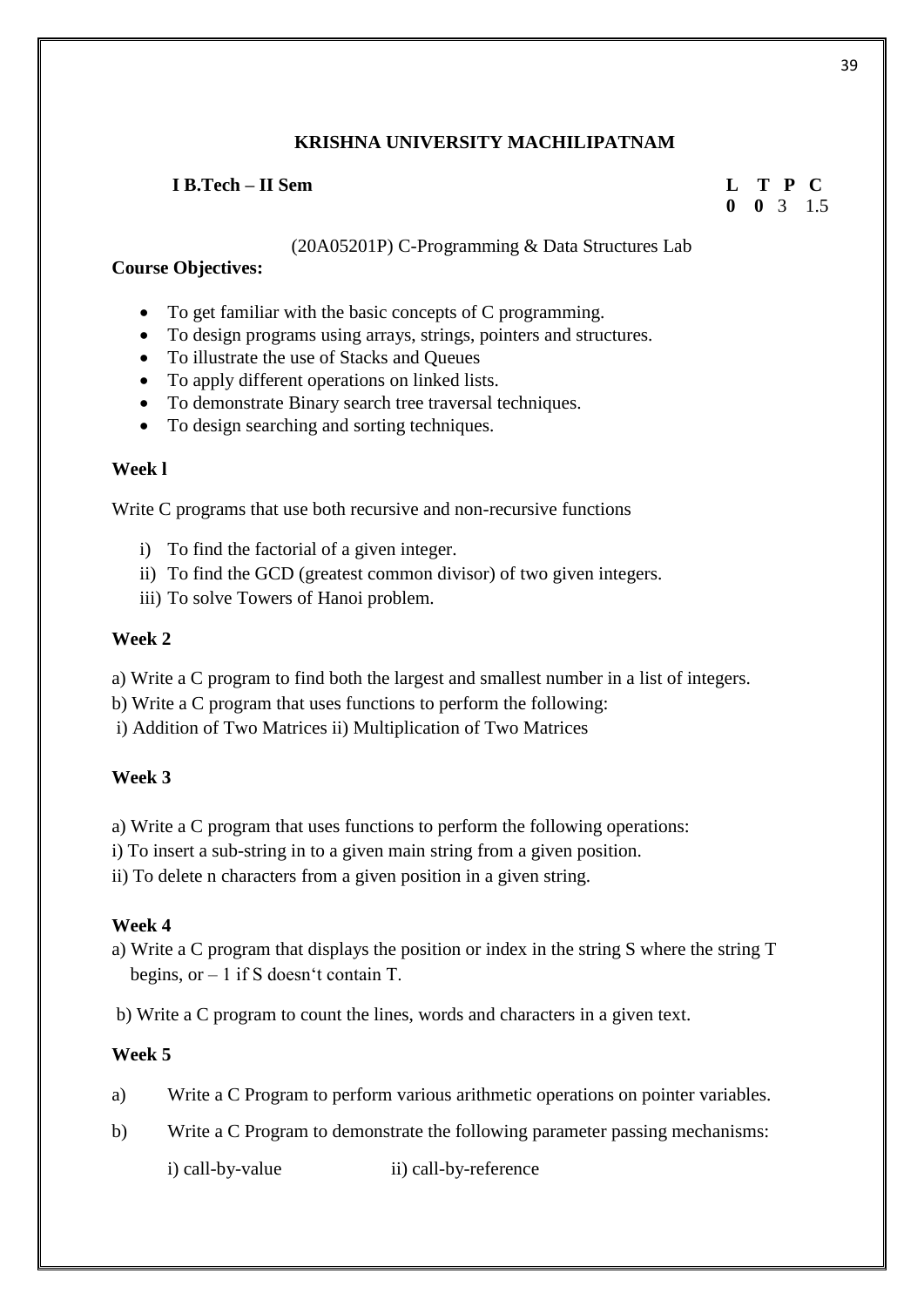# **Week 6**

Write a C program that uses functions to perform the following operations:

- i) Reading a complex number
- ii) Writing a complex number
- iii) Addition of two complex numbers
- iv) Multiplication of two complex numbers

(Note: represent complex number using a structure.)

#### **Week 7**

Write C programs that implement stack (its operations) using

- i) Arrays
- ii) Pointers

# **Week 8**

Write C programs that implement Queue (its operations) using

- i) Arrays
- ii) Pointers

# **Week 9**

Write a C program that uses Stack operations to perform the following:

- i) Converting infix expression into postfix expression
- ii) Evaluating the postfix expression

### **Week 10**

Write a C program that uses functions to perform the following operations on singly linked list.

i) Creation ii) Insertion iii) Deletion iv) Traversal

# **Week 11**

Write a C program that uses functions to perform the following operations on Doubly linkedlist.

i) Creation ii) Insertion iii) Deletion iv) Traversal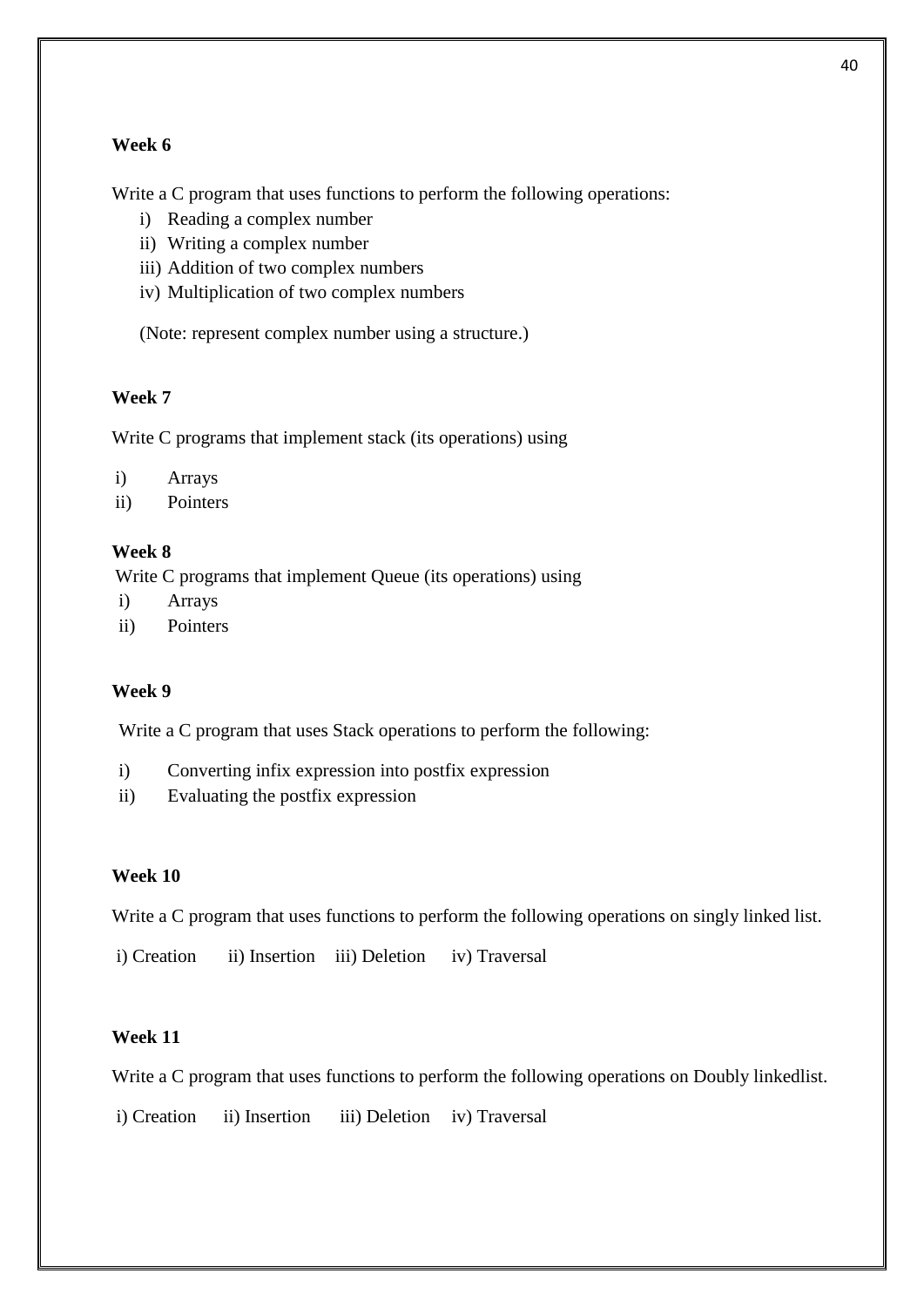# **Week 12**

Write a C program that uses functions to perform the following operations on circular linked list.

i) Creation ii) Insertion iii) Deletion iv) Traversal

# **Week 13**

Write a C program that uses functions to perform the following:

i) Creating a Binary Tree of integers

ii) Traversing the above binary tree in preorder, inorder and postorder.

# **Week 14**

Write C programs that use both recursive and non-recursive functions to perform the following searching operations for a key value in a given list of integers:

i) Linear search

ii) Binary search

# **Week 15**

Write a C program that implements the following sorting methods to sort a given list of integers in ascending order

- i) Bubble sort
- ii) Selection sort
- iii) Insertion sort

# **Text Books:**

- 1. Programming in C and Data Structures, J.R.Hanly, Ashok N. Kamthane and A. Ananda Rao, Pearson Education.
- 2. B.A. Forouzon and R.F. Gilberg, "COMPUTER SCIENCE: A Structured Programming Approach Using C", Third edition, CENGAGE Learning, 2016.
- 3. Richard F. Gilberg & Behrouz A. Forouzan, "Data Structures: A Pseudocode Approach with C", Second Edition, CENGAGE Learning, 2011.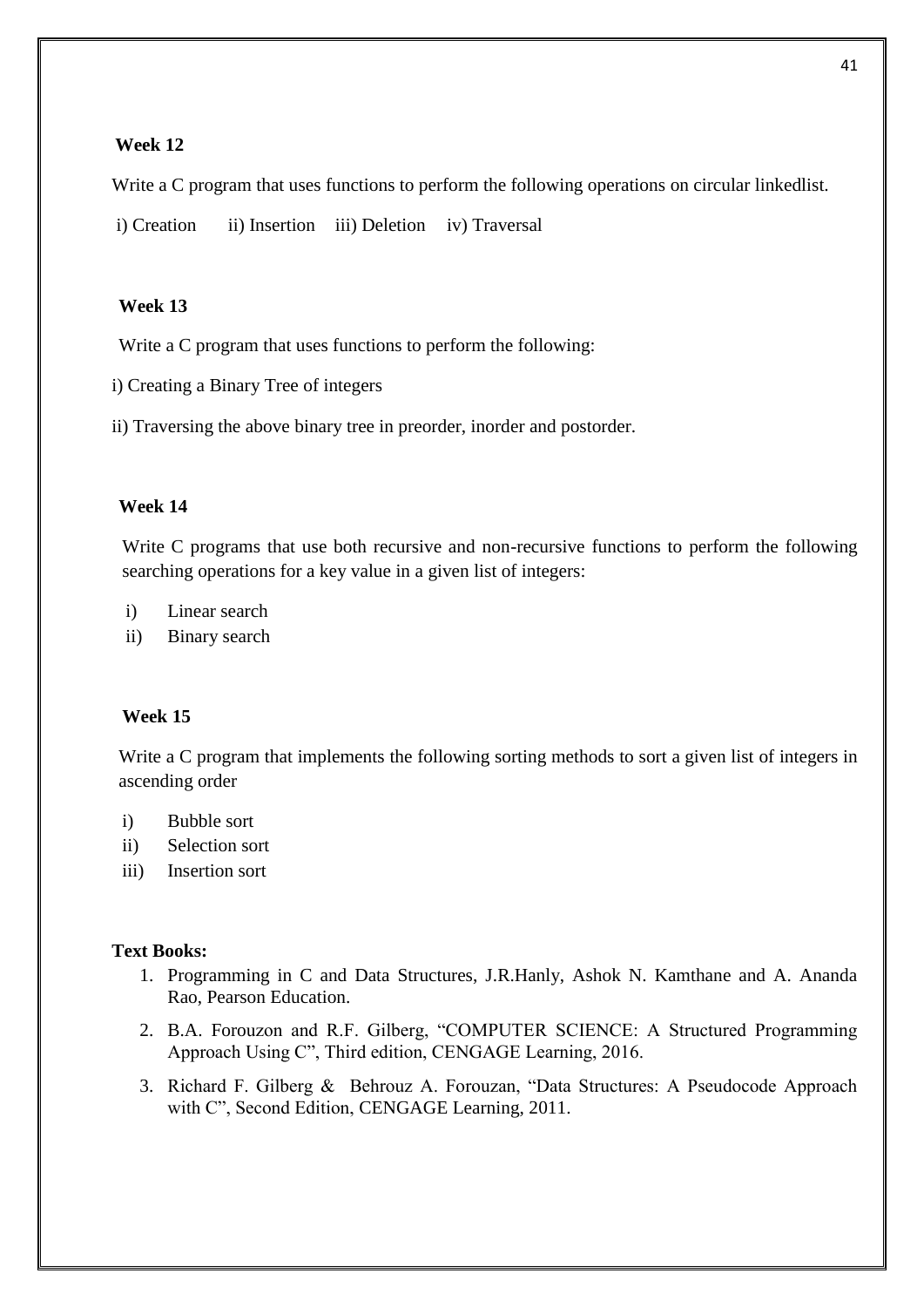# **Reference Books:**

- 1. PradipDey and ManasGhosh, Programming in C, Oxford University Press, 2nd Edition 2011.
- 2. E.Balaguruswamy, "C and Data Structures", 4<sup>th</sup> Edition, Tata Mc Graw Hill.
- 3. A.K.Sharma, Computer Fundamentals and Programming in C, 2nd Edition, University Press.
- 4. M.T.Somashekara, "Problem Solving Using C", PHI, 2nd Edition 2009.

# **Course Outcomes**

- Demonstrate basic concepts of C programming language. (L2)
- Develop C programs using functions, arrays, structures and pointers. (L6)
- Illustrate the concepts Stacks and Queues. (L2)
- Design operations on Linked lists. (L6)
- Apply various Binary tree traversal techniques. (L3)
- Develop searching and sorting methods. (L6)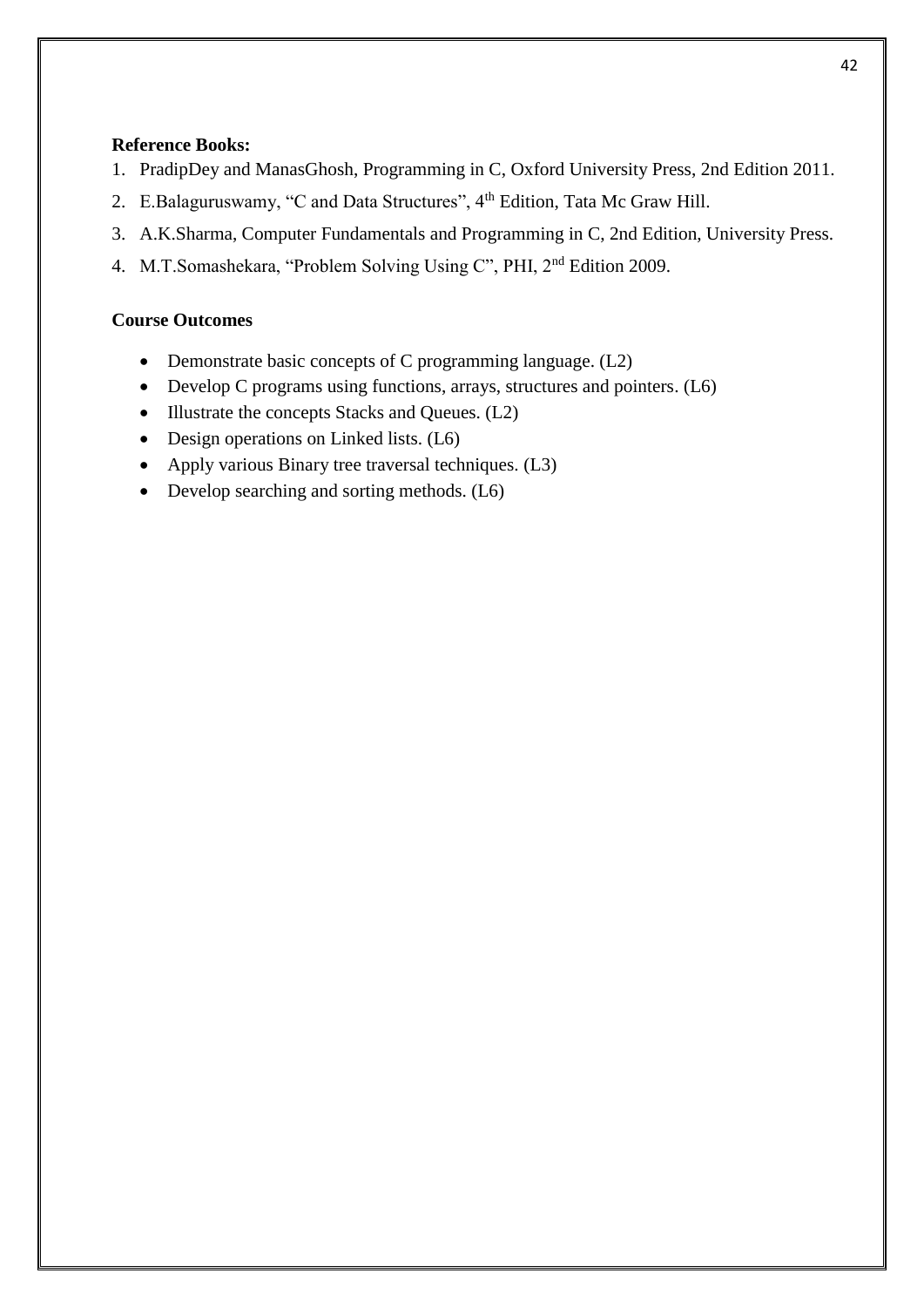#### **I B.Tech – II Sem L T P C**

# **0 0** 3 1.5

#### **(20A04101P) Network Analysis Lab**

#### **Course Objectives:**

- To gain hands on experience in verifying network theorems
- To analyze transient behavior of circuits
- To study resonance characteristics
- To determine 2-port network parameters

#### **List of Experiments: (All experiments are compulsory)**

All the following experiments are to be conducted in Hardware & Simulation (Multisim/Open source software):

- 1. Verification of Superposition& Reciprocity Theorem
- 2. Verification of Thevenin's and Norton's Theorem
- 3. Verification of Maximum Power Transfer Theorem
- 4. Verification of Millman and Miller Theorem
- 5. Measure and calculate RC time constant for a given RC circuit
- 6. Measure and calculate RL time constant for a given RL circuit
- 7. Measure and analyze (settling time, overshoot, undershoot, etc.) step response of for a given series RLC circuit for following cases:
	- (i)  $\zeta = 1$  (critically damped system)
	- (ii)  $\zeta > 1$ (over damped system)
	- (iii)ζ<1 (under damped system)

Choose appropriate values of R, L, and C to obtain each of above cases one at a time.

- 8. Design a series RLC resonance circuit. Plot frequency response and find resonance frequency, Bandwidth, Q – factor.
- 9. Design a parallel RLC resonance circuit. Plot frequency response and find resonance frequency, Bandwidth, Q – factor.
- 10.Measure and calculate Z, Y, ABCD & h parameters of a two-port network.

#### **Course Outcomes:**

- Verify network theorems (L4)
- Measure time constants of RL  $&$  RC circuits (L3)
- Analyze behavior of RLC circuit for different cases (L4)
- Design resonant circuit for given specifications (L6)
- Characterize and model the network in terms of all network parameters (L3)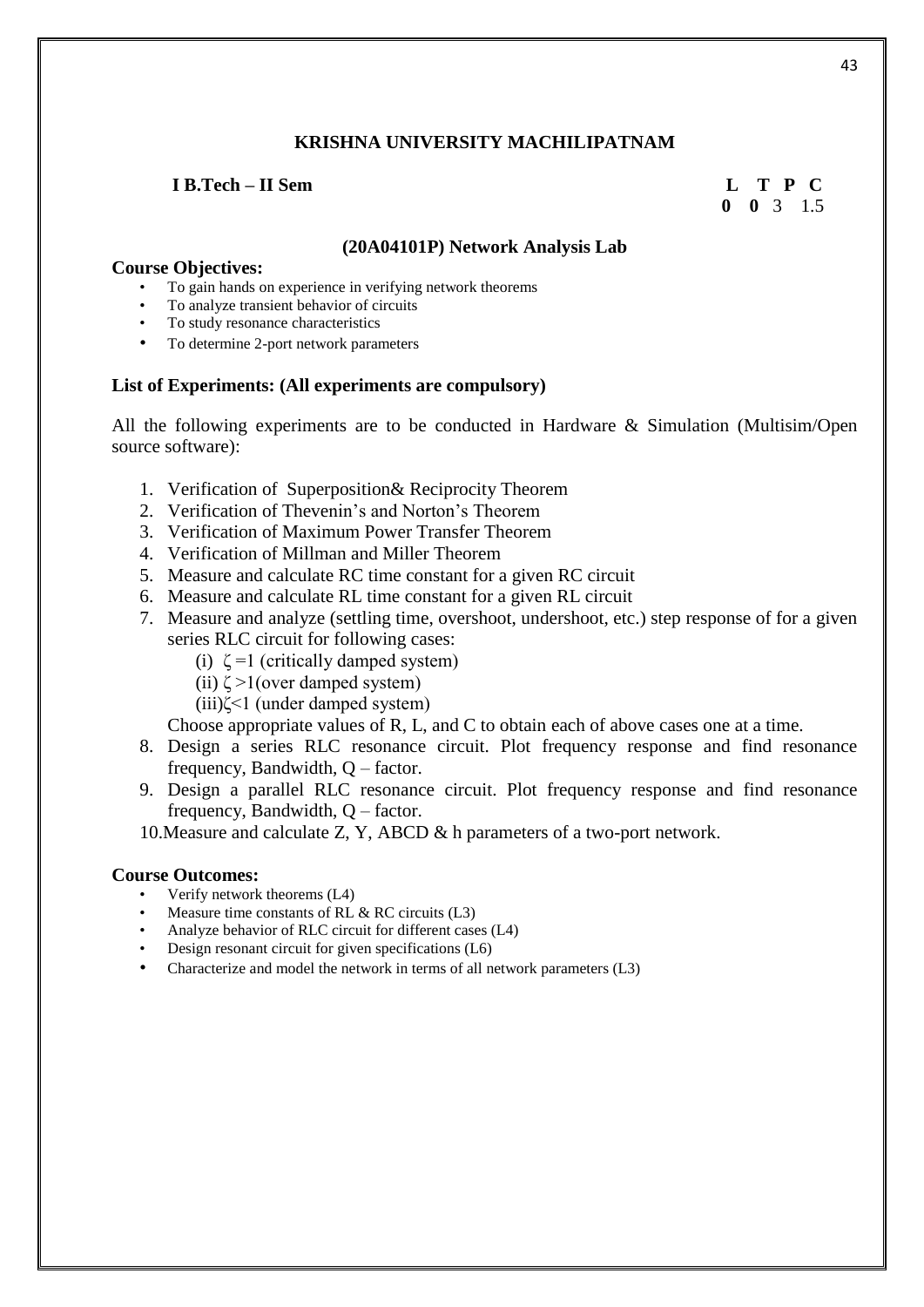# **I B.Tech – II Sem L T P C**

# **3 0 0 0**

# **(20A99201) ENVIRONMENTAL SCIENCE**

## **Course Objectives:**

- To make the students to get awareness on environment
- To understand the importance of protecting natural resources, ecosystems for future generations and pollution causes due to the day to day activities of human life
- To save earth from the inventions by the engineers.

#### $UNIT - I$

**Multidisciplinary Nature Of Environmental Studies: –** Definition, Scope and Importance – Need for Public Awareness.

**Natural Resources :** Renewable and non-renewable resources – Natural resources and associated problems – Forest resources – Use and over – exploitation, deforestation, case studies – Timber extraction – Mining, dams and other effects on forest and tribal people – Water resources – Use and over utilization of surface and ground water – Floods, drought, conflicts over water, dams – benefits and problems – Mineral resources: Use and exploitation, environmental effects of extracting and using mineral resources, case studies – Food resources: World food problems, changes caused by agriculture and overgrazing, effects of modern agriculture, fertilizer-pesticide problems, water logging, salinity, case studies. – Energy resources:

#### **Unit Outcomes**

- To know the importance of public awareness
- To know about the various resources

# **UNIT – II**

**Ecosystems:** Concept of an ecosystem. – Structure and function of an ecosystem – Producers, consumers and decomposers – Energy flow in the ecosystem – Ecological succession – Food chains, food webs and ecological pyramids – Introduction, types, characteristic features, structure and function of the following ecosystem:

- a. Forest ecosystem.
- b. Grassland ecosystem
- c. Desert ecosystem
- d. Aquatic ecosystems (ponds, streams, lakes, rivers, oceans, estuaries)

**Biodiversity And Its Conservation :** Introduction 0 Definition: genetic, species and ecosystem diversity – Bio-geographical classification of India – Value of biodiversity: consumptive use, Productive use, social, ethical, aesthetic and option values – Biodiversity at global, National and local levels – India as a mega-diversity nation – Hot-sports of biodiversity – Threats to biodiversity: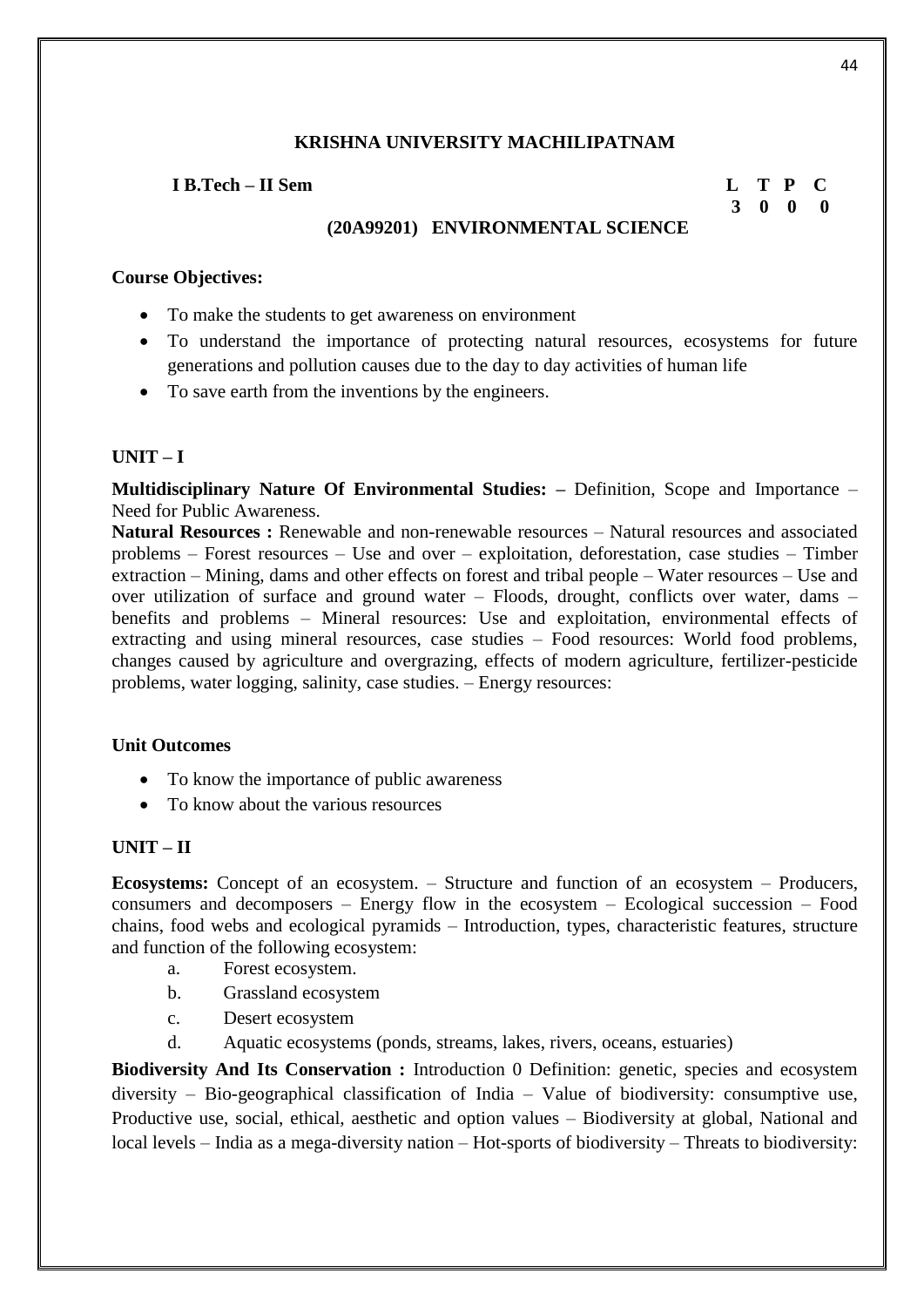habitat loss, poaching of wildlife, man-wildlife conflicts – Endangered and endemic species of India – Conservation of biodiversity: In-situ and Ex-situ conservation of biodiversity.

# **Course Outcomes:**

- To know about various echo systems and their characteristics
- To know about the biodiversity and its conservation

# **UNIT – III**

**Environmental Pollution:** Definition, Cause, effects and control measures of :

- a. Air Pollution.
- b. Water pollution
- c. Soil pollution
- d. Marine pollution
- e. Noise pollution
- f. Thermal pollution
- g. Nuclear hazards

**Solid Waste Management :** Causes, effects and control measures of urban and industrial wastes – Role of an individual in prevention of pollution – Pollution case studies – Disaster management: floods, earthquake, cyclone and landslides.

# **Course Outcomes:**

- To know about the various sources of pollution.
- To know about the various sources of solid waste and preventive measures.
- To know about the different types of disasters and their managerial measures**.**

# **UNIT – IV**

**Social Issues And The Environment:** From Unsustainable to Sustainable development – Urban problems related to energy – Water conservation, rain water harvesting, watershed management – Resettlement and rehabilitation of people; its problems and concerns. Case studies – Environmental ethics: Issues and possible solutions – Climate change, global warming, acid rain, ozone layer depletion, nuclear accidents and holocaust. Case Studies – Wasteland reclamation. – Consumerism and waste products. – Environment Protection Act. – Air (Prevention and Control of Pollution) Act. – Water (Prevention and control of Pollution) Act – Wildlife Protection Act – Forest Conservation Act – Issues involved in enforcement of environmental legislation – Public awareness.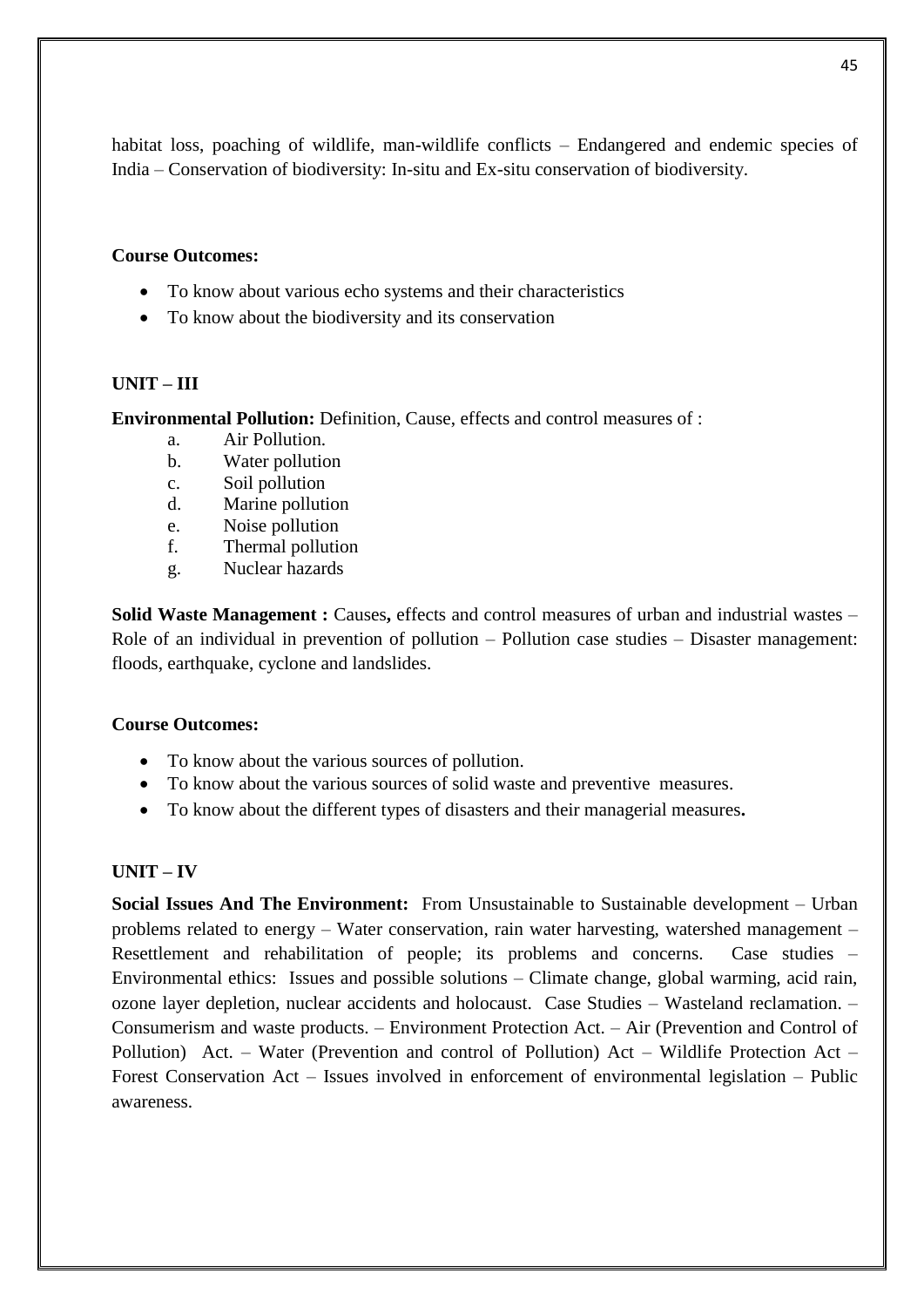# **Course Outcomes:**

- To know about the social issues related to environment and their protection acts.
- To know about the various sources of conservation of natural resources.
- To know about the wild life protection and forest conservation acts.

# $\mathbf{U}$ **NIT**  $-\mathbf{V}$

**Human Population And The Environment:** Population growth, variation among nations. Population explosion – Family Welfare Programmes. – Environment and human health – Human Rights – Value Education – HIV/AIDS – Women and Child Welfare – Role of information Technology in Environment and human health – Case studies.

**Field Work:** Visit to a local area to document environmental assets River/forest grassland/hill/mountain – Visit to a local polluted site-Urban/Rural/Industrial/Agricultural Study of common plants, insects, and birds – river, hill slopes, etc..

# **Unit Outcomes:**

- To know about the population explosion and family welfare programmes.
- To identify the natural assets and related case studies.

# **Course Outcomes:**

At the end of the course, the student will be able to

- Grasp multidisciplinary nature of environmental studies and various renewable and nonrenewable resources.
- Understand flow and bio-geo- chemical cycles and ecological pyramids.
- Understand various causes of pollution and solid waste management and related preventive measures.
- About the rainwater harvesting, watershed management, ozone layer depletion and waste land reclamation.
- Casus of population explosion, value education and welfare programmes.

# **TEXT BOOKS**:

- 1. Text book of Environmental Studies for Undergraduate Courses Erach Bharucha for University Grants Commission, Universities Press.
- 2. Palaniswamy, "Environmental Studies", Pearson education
- 3. S.Azeem Unnisa, "Environmental Studies" Academic Publishing Company
- 4. K.Raghavan Nambiar, "Text book of Environmental Studies for Undergraduate Courses as per UGC model syllabus", Scitech Publications (India), Pvt. Ltd.